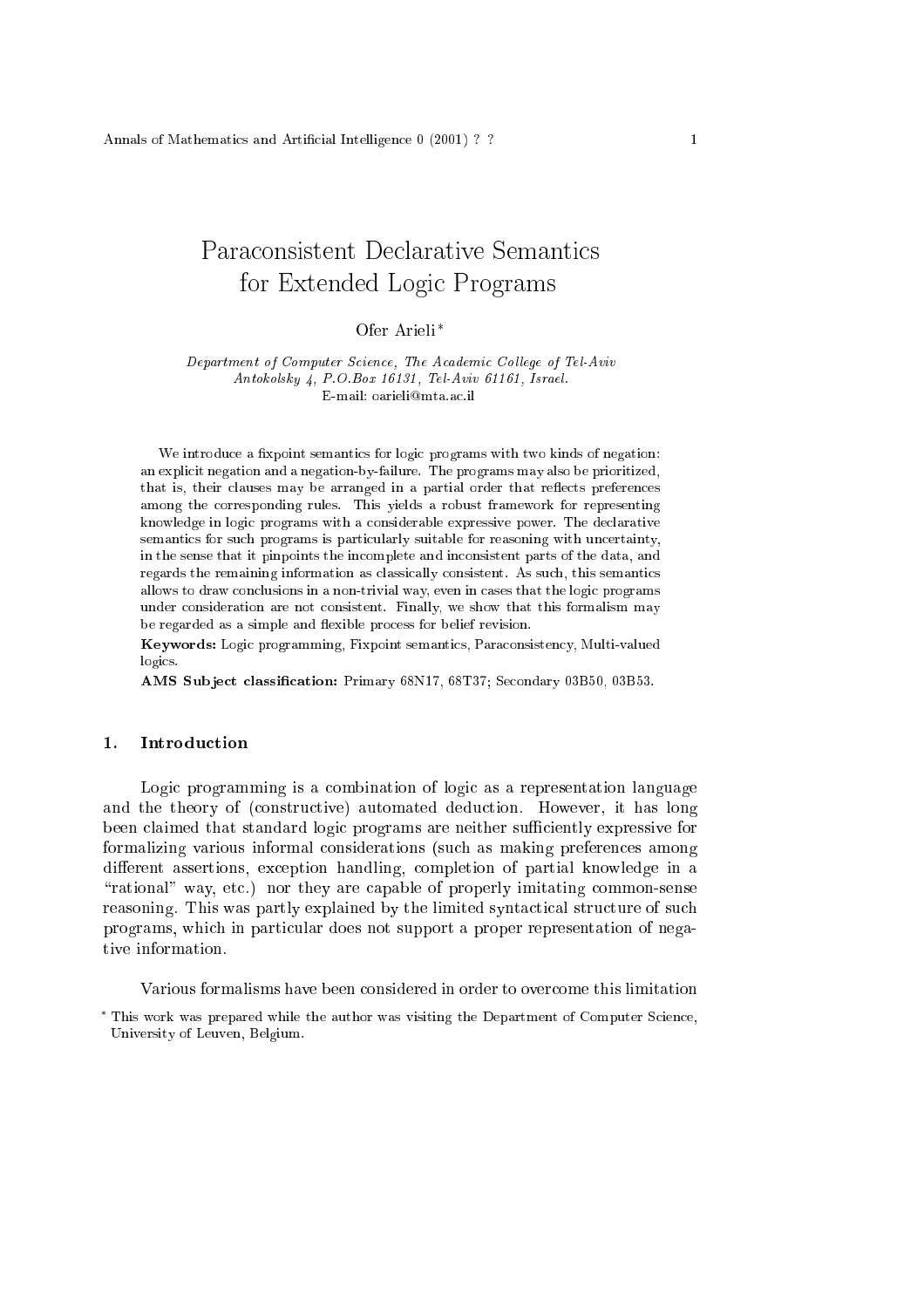(see, e.g.,  $[1.25.27.31.37.38.42.48]$  and a survey in [10, Section 3]). Most of them do so by extending the expressive power of the programs under onsideration (and, of-course, provide some appropriate semantics that captures the "intended" meaning of the extended logic programs that are obtained). Two syntactical modifications are usually considered in this context. First, negations may appear not only in the bodies of the rules, but also in their heads. Second, two different operators are used for representing two dierent types of negative information. One kind of negation, denoted here by  $\neg$ , corresponds to an "explicit" negative data. Its role, like that of negation in classical logic, is to represent counterinformation. The other kind of negation, denoted here by not, may be asso
iated with a more "implicit" way of representing negative data. It is usually used for expressing the fa
t that the orresponding assertion annot be proved or veried on the basis of the available information. It is therefore usual to asso
iate this connective with "negation-as-failure" (to prove the corresponding assertion). The different nature of the two kinds of negations is demonstrated by the following example:

**Example 1.1.** Consider a rule that expresses the fact that "If someone is inno
ent (s)he annot be guilty". This rule may be represented by the following impli
ation:

$$
\neg \texttt{guily}(x) \leftarrow \texttt{innocent}(x)
$$

I.e., inno
en
e must entail no guilt. On the other hand, a rule like the following one:

$$
\mathtt{innocent}(x) \leftarrow \mathtt{not}\ \mathtt{guilty}(x)
$$

is somewhat less strict. It may be understood as stating that "someone is innocent" as long as it has not been proven that (s)he is guilty".

It follows, then, that these two negation operators should be used in different ontexts. This is further illustrated by the following example (borrowed from  $[27]$ :

**Example 1.2.** Consider a rule that states that "a school bus may cross railway tracks if there is no crossing train". This rule may be represented by the following impli
ation:

ross railway tra
ks :train is omming

However, it should not be expressed as follows:

```

ross railway tra
ks not train is 
omming
```
The reason for this is that the condition in the latter clause holds in cases that there is no information available about a presen
e of a train. This is a weaker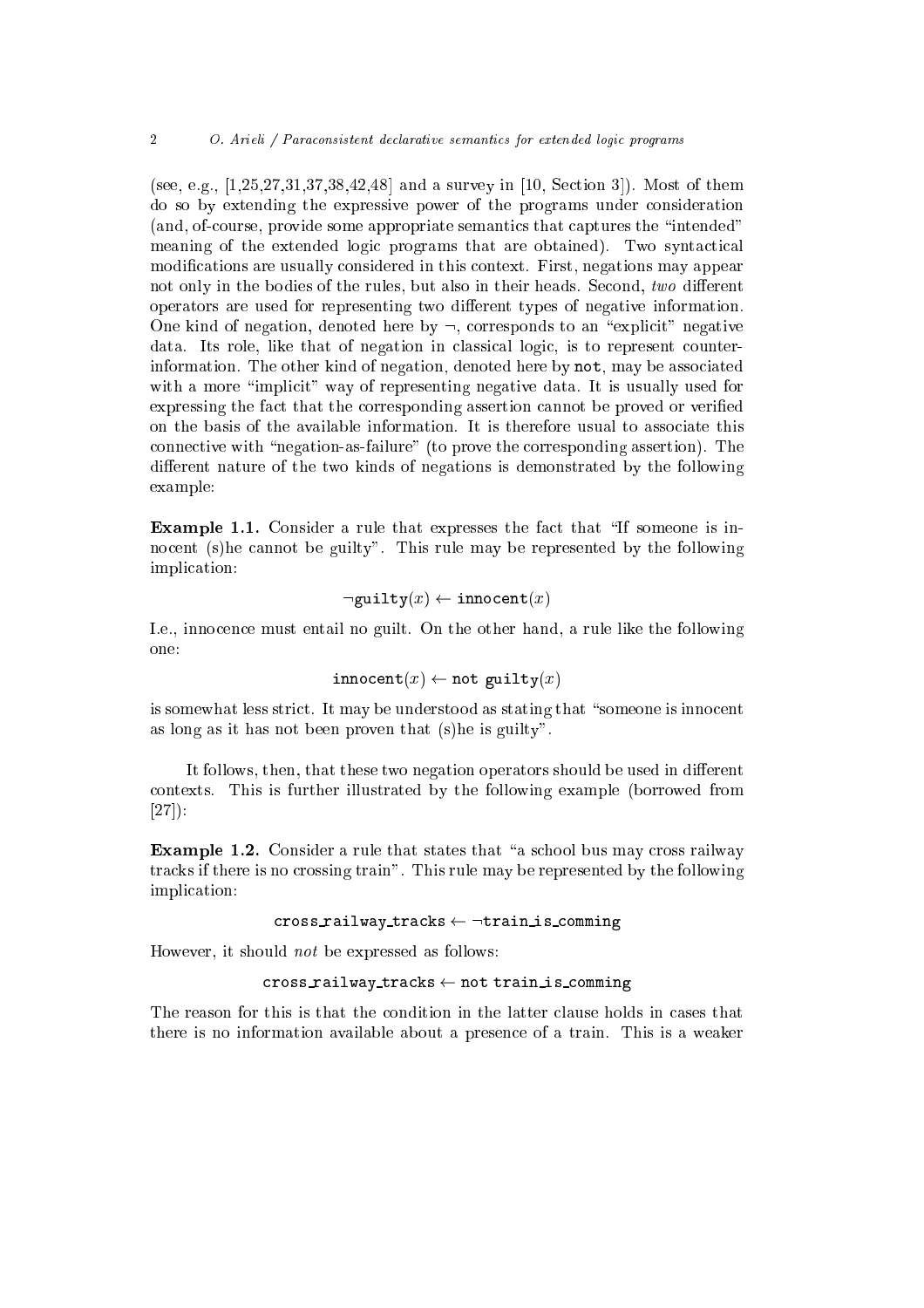condition than that of the former clause, which is satisfied only if there is an explicit evidence that no train is approaching the railway tracks.

Clearly, extending logic programs with two kinds of negations and allowing the appearan
e of negative data in the rule heads, have far-rea
hing impa
ts on the way knowledge is represented and pro
essed. For instan
e, query evaluation becomes more accurate since it is possible to distinguish between a query that fails because it *does not succeed*, and a query that fails in a stronger sense, that its negation succeeds. Moreover, these extensions of standard logic programs offer some new opportunities that were not available before. A particularly important one (on whi
h we fo
us the attention in this paper) is the ability to represent and reason with uncertain information. More specifically, in the representation level this means the ability to express the following kinds of knowledge:

- In
onsistent belief. I.e., <sup>a</sup> representation of ontradi
tory data within the lanquage (unlike, e.g., positive logic programs, the syntax of which rules out any possibility of representing contradictions. *T*
- Partial knowledge. I.e., the ability to deal dire
tly with in
omplete information by explicitly pointing to cases in which the data (or the knowledge) is in
omplete.
- the contract of  $\alpha$  , the ability to distributions. It is the ability to distribution of the ability to distribution tion in the presen
e of another. More generally, preferring ertain rules over others. Su
h preferen
es may be represented either in the program language itself or in a "meta-language" (as an additional information, not necessarily represented in a clausal form, and sometimes not even specified by first-order formulae).

In what follows we shall see how all these different types of knowledge are represented in our framework. For the time being we remain on the intuitive level and just note that the strong negation  $\sim$  will usually be useful for representing ontradi
tory data, while the negation-by-failure operator not will be useful for representing in
omplete data. In addition, we will also allow some additional information, expressed as a "meta-knowledge", which exhibits preferences of certain pie
es of information over others.

A proper way of handling in
omplete and in
onsistent information means also an adequate formalism for pro
essing (i.e., reasoning with) this kind of data. The two main requirements in this respe
t are the following:

turthermore, even some formalisms that do allow negations in the clause bodies and heads "  $(e.g., [27.31, 42])$ , treat atomic formulae and their negations as two different ways of representing atomic information, so practically a representation of inconsistent information is not fully supported in this ase as well. We shall return to this issue in what follows.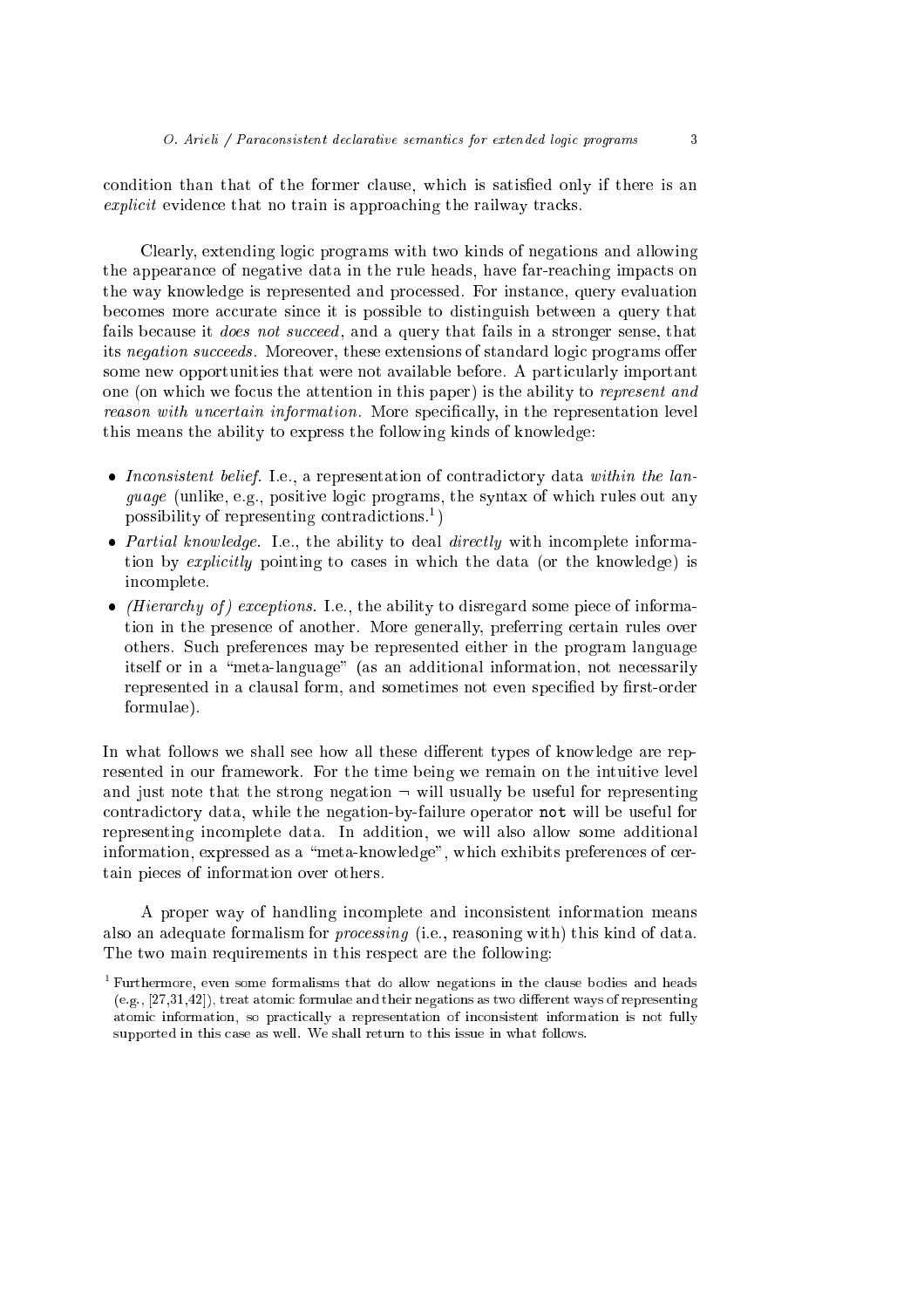- ity. It is ability to monotonic to modify the set of the ability the set of the set of  $\mathcal{A}$ of new data. This is an important property of any formalism that deals with partial information and applies default assumptions to it.
- onsisten y fan 'e semantisten's of international constant logical constant logical constant of the semantisten be trivial, that is, inconsistent information should *not* entail every conclusion.

The following examples demonstrate these properties:

**Example 1.3.** Consider the following logic program, where p and q are two atomi formulae, and <sup>t</sup> is a propositional onstant that orresponds to the lassi
al truth value that represents true assertions.

$$
\mathcal{P} = \{q \leftarrow t, p \leftarrow t, \neg p \leftarrow \text{not } \neg q\}
$$

Intuitively,  $P$  may be understood such that both p and q are known to be true, and  $\neg p$  is also true, provided that it cannot be shown that the negation of q holds. In this interpretation  $P$  clearly contains inconsistent information regarding  $p$ . However, a paraconsistent formalism should not attach to  $P$  a trivial fixpoint semantics, since some part of it  $({q \leftarrow t}$  in our case) is not related whatsoever to any contradictory information in  $P$  (and therefore it should have a consistent interpretation).<sup>2</sup> Moreover, a plausible semantics for such programs should make a clear distinction between the "robust" part of the program (i.e., those clauses that are not based on any contradictory information) and the "spoiled" one (i.e., rules that are defined in terms of inconsistent data).

Suppose now that a new datum arrives, and it indicates that if  $p$  holds then  $\neg q$  must hold as well. The new program is therefore the following:

$$
\mathcal{P}' = \mathcal{P} \cup \{\neg q \leftarrow p\}
$$

Now, the information regarding  $p$  becomes consistent (as the condition for concluding  $\neg p$  does not hold anymore), while the data regarding q is now inconsistent. A non-monotoni formalism should adapt itself to the new situation. In parti
 ular, while the query  $\neg p$  should succeed where  $\mathcal P$  is the underlying program, it should fall w.r.t.  $\mu$  .

Example 1.4. A robust formalism for reasoning with uncertainty should also be able to handle in
omplete information in a plausible way. This is demonstrated by the following example:

$$
\mathcal{P} = \{q \leftarrow \mathbf{t}, \ p \leftarrow \mathtt{not} \ p\}
$$

This time  $P$  contains incomplete information regarding p. Unlike some formalisms that do not provide any model for this program (e.g., the stable model semanti
s [26]), we claim that a proper semantics for  $P$  should distinguish between the

 $\,$  - Note that since the data regarding  $\,p\,$  is inconsistent, the other two clauses contain "unreliable"  $\,$ information, and thus may have inconsistent interpretations.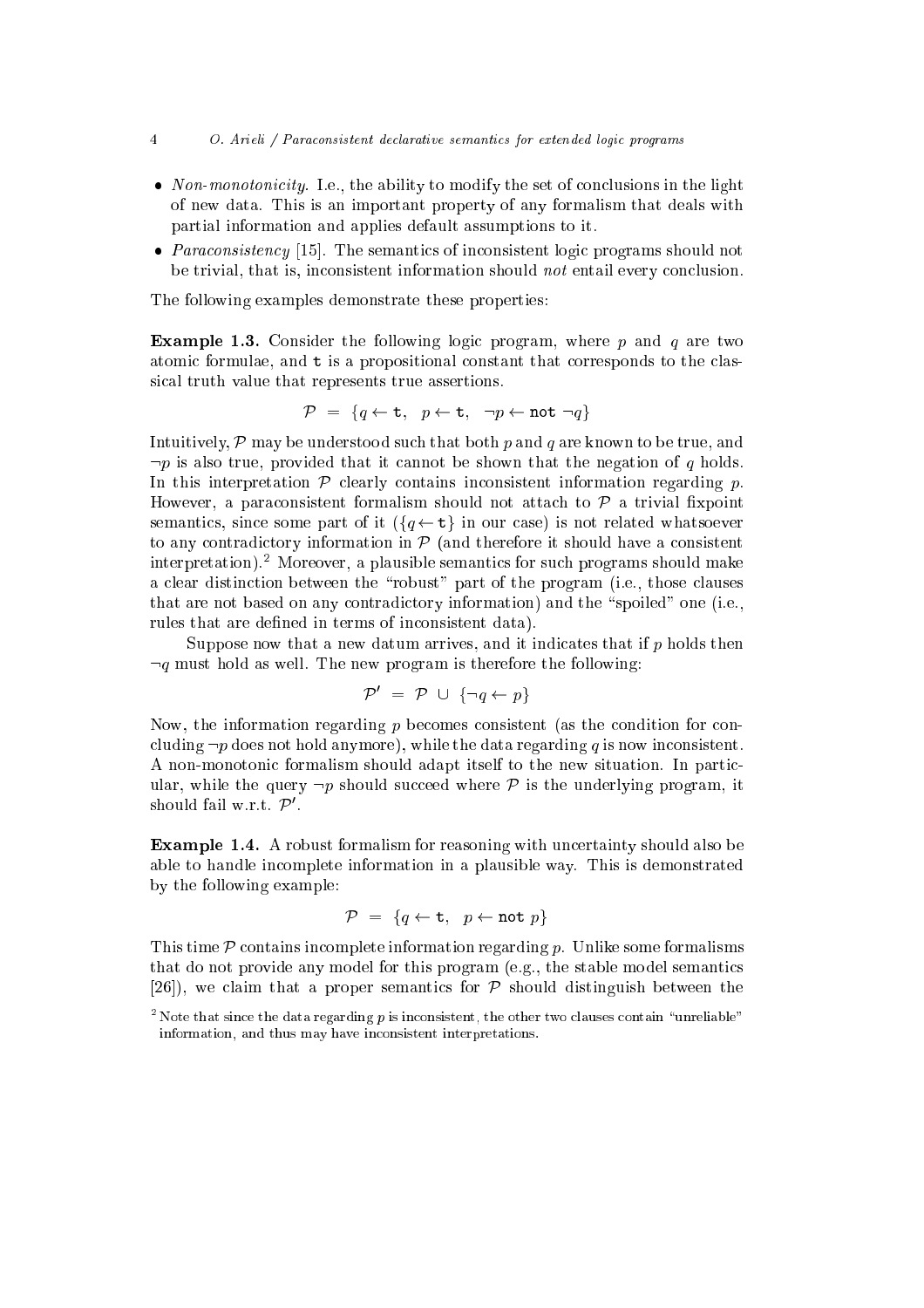meaningful data in  $P(\lbrace q \leftarrow t \rbrace)$ , and the meaningless data  $(\lbrace p \leftarrow \texttt{not } p \rbrace)$ . Note that the well-founded semantics  $[47]$  does provide a plausible solution to this ase. In what follows (Se
tion 3.2) we shall use this property of the well-founded semantics for defining our way of handling incomplete information.

Many of the well-known formalisms for giving semantics to extended logic programs (e.g.,  $[27,37]$ ) reduce to triviality in the presence of contradictory data, and so they are *not* paraconsistent. Our approach, on the other hand, accepts contradictory data and tries to cope with it. As classical logic is neither nonmonotonic nor paraconsistent, this approach must be non-classical in nature.<sup>3</sup> In our case we use *multiple-valued semantics* in which there are particular truth values that correspond to different degrees of contradictions and partial information. The use of multiple-valued logics for giving semantics to logic programs is discussed and justified in Sections 2.2 and 4.2.

The rest of this paper is organized as follows: in the next se
tion we represent our framework. In particular, we consider some semantical aspects such as showing that Belnap four-valued structure  $[11,12]$  is particularly suitable for representing the kind of information we intend to decode in logic programs. In Section 3 we introduce our fixpoint theory, first for logic programs without negation-as-failure, and then for the general case. In Section 4 we further generalize our formalism to cases in which the logic programs under consideration are prioritized, i.e., every lause has its own relative priority over the other lauses. For extending our semantics to the prioritized case we consider a generalization of the four-valued semantical structure to a larger family of multiple-valued algebraic structures. called *bilattices* [20,28,29]. The semantics that is obtained is then discussed and some of its properties are illustrated. In Section 5 we summarize the main properties of our formalism (with respect to other related fixpoint semantics), and on
lude.

# 2. Preliminaries

#### 2.1. Logic programs

In what follows p, q, r denote atomic formulae,  $l, l_1, l_2, \ldots$  denote literals (i.e., atomic formulae that may be preceded by  $\neg$ ), and  $e, e_1, e_2, \dots$  denote extended literals (i.e. literals that may be preceded by not). The complement of a literal l is denoted by  $\overline{l}$  (that is, if  $l = p$  for some atom p then  $\overline{l} = \neg p$ , and if  $l = \neg p$  then  $\bar{l} = p$ ). As usual in the context of logic programming, we shall deal with formulae in a clausal form, as defined below:

<sup>&</sup>quot;See, e.g.,  $[5,6,11,12,32,34,39]$  for some non-classical methods for reasoning with partial or ontradi
tory information.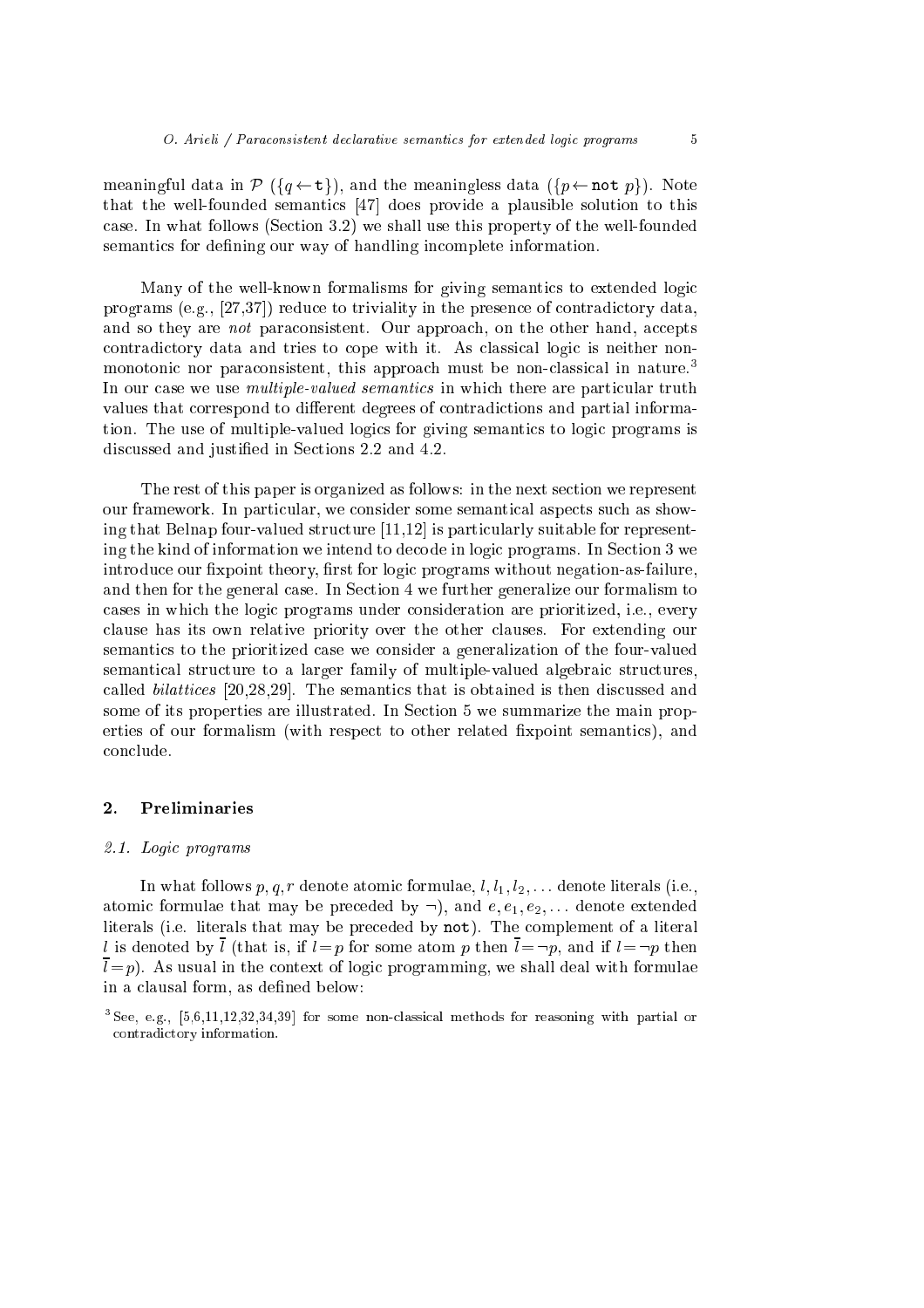**Definition 2.1.** Let  $n > m > 0$ .

- A positive clause is a formula of the form  $p \leftarrow p_1, \ldots, p_n$
- $l^*$  standard problem problem problem problem problem problem problem problem problem problem problem problem problem problem problem problem problem problem problem problem problem problem problem problem problem proble
- a normal of the form p lause is a form p lause is a form p line is set of the formula of  $\mu$
- <sup>A</sup> general lause is <sup>a</sup> formula of the form l l1; : : : ; ln
- An extended lause is <sup>a</sup> formula of the form l e1; : : : ; en

Given a clause  $l \leftarrow e_1, e_2, \ldots, e_n$ , we say that l is the cause head, and  $e_1, \ldots, e_n$  is the clause *body* (sometimes abbreviated by  $Body$ ). The clause head is also called the *conclusion* (of the clause), and each element in the clause body is called a *condition* (of the clause). The set of the (extended) literals that appear in *Body* is denoted by  $\mathcal{L}(Body)$ .

A (possibly infinite) set  $P$  of extended (respectively: positive, standard, normal, general) clauses is called an *extended* (respectively: *positive, standard,* normal, general) logic program.

#### 2.2. Some semantical considerations

#### A. The underlying multi-valued structure

First, we should decide what underlying semantics is most suitable for our intended formalism. It is well-accepted that two-valued semantics is an appropriate semanti
al framework for positive logi programs. This is so sin
e every positive logic program  $\mathcal P$  has a unique least Herbrand model, which is identical to the least fixpoint of van-Emden and Kowalski's immediate consequence operator [46] of  $P$ . It follows, therefore, that the "intended" semantics of positive logic programs an be aptured within the two-valued setting.

Things are getting more ompli
ated when negations may appear in the clause bodies. In such cases a least two-valued model does not always exist (Consider, e.g.,  $P = \{p \leftarrow \text{not } p\}$ ), and there are cases in which several minimal two-valued models exist (For instance,  $P = \{p \leftarrow \neg q, q \leftarrow \neg p\}$  has two minimal Herbrand models. In one of them  $p$  is true and  $q$  is false, and in the other one  $q$ is true and  $p$  is false). One common way to overcome these problems is to consider a minimization w.r.t. a three-valued semantics: Fitting's operator  $[19,23]$ , based on Kripke/Kleene 3-valued semantics  $[30]$  always yields a least fixpoint when applied to normal logic programs, and this is also the case with the threevalued well-founded semantics [47], applied to standard logic programs. Under some further assumptions on the syntactical structure of the logic programs under consideration, some other 2-valued and 3-valued fixpoint semantics are uniquely

 $\sim$  Such formulae are also called *definite* clauses.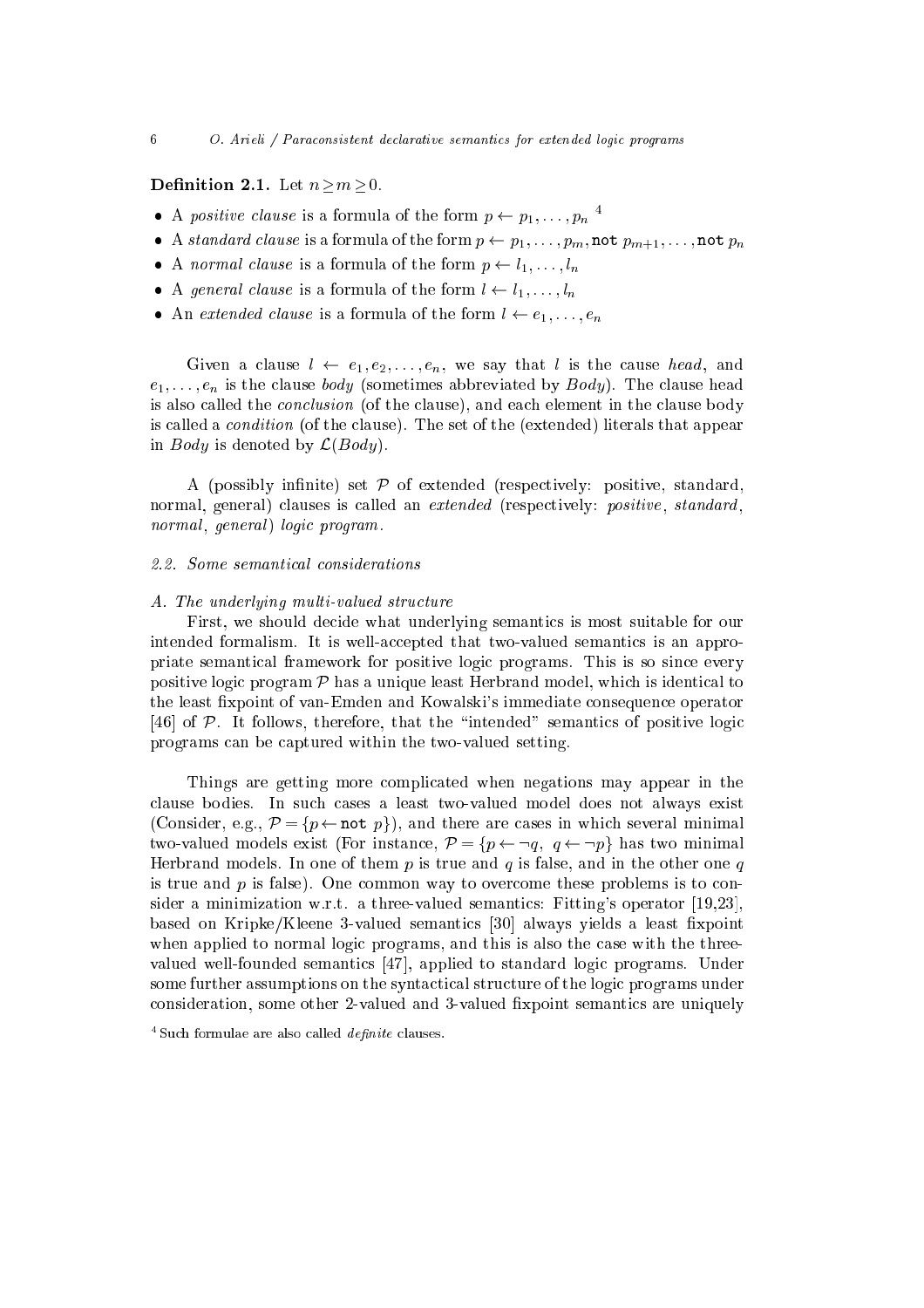

Figure 1. Belnap four-valued structure,  $FOUR$ 

determined. For instance, as shown in  $[40, 41]$ , every standard logic program that is weakly stratified  $[40]$  has a unique weakly perfect model  $[40]$ , which coincides with its unique stable model  $[26]$  and its unique well-founded model  $[47]$ .

When negations may also appear in the clause heads, the logic programs may be in
onsistent, and so unless in
onsisten
y redu
es to triviality, neither 2 valued nor 3-valued models an apture the semanti
s of su
h programs anymore. Briefly, this is due to the fact that if  $P$  is some general (or extended) logic program, then an "appropriate" semantics for it should be able to distinguish among the following four different cases:

- 1.  $p \leftarrow \mathbf{t} \in \mathcal{P}, \neg p \leftarrow \mathbf{t} \notin \mathcal{P}$
- 2.  $p \leftarrow t \notin \mathcal{P}, \neg p \leftarrow t \in \mathcal{P}$
- 3.  $p \leftarrow \mathbf{t} \in \mathcal{P}, \neg p \leftarrow \mathbf{t} \in \mathcal{P}$
- 4.  $p \leftarrow t \notin \mathcal{P}, \neg p \leftarrow t \notin \mathcal{P}$

Assuming that neither p nor  $\neg p$  appears in any clause head in  $\mathcal P$  other than those mentioned above, one expects that in the former two cases  $p$  would have a classical value ( $t$  in the first case and  $f$  in the second case), and in the latter two cases two other values should be attached to  $p$ : one for denoting that the data regarding  $p$  is inconsistent (as in case 3 above), and the other for denoting that there is insufficient information regarding  $p$  (as in case 4 above).

It follows that in order to capture these four different cases on the semantical level, a semantical structure for general or extended logic programs should contain (at least) four different elements. Probably the best-known structure with this property is Belnap's  $FOWR$  (Figure 1).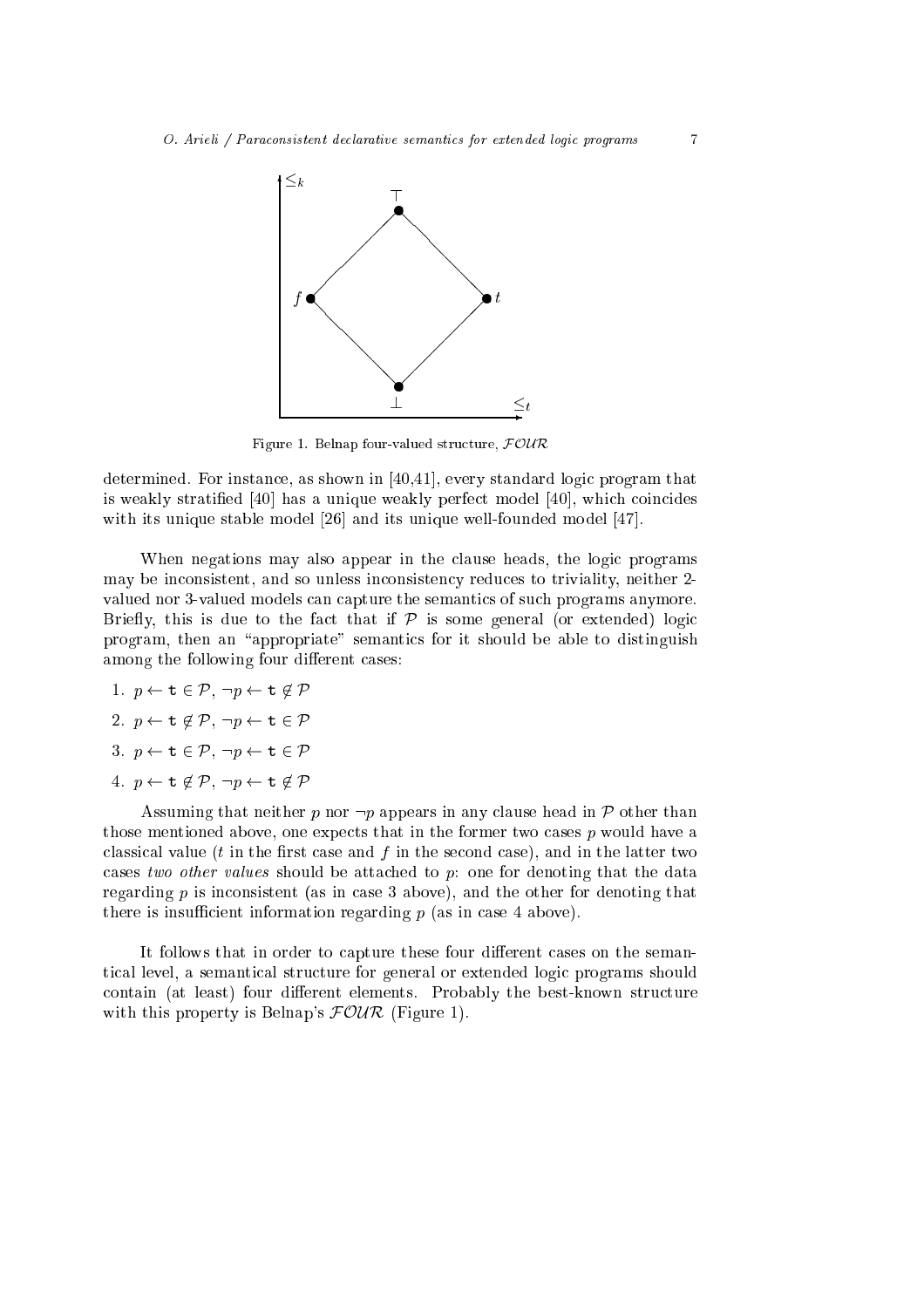#### 8 0. Arieli / Paraconsistent declarative semantics for extended logic programs

Belnap's algebraic structure was introduced in  $[11,12]$  as a semantical tool for representing different states of a reasoner's knowledge (or belief). This structure consists of four truth values: the classical ones  $(t, f)$ , a truth value  $(\perp)$ that intuitively represents lack of information, and a truth value  $(\top)$  that may intuitively be understood as representing contradictions. These four elements are simultaneously arranged in two partial orders. In one of them (denoted here by  $\leq_t$ , f is the minimal element, t is the maximal one, and  $\perp$ ,  $\top$  are two intermediate values that are in
omparable. This partial order may be intuitively understood as representing differences in the amount of truth of each element. We denote by  $\wedge$  and  $\vee$  the meet and join operations w.r.t  $\leq_t$  (hence, e.g.,  $\top \vee \bot = t$ ). In the other partial order (denoted here by  $\leq_k$ ),  $\perp$  is the minimal element,  $\top$  is the maximal one, and  $t, f$  are two intermediate values. This partial order intuitively represents differences in the amount of knowledge (or information) that ense erement en denote by denote by the meet and in the meet and  $\alpha$  $\leq_k$  (hence, e.g.,  $t \oplus f = \top$ ). Another useful operator on  $\mathcal{FOUR}$  is the negation (denoted here by  $\neg$ ) that is order reversing w.r.t.  $\leq_t$  and order preserving w.r.t.  $\leq_k$ , i.e.,  $\neg t = f$ ,  $\neg f = t$ ,  $\neg T = \top$ , and  $\neg \bot = \bot$ .

The various semantical notions are defined on  $\mathcal{FOUR}$  as natural generalizations of similar classical ones: a *valuation*  $\nu$  is a function that assigns a truth value in  $FOMR$  to each atomic formula. In what follows we shall sometimes write  $\nu = \{p : x, q : y\}$  instead of  $\nu(p) = x, \nu(q) = y$ . Any valuation is extended to omplex formulae in the obvious way. The set of the four-valued valuations is denoted by *v* -.

D = ft; >g is the set of the designated elements of FOUR, i.e., the set of elements in  $F\mathcal{OUR}$  that represent true assertions. Hence, we say that a valuation v satisfies a formula  $\psi$  iff  $\nu(\psi) \in \mathcal{D}$ . Note that  $\mathcal D$  is a prime filter in  $\mathcal{FOUR}$  (w.r.t. both  $\leq_t$  and  $\leq_k$ ) that consists of the elements that are  $\leq_k$ -greater than or equal to t. This orresponds to Belnap's observation that the designated elements of Four show that is a least true that the sees that the least true  $\mathcal{A}$  is a set  $\mathcal{A}$ 

A valuation that assigns a designated value to every clause in a logic program  $P$  is a model of  $P$ .

 $\alpha$  we define a useful partial order on the elements of  $\nu$  - in terms of the partial order  $\leq_k$  of  $\text{FOUR}:$ 

# Definition 2.2.

- a) A valuation  $\nu_1 \in V$  is *k-smaller* than another valuation  $\nu_2 \in V$  if for every atomic formula p,  $\nu_1(p) \leq_k \nu_2(p)$ .
- b) A valuation  $\nu \in V^{\perp}$  is a k-minimal element in a set  $S \subseteq V^{\perp}$  if there is no other element in S that is k-smaller than  $\nu$ . If there is a single k-minimal element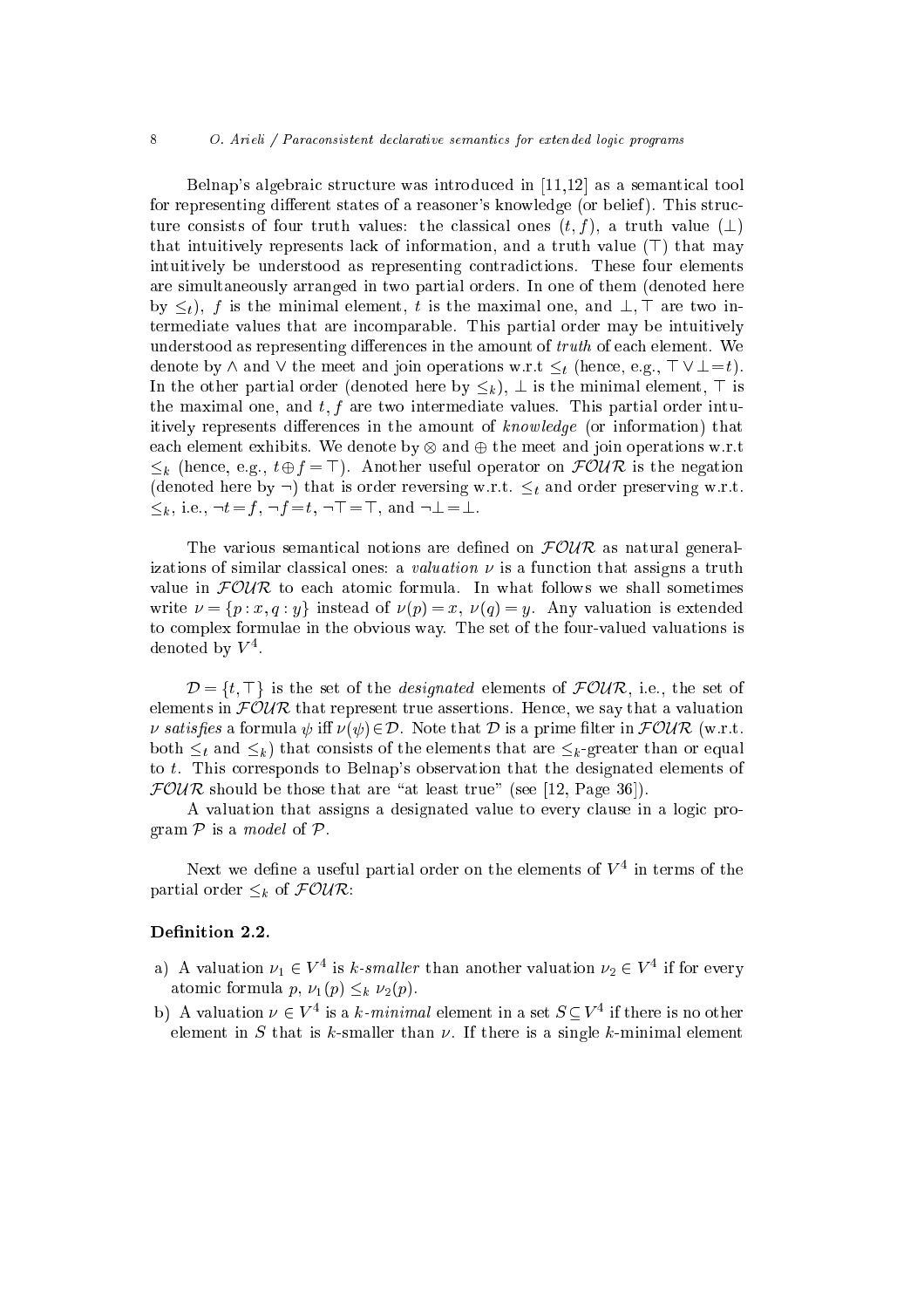in  $S$ , we shall sometimes call it the  $k$ -least element of  $S$ .

It is easy to see that Definition  $2.2(a)$  induces a lattice structure on the set of the four-valued valuations:  $V^{\dagger} = (V^{\dagger}, \leq_k)$ . Another useful way of (pre-)ordering  $\mu$  are elements in  $V$   $\bar{\mu}$  is the following:

# Definition 2.3  $[5,6]$ .

- a) A valuation  $\nu_1 \in V$  is more consistent than another valuation  $\nu_2 \in V$  if  ${p \mid \nu_1(p) = \top} \subset {p \mid \nu_2(p) = \top}.$
- b) A valuation  $\nu \in V^{\perp}$  is a *maximatry consistent* element in a set  $S \subseteq V^{\perp}$  if there is no other element in  $S$  that is more consistent than  $\nu$ .

Clearly, the interesting cases of Definitions  $2.2(b)$  and  $2.3(b)$  are obtained when S is the set of the models of the logic program  $P$  under consideration. Two important sets of models are obtained in these cases: The k-minimal models of  $P$ , and the maximally consistent models of  $P$ . We shall reconsider these models in what follows.

# B. The meaning of the implication connective

Let  $P$  be a general logic program. The connectives that appear in the bodies or the neads of the clauses in  $\beta$ , i.e.: conjunctions (,) and negations ( $\neg$ ), should be regarded, respectively, as the greatest lower bound and the orderreversing operation w.r.t. the  $\leq_t$ -partial order of FOUR. This corresponds to the natural extensions to the multiple-valued case of the 2-valued definitions of these connectives. However, as has already been observed in  $[10,27]$ , the implication connective  $\leftarrow$  of the program's clauses should not be taken as the material implication  $\leftrightarrow$ , where  $p \leftrightarrow q \equiv p \vee \neg q$ . This is so since, for instance, the intuitive meaning of  $\{\neg p \leftarrow t, p \leftarrow \neg q\}$  is different than the intuitive meaning of  $\{\neg p \leftarrow t, q \leftarrow \neg p\}$  thus a plausible semantics for P cannot be 'contrapositive' w.r.t.  $\leftarrow$  and  $\neg$ . Moreover, in the multi-valued setting, the material implication  $\leftrightarrow$  is not suitable for representing entailment anymore. This is mainly due to the following reasons:

- 1.  $p \leftrightarrow p$  does not always hold in the four-valued setting, since excluded-middle is not a four-valued tautology (Note that  $\nu(p \vee \neg p)=\bot$  when  $\nu(p)=\bot$ ).
- $\lceil$  In  $\lceil$ 5,6 $\rceil$  a valuation with the same property is called a most consistent element of S. Here we have hanged the terminology, so that it would not suggest uniqueness.
- Uommas are used here also as a separator among clauses in the same program. This will not ause any ambiguity.
- $\,$  We shall discuss the semantics of the negation as failure operator (not) in a later stage.
- Intuitively, in the former program there is no explicit information on the validity of  $q$ , and so q should not have a designated value, while in the latter program the condition in the rule that defines  $q$  is satisfied, and so this time  $q$  should be assigned  $t$ .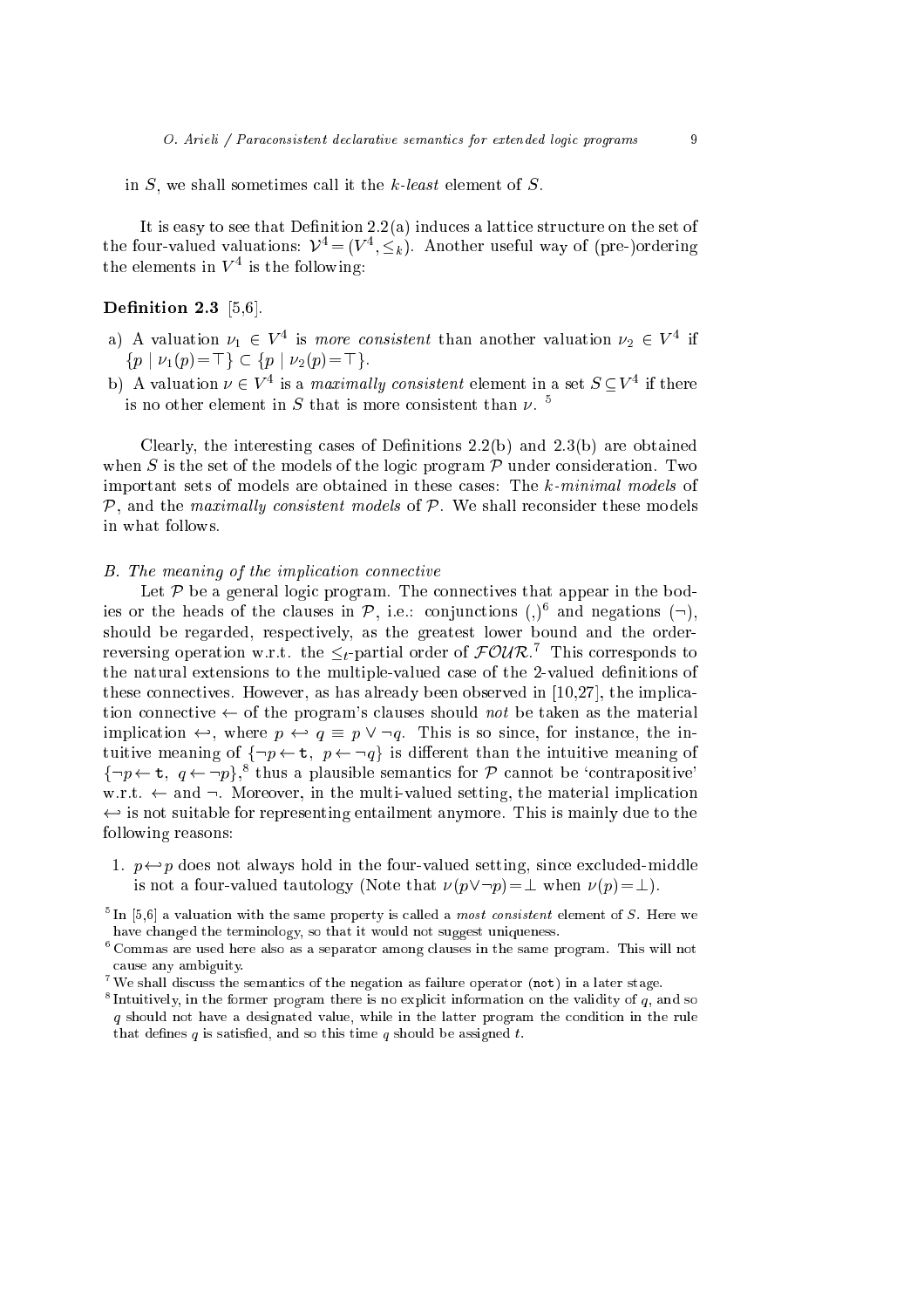2.  $\leftrightarrow$  does not have a deductive nature in  $FOWR$ . For instance, the fact that every four-valued model of some conjunction  $Body$  is also a model of a literal  $l$ does not imply that  $l \leftrightarrow Body$  is true in every four-valued valuation (Consider, e.g., the case in which  $Body = l$ .

We therefore consider an alternative definition for the implication connective, according to which it does function as an entailment in the four-valued setting:

**Definition 2.4** [5,8]. Let  $x, y \in \mathcal{FOUR}$ . Define:

x y =  $\sim$  $\sim$   $\sim$   $\sim$   $\sim$   $\sim$ 

Note that on  $\{t, f\}$  the material implication and the new implication are identi
al, and both of them are generalizations of the lassi
al impli
ation. However, unlike the material implication, the implication connective defined in 2.4 does preserve both properties of entailment that were mentioned above.

In what follows we therefore use the implication connective of Definition 2.4 for representing the entailment of the program's lauses. Note that the semantics of this implication is in accordance with the following standard way of understanding entailment in logic programs:

**Proposition 2.5.** For every valuation  $\nu \in V^4$  we have that  $\nu (l \leftarrow Body) \in \mathcal{D}$  iff either  $\nu(l) \in \mathcal{D}$  or  $\nu(Body) \notin \mathcal{D}$ .

*Proof.* Immediately follows from Definition 2.4.

 $\Box$ 

### 2.3. The language and its extension to the first-order case

The language of the logic programs considered here is based on the implication connective  $\leftarrow$ , the meaning of which was discussed in the previous section, conjunction that correspond to the  $\leq_t$ -join operator in  $\mathcal{FOUR}$ , two negation operators  $\neg$  and not, and four propositional constants t, f, c, u, that are respectively associated with the elements t, f,  $\top$ ,  $\bot$  in  $\mathcal{FOUR}$ . We therefore remain, basically, on the propositional level. However, as first-order clauses are considered as universally quantified, first order logic programs may be handled within our framework as well. We do so by onsidering their ground instan
es; every non-grounded lause is viewed as representing the orresponding set of ground clauses, formed by substituting every variable that appear in this clause with every possible element of the corresponding domain. Formally, let  $\rho$  be a ground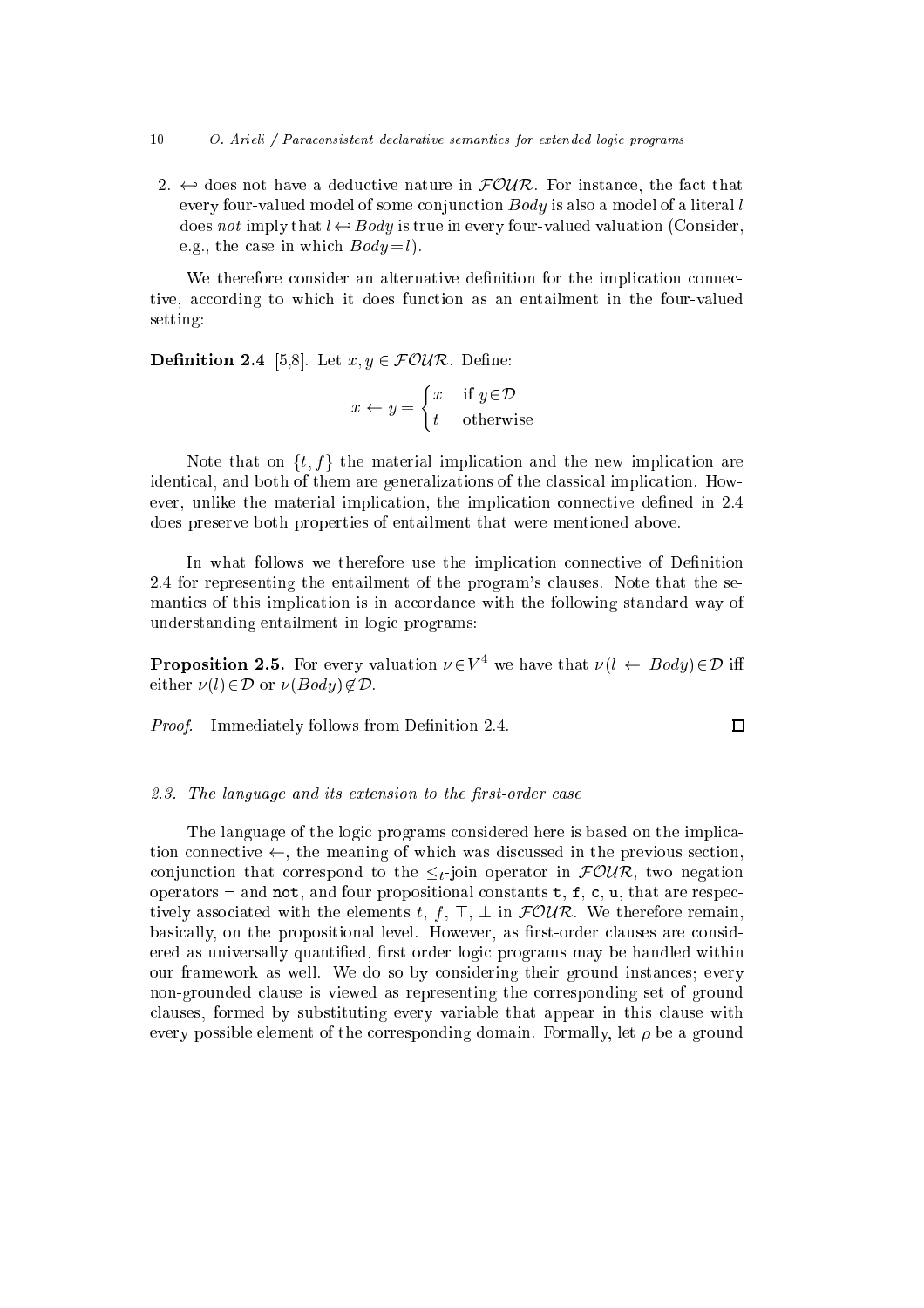substitution from the variables of every clause  $\mathcal C$  in  $\mathcal P$  to the individuals of the set of the closed terms  $H$  of  $P$ . Then we shall consider programs of the form

$$
\mathcal{P}^H = \{ \rho(\mathcal{C}) \mid \mathcal{C} \in \mathcal{P}, \ \rho : var(\mathcal{C}) \to H \}.
$$

In what follows we shall abbreviate  $P$  for  $P$ .

#### $\overline{3}$ . Paraconsistent declarative semantics for logic programs

We are now ready to introduce our fixpoint semantics for logic programs. First, we treat general logic programs (i.e., programs without negation-as-failure), and then we onsider extended logi programs.

# 3.1. Semantics for general logic programs

**Definition 3.1.** Given a general logic program  $P$ , define for every  $i > 1$  and every literal  $l$  the following valuations:

$$
\nu_0^{\mathcal{P}}(l) = \bot.
$$
  
\n
$$
\mathsf{val}_i^{\mathcal{P}}(l) = \begin{cases} t & \text{if there is a clause } l \leftarrow Body \in \mathcal{P} \text{ s.t. } \nu_{i-1}^{\mathcal{P}}(Body) \in \mathcal{D}, \ ^{\mathcal{Q}} \\ \bot & \text{otherwise.} \end{cases}
$$
  
\n
$$
\nu_i^{\mathcal{P}}(l) = \mathsf{val}_i^{\mathcal{P}}(l) \oplus \neg \mathsf{val}_i^{\mathcal{P}}(\overline{l}). \ ^{10}
$$

For a limit ordinal  $\lambda$  we define:

$$
\mathsf{val}^{\mathcal{P}}_{\lambda}(l) = max_{\leq k} \{ \mathsf{val}^{\mathcal{P}}_{\alpha}(l) \mid \alpha < \lambda \}, \qquad \nu^{\mathcal{P}}_{\lambda}(l) = \mathsf{val}^{\mathcal{P}}_{\lambda}(l) \oplus \neg \mathsf{val}^{\mathcal{P}}_{\lambda}(\overline{l}).
$$

Also, for every propositional constant  $x \in \{t, f, c, u\}$  that is associated with an element  $x \in \{t, f, \bot\}$  in FUUR, we define  $\nu_i^s(x) = \text{val}_i^s(x) = x \quad (i = 0, 1, \ldots).$ 

The basi operator used here for handling ontradi
tory information is the  $\leq_k$ -join,  $\oplus$ . As it is noted in [21,24], this operator may be associated with a "gullibility" ("accept all") function that computes the combined knowledge of its arguments. The choice of this operator may be intuitively justified, then, by the need to do the following: (a) re
ord ases in whi
h there is an eviden
e for a specific assertion and for the complementary assertion as the same time, and (b) pinpoint the contradictory knowledge (or belief).

Note also that for every  $i, \nu_i$  behaves as expected w.r.t. negation: since for every  $x, y \in \mathcal{FOUR}$ ,  $\neg(x \oplus y) = \neg x \oplus \neg y$ , we have that

$$
\neg\nu_i^{\mathcal{P}}(l) = \neg(\mathsf{val}_i^{\mathcal{P}}(l) \oplus \neg \mathsf{val}_i^{\mathcal{P}}(\overline{l})) = \neg \mathsf{val}_i^{\mathcal{P}}(l) \oplus \mathsf{val}_i^{\mathcal{P}}(\overline{l}) = \nu_i^{\mathcal{P}}(\overline{l}).
$$

 $\psi_j^p$  is defined on conjunctive formulae in the usual way:  $\nu_j^{\mathcal{P}}(Body) = \bigwedge_{l_i \in \mathcal{L}(Body)} \nu_j^{\mathcal{P}}(l_i)$ . Thus,

 $v_j$  (*Boay*)  $\in D$  iff  $\nabla u_i \in L(\text{Body})$   $\nu_j$  ( $u_i \in D$ .<br><sup>10</sup> Recall that  $\overline{l}$  is the complement of l, and  $\oplus$  is the  $\leq_k$ -join operation in  $\mathcal{FOUR}$ .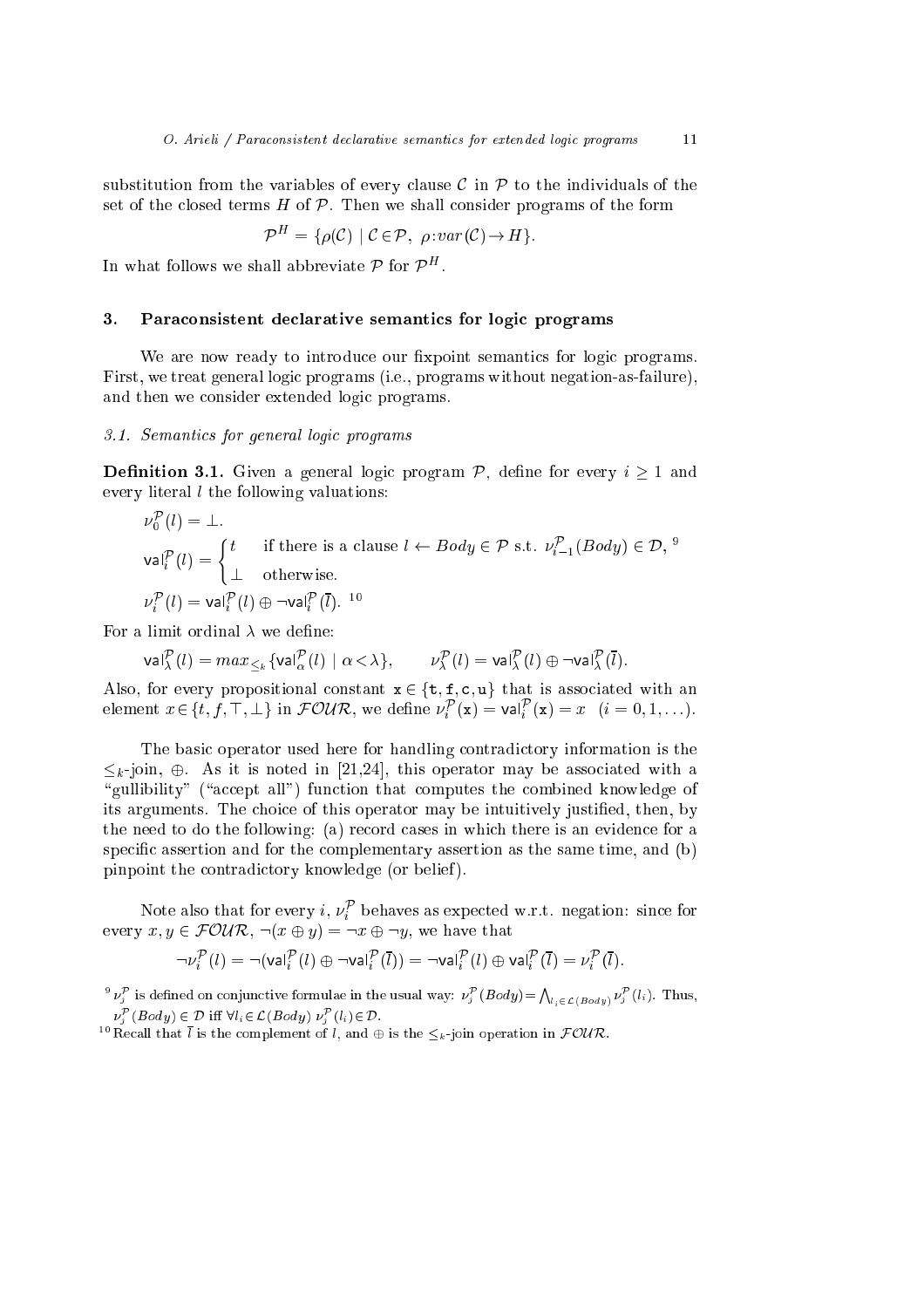**Proposition 5.2.** The sequence  $\nu_0$ ,  $\nu_1$ ,  $\nu_2$ , ..., defined in 3.1 for a general logic program  $P$ , is  $\leq_k$ -monotonic in  $V^*$ .

*Proof.* Since the set D of the designated values is upwards-closed w.r.t.  $\leq_k$ , it easily follows from Definition 3.1 that for a given general logic program  $P$ , the  $\Box$ sequences {vai} } and { $\nu_i$  } are both  $\leq_k$ -monotonic in  $i.$ 

By Knaster-Tarski theorem [45], it follows from Proposition 3.2 that the sequence  $\{\nu_i\}$  has a  $\leq_k$ -least inxpoint. Denote this inxpoint by  $\nu$  . An induced consequence relation  $\sim_{\nu}$  may now be defined as follows:  $P \sim_{\nu} \psi$  in  $\nu^{\cdot}(\psi) \in D$ (I nus, a query  $\psi$  *follows* from a logic program  $P$  if  $\nu$  ( $\psi$ ) is designated).

**Proposition 3.3.** Let P be a general logic program. Then  $\nu$  is the  $\kappa$ -minimal four-valued model of  $P$ . Moreover, it is at least as consistent as any other model of  $P$ , and the consequence relation induced by it is paraconsistent.

Proof. See Appendix A.

 $\Box$ 

Corollary 5.4. Let  $\beta$  be a general logic program. Then  $\nu$  is the k-least model and a maximally consistent model of  $P$ .

#### Proof. Immediately follows from Proposition 3.3 and its proof.  $\Box$

Being the k-least model of  $\mathcal{P}, \nu^{\mathcal{P}}$  minimizes the amount of knowledge that is pre-supposed, i.e. it does not assume anything that is not *really* known. This property is further discussed in Remark 3.6 below. More in Remark 3.6 below. More in Remark 2.6 below. also indicates that  $\nu^+$  minimizes the amount of inconsistent belief in the set of clauses.<sup>12</sup> This is in accordance with the intuition that while one has to deal with conflicts in a nontrivial way, contradictory data corresponds to inadequate information about the real world, and therefore it should be minimized (see also [6] for a discussion on maximally consistent models of general theories).

Note that the last corollary does not imply that  $\nu^*$  is the only maximally consistent model of  $P$ . Indeed, consider for instance the following program:

$$
\mathcal{P} = \{ p \leftarrow \mathbf{t}, \quad \neg p \leftarrow \mathbf{t}, \quad p \leftarrow q \}
$$

Beside  $\nu^{\mathcal{P}} = \{p : \top, q : \bot\}$ ,  $\mathcal{P}$  has two other maximally consistent models, namely  ${p:\top, q:t}$  and  ${p:\top, q:f}$ . However, by Corollary 3.4 we have the following result that shows that  $\nu^+$  provides the most compact way of representing the most onsistent knowledge:

 $\lceil \cdot \rceil$  in the sense that the set of the atoms that are assigned  $\lceil \cdot \rceil$  by  $\nu^+$  does not properly contain any similar set of another model of P.

<sup>- -</sup> Recall Definition 2.3.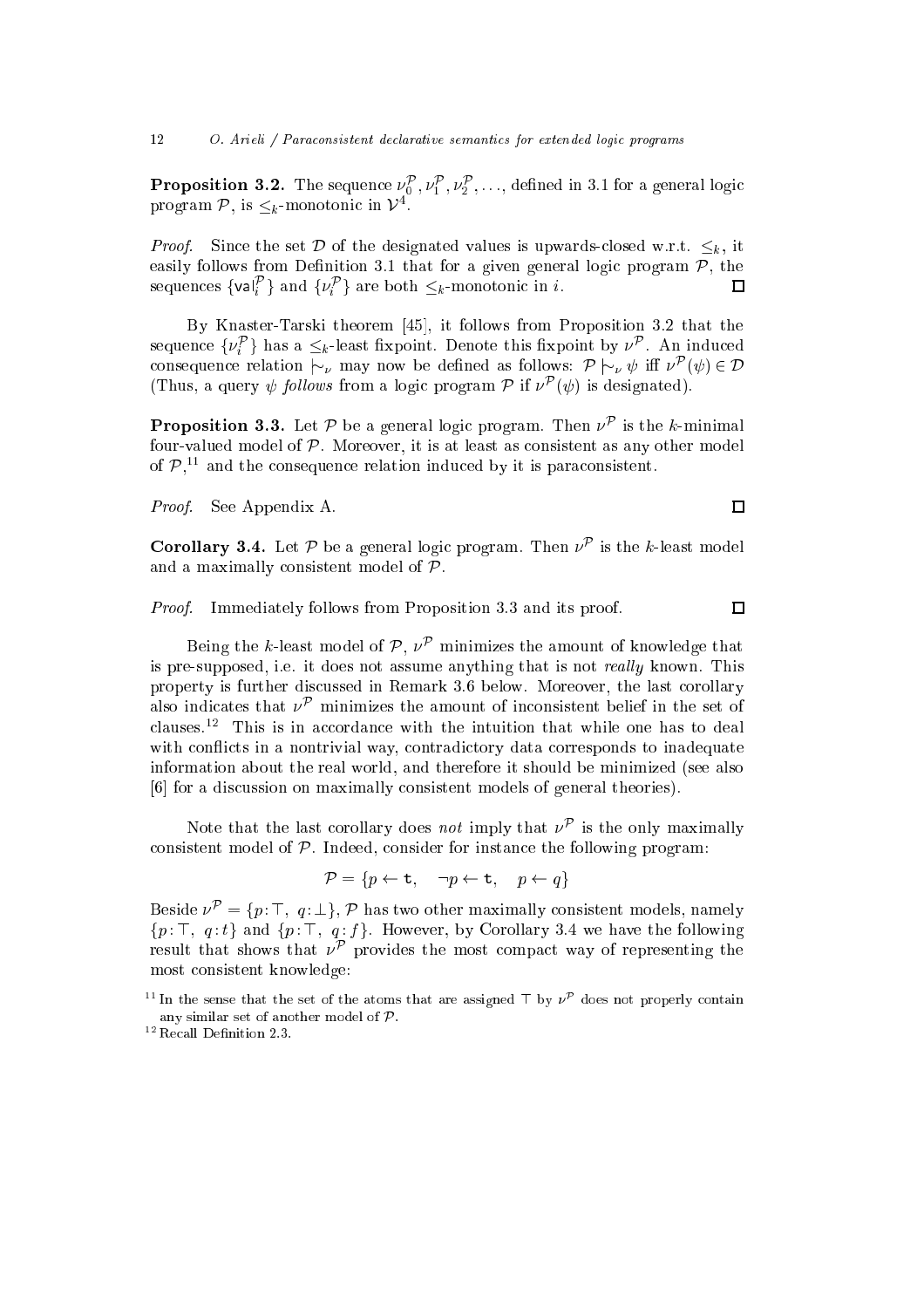Coronary 3.5.  $\nu$  is the k-least model among the maximally consistent model of P.

Remark 3.6. Syntactically, normal logic programs are special cases of general logic programs. Still, there are *semantical differences* between a set of rules viewed as a normal program, and the same set of rules viewed as a general (or extended) program. For instance, most of the semantics for normal logic programs assign  $f$  to any atom that does not appear in (any clause head in) the program. However, in general or extended logic programs this can be inferred from general rules that are stated in the program itself (e.g., by adding rules for closed word assumption; see Example 3.14a below), and so the absence of an atom  $p$  from a general logic program indicates that  $p$  does not hold. Hence, if nothing is stated regarding  $\neg p$  as wen, in the corresponding semantics p should be  $unknown$ .

For another example on the semantical differences, consider the following (general) program:

$$
\mathcal{P} = \{ p \leftarrow \neg q, \ q \leftarrow \mathtt{t} \}.
$$

Treated as a normal program, some of the 2-valued and the 3-valued fixpoint semantics for  $P$  assign t to q and f to p. According to those semantics the head of a clause program is associated with its corresponding clause bodies, and therefore the truth value atta
hed to a lause head should be the same as the (least upper-bound of) the value(s) of its clause body(ies). This, however, is not the case in our semantics, which assigns t to q and  $\perp$  to p. This is justified by the fact that  $P$  is now considered as a *general* logic program, and so had one wanted to identify the information regarding  $p$  with that of its clause body, (s) he should have added to P also the converse implication (in trins of p), i.e.,  $\neg p \leftarrow q$ . the absence of such clause our four-valued semantics correctly indicates that one should *not* conclude here that p is false!  $15$ 

Once again, this example demonstrates our slogan: our semantics always assumes as minimal knowledge as reasonably possible. Thus, if one wishes to introduce more assumptions (e.g., to apply Clark's completion  $[14,33]$  to specific predicates), (s)he just has to add the appropriate clauses. In the absence of such information the program may have other meaning than those that are imposed by some of the 2-valued or 3-valued semantics for normal logic programs. Moreover, since it is not always possible to distinguish in standard or normal logic programs among the various possibilities offered by general (or extended) logic programs, such refinements sometimes cannot even be captured by the 2-valued or the 3valued semantics for standard/normal logic programs!

 $\sim$  See also a remark on this matter in [27, Pages 591-592].

 $\lceil \cdot \rceil$  Indeed, as shown in Example B.3 in Appendix B, our 4-valued fixpoint semantics of  $P \cup \{\lnot p \leftarrow p\}$  $q$  assigns t to q and f to p.

 $\,$  This is so since the condition of the rule that defines  $p$  does not hold, and so one cannot infer anything meaningful about p.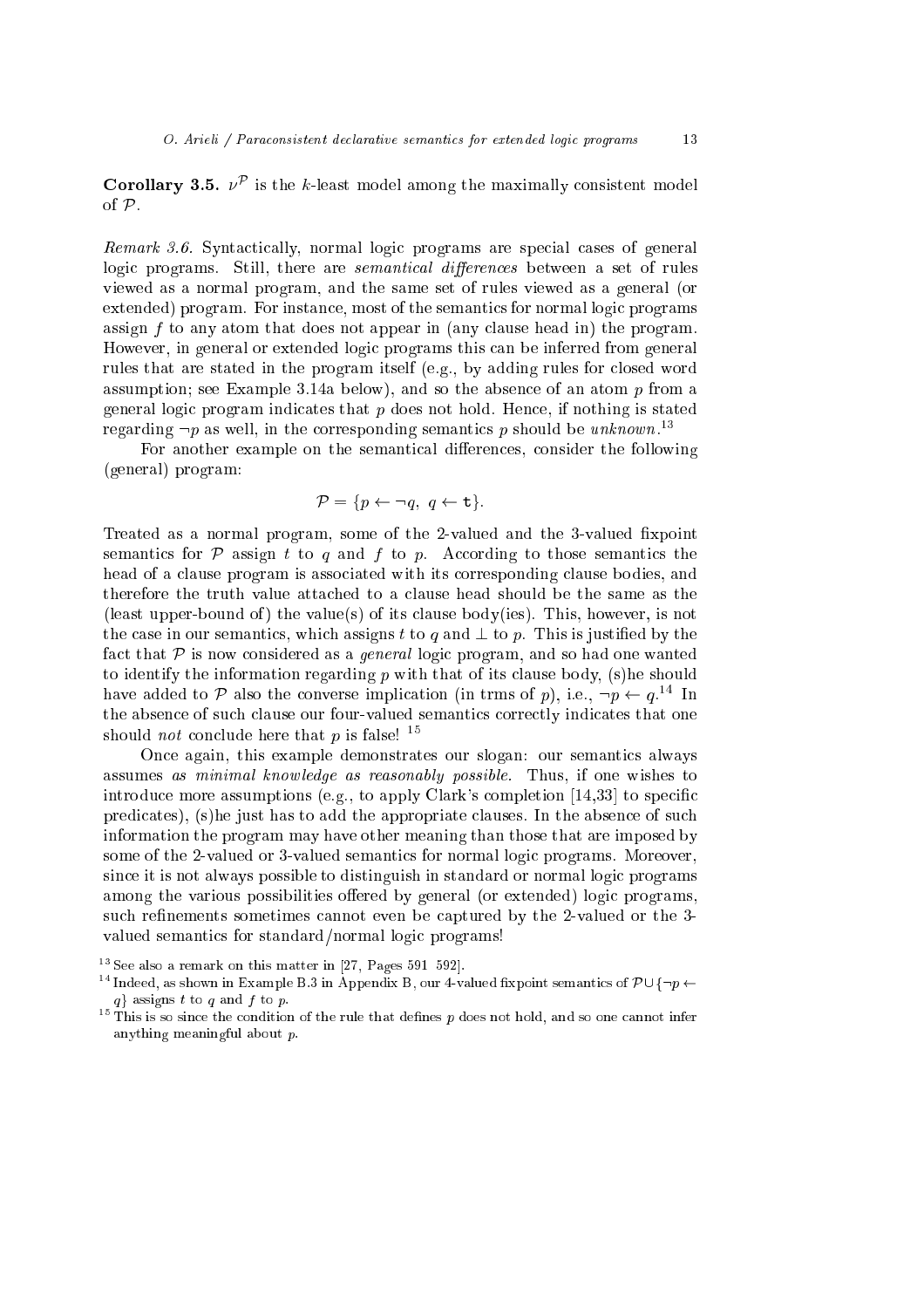14 O. Arieli / Paraconsistent declarative semantics for extended logic programs

In the rest of this section we show that in certain cases it is possible to restore from our 4-valued fixpoint formalism some other 2-valued or 3-valued xpoint formalisms, if so one wishes.

**Proposition 3.7.** Let  $P$  be a positive logic program, and let  $P'$  be the positive program obtained from  $P$  by replacing every implication connective by a material implication. Denote by  $\nu_{f/\perp}^e$  the valuation that is obtained from  $\nu^e$  by changing the  $\perp$ -assignments to f-assignments (i.e., for every atom p, if  $\nu^+(p) = \perp$  then  $\nu_{f/\mid}(p) = f$ . Then:

- 1.  $\nu$  and  $\nu$  have the same classical models (and thus the same least Herbrand model), and
- 2.  $\nu_{f\perp}^{\nu}$  is the (unique) 2-valued minimal Herbrand model of  ${\cal P}$  and  ${\cal P'}$ .

Proof. See Appendix A.

The process of restoring Fitting's  $\leq_k$ -minimal 3-valued Kripke/Kleene semantics for normal logic programs [19] is somewhat more complicated than the pro
ess of restoring the 2-valued semanti
s of positive logi programs, des
ribed in Proposition 3.7 above. Note, however, that if  $P$  is a normal logic program, the following properties hold:

1. For every atom p,  $\nu$  (p)  $\in$  {t,  $\perp$  }.

Proof. For every <sup>i</sup> and p, vali(p) 2 ft; ?g, and sin
e <sup>P</sup> is a normal program, val<sub>i</sub>( $\neg p$ ) =  $\perp$ . Thus, for every i,  $\nu_i$  ( $p$ ) = val<sub>i</sub>( $p$ )  $\in$  {i,  $\perp$ }, and so  $\nu$  ( $p$ )  $\in$  {i,  $\perp$ } as well.

2.  $\nu^{\nu} \leq_k \Psi^{\nu}$ , where  $\Psi^{\nu}$  is the  $\leq_k$ -least fixpoint of Fitting's operator for P.

*Proof.* By the fact that  $\Psi'$  is a model of P and  $\nu'$  is the  $\leq_k$ -least model of P.  $\mathcal{D}$  16

It follows, therefore, that  $\nu^*$  can be viewed as an approximation of  $\Psi^*$  : if  $\nu^{\gamma}$  assigns t to some atomic formulae, then so is  $\Psi^{\gamma}$  , and if  $\nu^{\gamma}$  assigns  $\pm$  to some atom, then  $\Psi^*$  assigns either  $\perp$  or  $\mu$  to this atom. Thus, in order to restore from  $\nu^{\nu}$  Fitting's 3-valued fixpoint semantics for P, it is possible to apply Fitting's operator on  $\nu^+$  (rather than to start the iterations with a valuation that assigns ? to every atom), and then to pro
eed until a xpoint is rea
hed. This xpoint oin
ides with Fitting 3-valued Kripke/Kleene semanti
s for P.

An alternative way of computing Fitting's 3-valued semantics from our 4valued semanti
s is des
ribed in Appendix B.

 $\Box$ 

 $\lq\lq$  note that according to our semantics, the set of models of  $P$  contains the set of models w.r.t. Fitting's semantics. Thus (as illustrated in Remark 3.6), although  $\Psi^{\nu}$  is the  $\leq_k$ -least model in Fitting's semantics, it is not necessarily the  $\leq_k$ -least one in our case.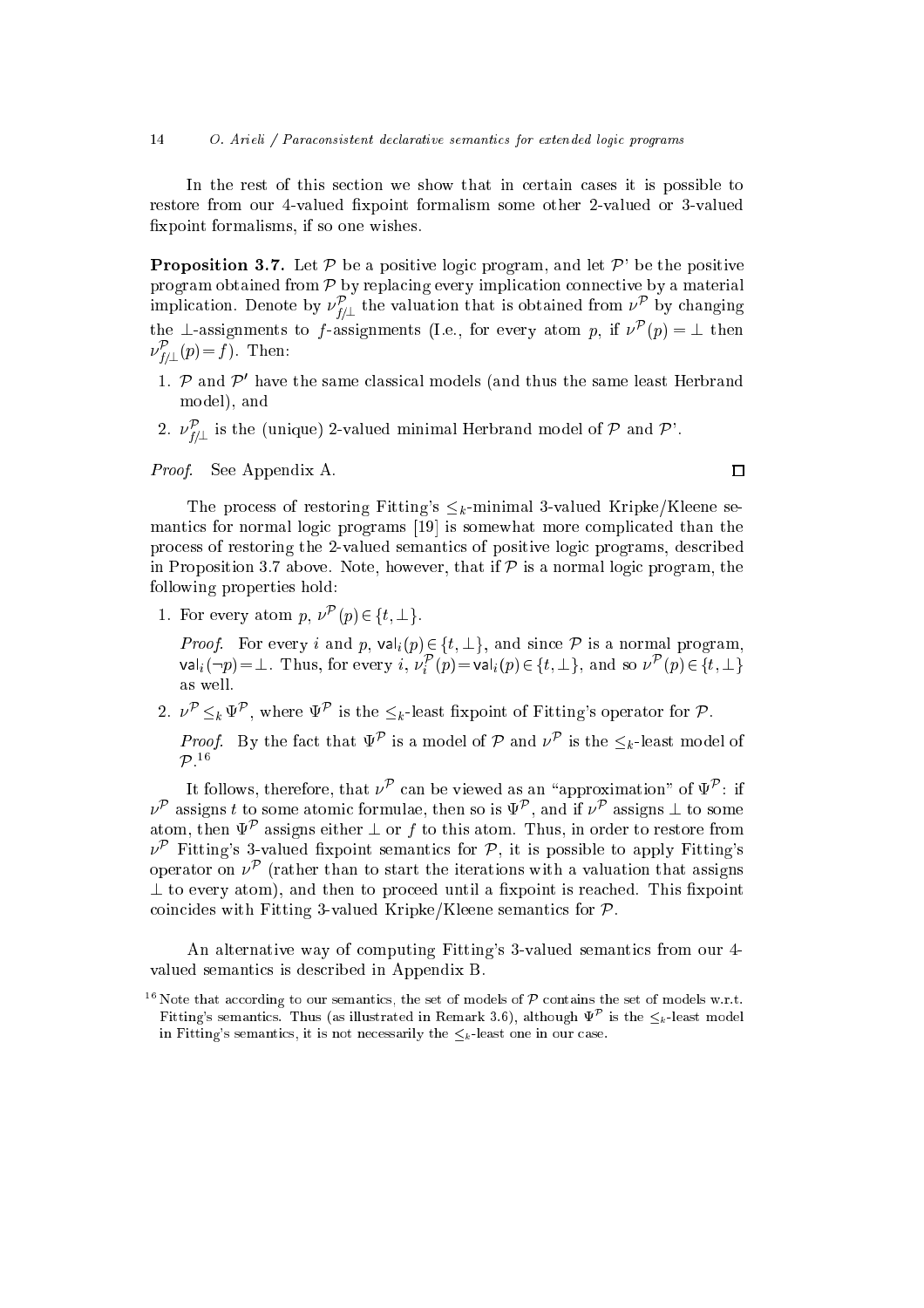#### 3.2. Semantics for extended logic programs

In this section we extend the fixpoint semantics for general logic programs, considered in the previous section, to extended logic programs. So now, in addition to the explicit negation  $(\neg)$ , the negation-as-failure operator (not) may also appear in the lauses bodies.

One way of understanding not in the four-valued setting is the following: if we don't know anything about p, i.e. we cannot prove either p or  $\neg p$ , then we cannot say anything about not p as well. Otherwise, if p has a designated value in the intended semantics (i.e.,  $p$  is provable), then not  $p$  does not hold, and if  $p$ does not have a designated value (i.e., it is not provable), then not  $p$  holds. It follows, then, that not  $t = f$ , not  $\tau = f$ , not  $f = t$ , and not  $\tau = \tau$ .

This interpretation of not is a natural generalization to the four-valued case of the way not is interpreted by the well-founded semantics  $[47]$ . We thus give semantics to logic programs in which not may appear in the clause bodies by using a transformation, which is similar to that of the well-founded semantics, for redu
ing extended logi programs to general logi programs. Then we use the machinery of the previous section for giving semantics to the general logic programs that are obtained. Below we formalize this idea.

**Definition 3.8.** Let  $\nu$  be a four-valued valuation. The set  $S_{\nu}$  of literals that is associated with  $\nu$  is the smallest set that satisfies the following conditions:  $18$ 

if  $\nu(l)=t$  then  $l \in S_{\nu}$ , if  $\nu(l)=f$  then  $\overline{l} \in S_{\nu}$ , if  $\nu(l)=\top$  then  $\{l,\overline{l}\} \subset S_{\nu}$ .

Obviously, one can define the converse transformation as well. A four-valued valuation  $\nu_s$  may be constructed from a set S of literals as follows: for every atom p,

$$
\nu_S(p) = \begin{cases} t & \text{if } p \in S \text{ and } \neg p \notin S \\ f & \text{if } p \notin S \text{ and } \neg p \in S \\ \top & \text{if } p \in S \text{ and } \neg p \in S \\ \bot & \text{if } p \notin S \text{ and } \neg p \notin S \end{cases}
$$

 $^{\circ}$  it is interesting to note that in this interpretation, not may be represented as a conjunction of two other negation operators: not  $p = \neg p \land \neg p$ , where  $\neg p$  is an abbreviation of  $p \rightarrow f$ , i.e.,  $\sim p=f$  if  $p \in \mathcal{D}$ , and  $\sim p=t$  if  $p \notin \mathcal{D}$ .

 $\sim$  Such sets are sometimes called *answer sets* (for  $\nu$ ). We shall not use this terminology here, since it is usual to require that if an answer set contains a pair of complementary literals, then it should contain every literal. Since our formalism does not reduce to triviality in the presen
e of in
onsistent information, this requirement should obviously not hold here.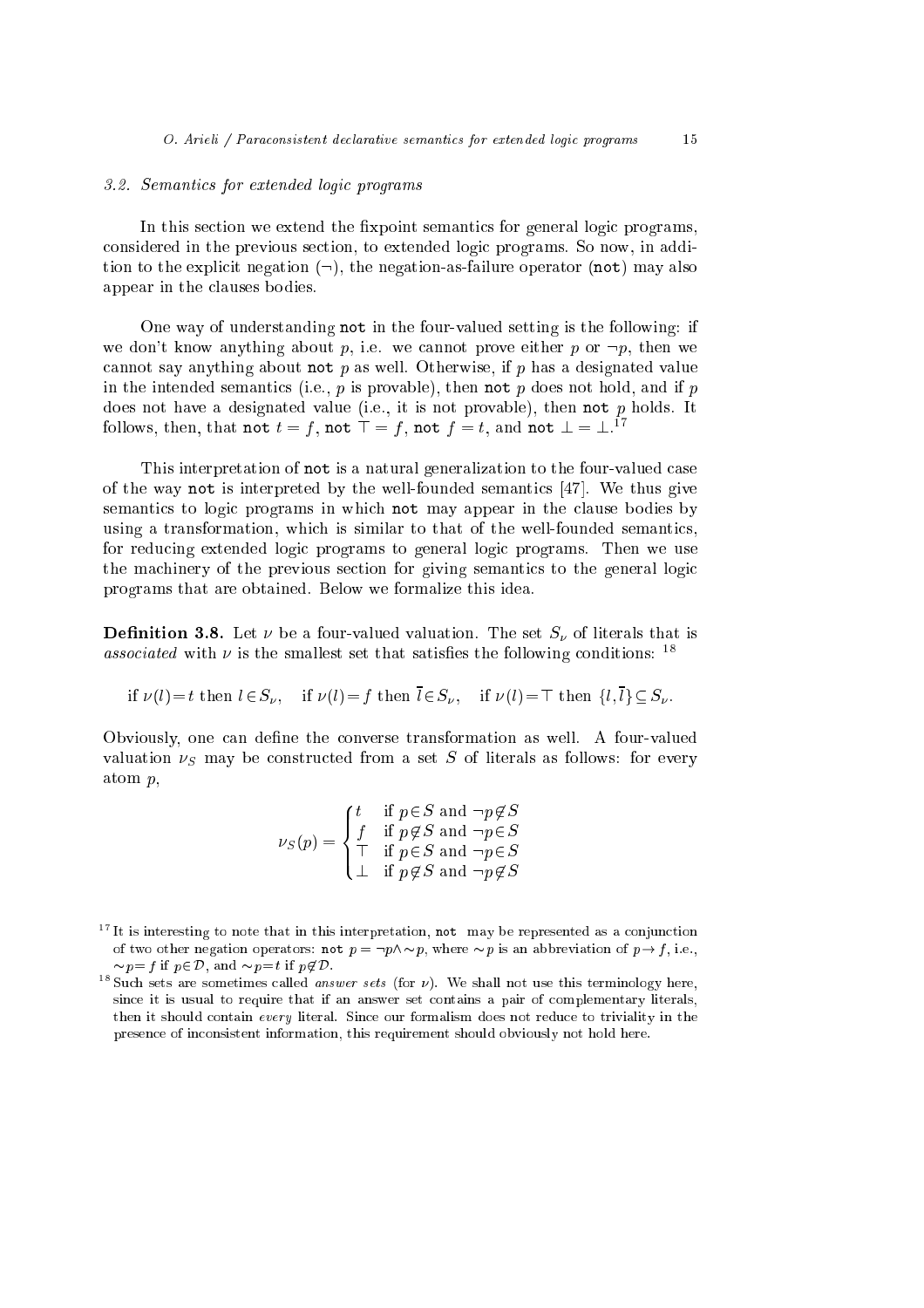**Definition 3.9.** Let  $P$  be an extended program and let S be a set of literals. The reduction of P w.r.t. S is the general logic program  $P \downarrow S$ , obtained from P as follows:

- 1. Each clause that has a condition of the form not l for some  $l \in S$ , is deleted from P.
- 2. Every occurrence of not l, where  $\overline{l} \in S$ , is eliminated from the (bodies of the) remaining lauses.19
- 3. Every occurrence of not  $l$  in the (bodies of the) remaining clauses is replaced by the propositional constant **u**.

Now we are ready to define our fixpoint semantics for extended logic programs. Recall that  $\nu^*$  denotes the fixpoint semantics for a general logic program  $\mathcal{P}$ .

**Definition 3.10.** A valuation  $\mu \in V$  is a *plausible model* of an extended logic program  $P$ , if it coincides with the fixpoint semantics of the general logic program obtained by reducing  $\mathcal{P}$  w.r.t. the set that is associated with  $\mu$ . In other words,  $\mu$  is a plausible model of P iff

$$
\mu=\nu^{\mathcal{P}\downarrow S_{\mu}}.
$$

Remark 3.11. If the only negation operator that appears in  $\mathcal P$  is  $\neg$ , then  $\mathcal P$  is a general logic program, and so its unique plausible model is  $\nu$  . It follows, in parti
ular, that the notion of plausible models of extended logi programs is a generalization of the definition of fixpoint semantics for general logic programs.

**Proposition 3.12.** A plausible model of  $P$  is indeed a model of  $P$ .

*Proof.* Let  $\mu = \nu^{\mathcal{P} \downarrow S_{\mu}}$  be a plausible model of  $\mathcal{P}$ . Since  $\mathcal{P} \downarrow S_{\mu}$  is a general logic program, by Proposition 3.3  $\mu$  is a model of  $P \downarrow S_{\mu}$ . But by the semantics of not and the definition of reduction it is clear that if M is a model of  $P \downarrow S_M$  then M is also a model of  $P$ . One concludes, then, that  $\mu$  is a model of  $P$ .  $\Box$ 

As it is shown in Example 3.14 below, an extended logi program may have more than one plausible model, and so one may use different preference criteria for choosing the best models among the plausible ones. In the case of general logic programs we have chosen  $\leq_k$ -minimization as the criterion for preferring the "best" model among the fixpoint valuations. This was justified by the fact that general logic programs may contain contradictory data, and so we want to

 $\lceil \cdot \rceil$  if a clause body becomes empty by this transformation, we treat this body as if it consists of the propositional onstant t.

 $\lceil \cdot \rceil$  Note that for this l, necessarily  $l \not\in S$  and  $l \not\in S$ .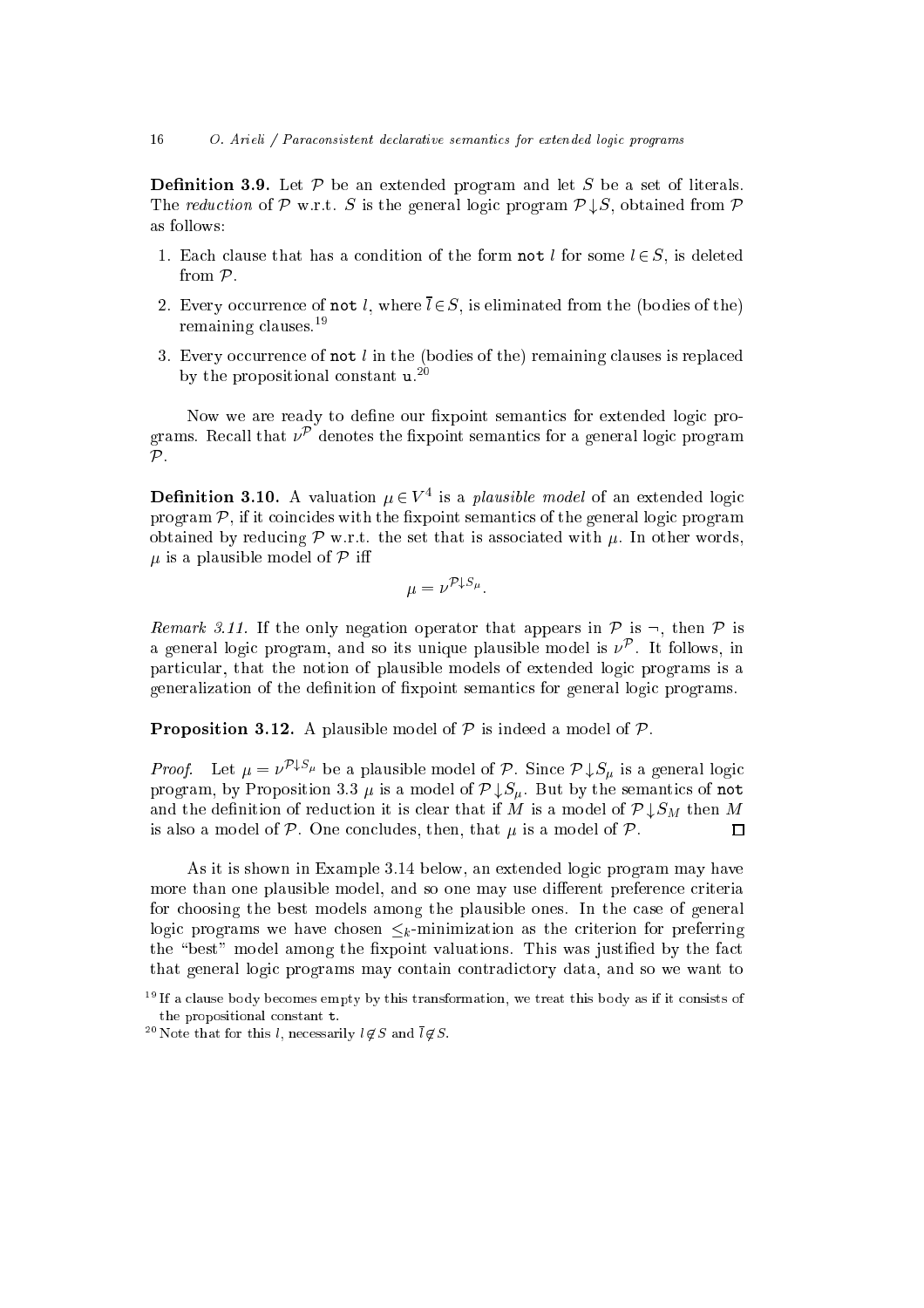minimize the redundant information as mu
h as possible. In the present ase we rather use the opposite methodology: sin
e the negation-as-failure operator is asso
iated with in
omplete information, we are dealing here with a la
k of data, so this time we should try to restrict the effect of the negation-as-failure operator only to those ases in whi
h indeed there is not enough data available. It follows, therefore, that now we should seek for a *maximal knowledge* (among the plausible models). <sup>21</sup>

**Definition 3.13.**  $\mu$  is an *adequate model* of  $\mathcal{P}$  if it is a  $\leq_k$ -maximal element among the plausible models of  $P$ .  $^{-1}$ 

Example 3.14. Below we consider our semantics for some inconsistent and/or incomplete logic programs.

1.  $P = {\neg p \leftarrow \texttt{not } p}.$ 

Intuitively,  $P$  represents a closed word assumption (CWA, [43]) regarding p: in the absence of any evidence for p, assume that  $\neg p$  holds. P has two plausible models  $\mu_1 = \{p : \perp\}$  and  $\mu_2 = \{p : f\}$ . But  $\mu_2 >_k \mu_1$ , and so  $\mu_2$  is the adequate model of P.

- 2. (Example 1.4, revisited)  $\mathcal{P} = \{p \leftarrow \texttt{not } p, q \leftarrow \texttt{t}\}.$ The adequate model of  $P$  here is  $\{p : \bot, q : t\}$ . This indeed seems to be the only reasonable interpretation here (see the dis
ussion in Example 1.4), and it coincides with the well-founded model  $[47]$  (for standard logic programs) of P. Two-valued semantics, such as Gelfond-Lifschitz stable model semantics [26], do not provide any model for  $P$ .
- 3. (Example 1.3, revisited)  $P = \{q \leftarrow t, p \leftarrow t, \neg p \leftarrow \text{not } \neg q\}.$ The adequate model here is  $\{p:\top,\ q:t\}$ . It reflects our expectation that since  $\neg q$  does not follow from  $\mathcal{P}$ , the knowledge about p is contradictory. Note that according to the semantics given in [27,37],  $P$  does not have any model, since it ontains ontradi
tory information.

We postpone to a later stage (Section 5) some further discussions on adequate models and other formalisms for giving semantics to extended logic programs. First we omplete the presentation of our formalism also for the prioritized ase.

 $^{-1}$  informally, we use here a "min/max strategy": knowledge minimization on the contradictory omponents of the program, and knowledge maximization on its in
omplete omponents.

 $^{-1}$  i.e.,  $\mu$  is a plausible model of  $P$ , and there is no other plausible model of  $P$  that is strictly  $\leq_k$ -bigger than  $\mu$ . Note also that by Proposition 3.12,  $\mu$  is indeed a model of P.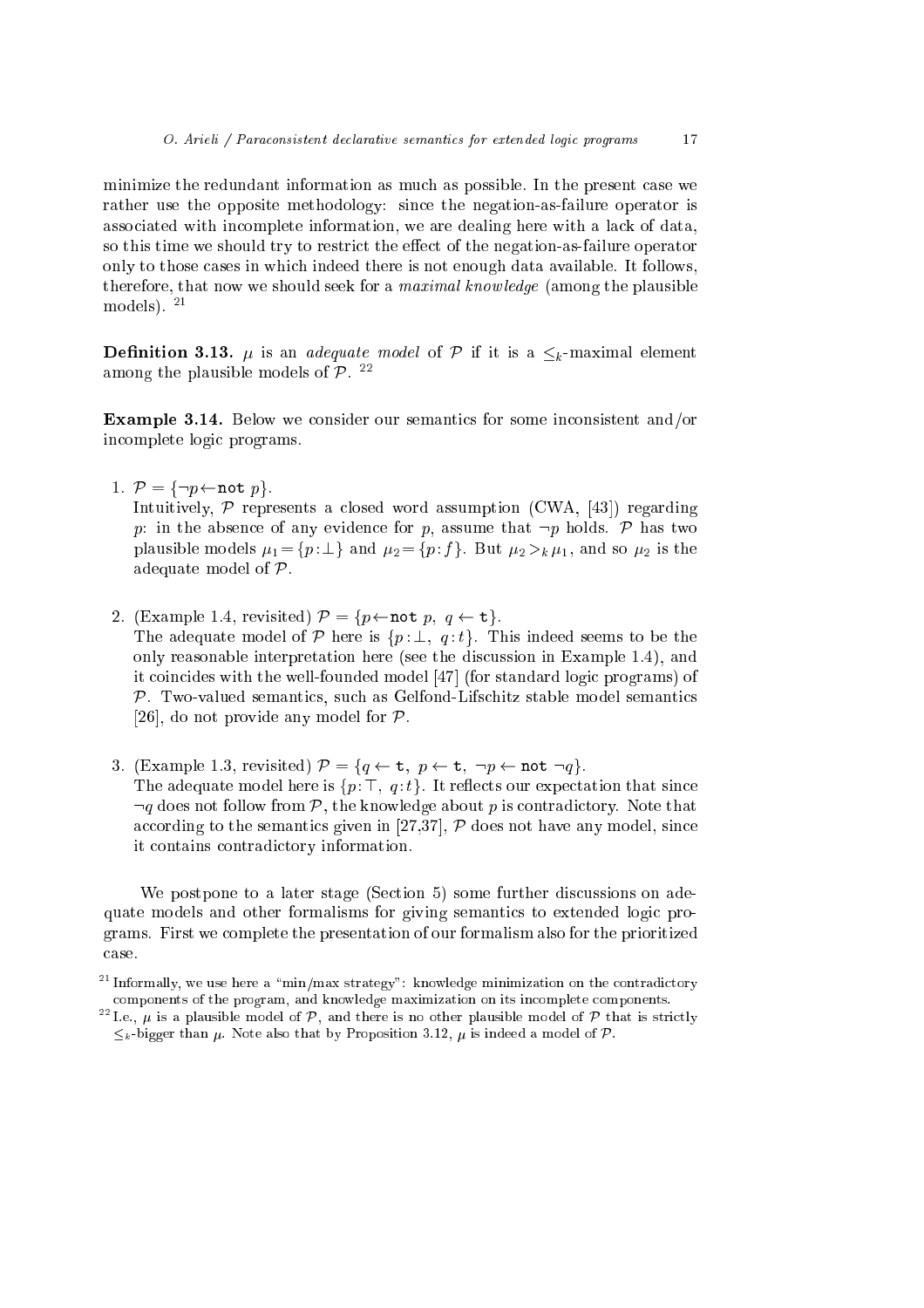# 4. Prioritized logic programs

# 4.1. Motivation

As Proposition 3.3 and Corollary 3.4 imply, the four-valued fixpoint semanti
s onsidered in the previous se
tion has several appealing properties. However, there might be cases in which one would like to refine the inference mechanism induced by this fixpoint. To see this, consider the following example.

Example 4.1 (Tweety dilemma). Consider the following well-known program:

$$
\mathcal{P} = \left\{\begin{array}{ll}\mathtt{fly}(x) \leftarrow \mathtt{bird}(x) & \neg \mathtt{reptide}(x) \leftarrow \mathtt{bird}(x) \\ \mathtt{bird}(x) \leftarrow \mathtt{penguin}(x) & \neg \mathtt{fly}(x) \leftarrow \mathtt{penguin}(x) \\ \mathtt{bird}(\mathtt{Tweety}) \leftarrow \mathtt{t} & \mathtt{penguin}(\mathtt{Tweety}) \leftarrow \mathtt{t}\end{array}\right.\right\}
$$

The fixpoint semantics of  $P$  is the following:

$$
\nu^{\mathcal{P}}(\texttt{bird}(\texttt{Tweety})) = t, \hspace{1cm} \nu^{\mathcal{P}}(\texttt{penguin}(\texttt{Tweety})) = t, \\ \nu^{\mathcal{P}}(\texttt{reptide}(\texttt{Tweety})) = f, \hspace{1cm} \nu^{\mathcal{P}}(\texttt{has\_features}(\texttt{Tweety})) = \bot, \\ \nu^{\mathcal{P}}(\texttt{fly}(\texttt{Tweety})) = \top.
$$

While the truth values that are assigned to  $\text{bird}(\text{Treety})$ ,  $\text{penguin}(\text{Treety})$ , reptile(Tweety) and has feathers(Tweety) correspond to the intuitive expectations in this case,<sup>23</sup> one usually tends to conclude from  $P$  that Tweety cannot fly. However, this conclusion is based on some further, implicit knowledge, that is not represented in the program. Such knowledge is, e.g., the fact that the rule "birds can fly" has exceptions that should "override" the default rule. Another kind of knowledge that is not encoded in this program is the fact that the information that Tweety is a penguin is more specific than the statement that it is a bird, therefore the former data should have a higher priority than the latter one, in case of "collisions" between the two.

The above inaccurate conclusion about the flying ability of Tweety is therefore an out
ome of the limited way that knowledge is represented here, rather than a onsequen
e of a short
oming of the reasoning pro
ess. A general method to improve knowledge representation is to provide a way to prefer a ertain data over the other. In example 4.1, for instan
e, su
h me
hanism will allow us to indi
ate that the clause that states that "penguins cannot  $f(y)$ " should get a precedence over the one that states that "birds can fly".

Several methodologies for making su
h preferen
es have been proposed in the literature. In  $[31]$ , for instance, rules with negative conclusions are viewed as

 $^{-1}$  The assignment of  $\pm$  to has feathers(Tweety) is justified by the fact that nothing is mentioned in the program about the property "has feathers".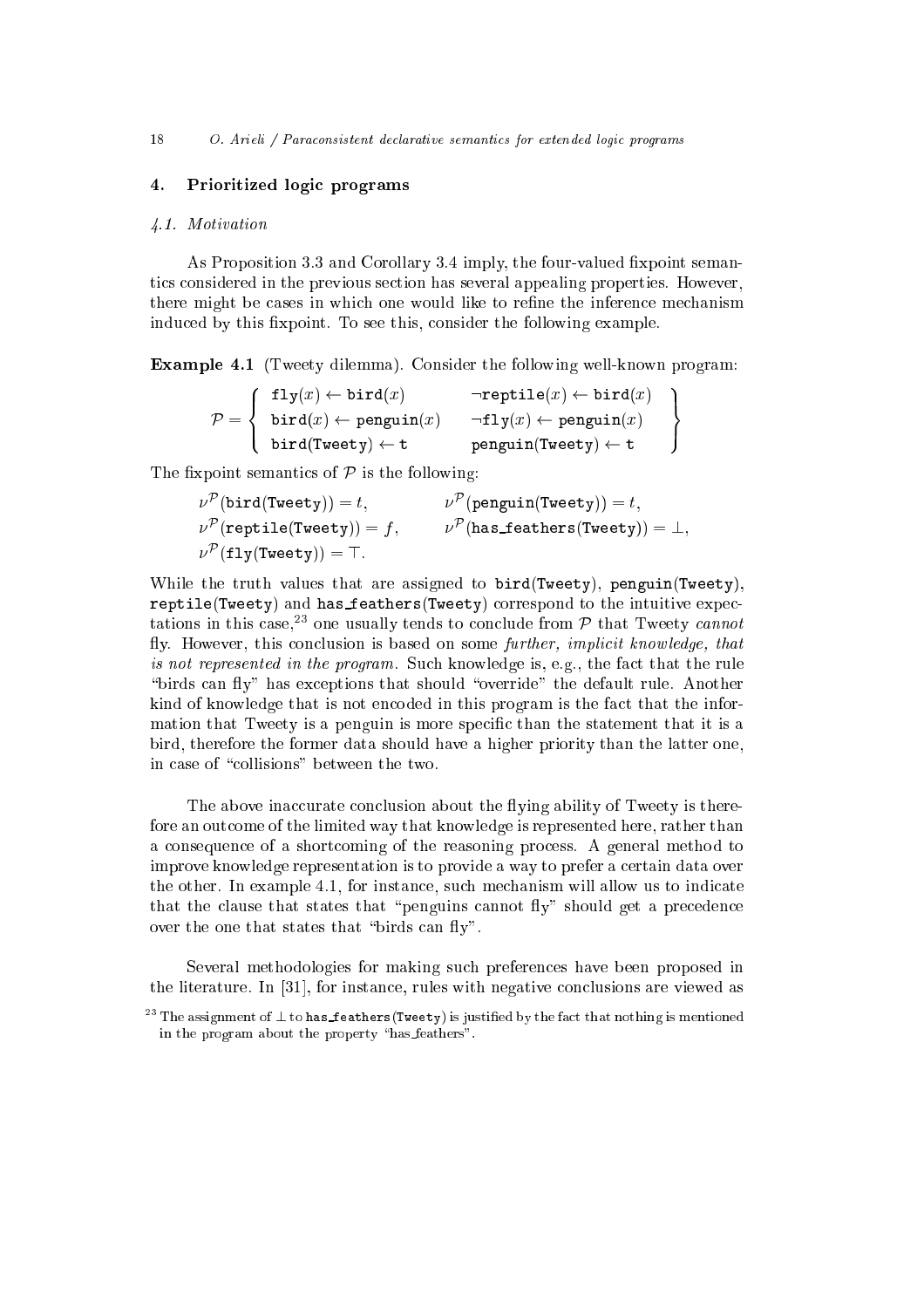representing exceptions of rules with the positive counterparts as their conclusions. As su
h, the former rules are given higher priorities over the latter rules. Thus, for instance, in the semantics of [31] for  $P = \{q \leftarrow t, p \leftarrow t, \neg p \leftarrow \text{not } \neg q\}$ , <sup>p</sup> is false (
f. Example 3.14, Item 3).

According to the formalism proposed by Pereira et al. in [38], preferences of different rules are encoded within the language itself. According to this approach the conflict regarding the flying ability of Tweety in Example 4.1 is resolved by stating that birds can fly unless they are "abnormal birds". Thus, in the program of that example,  $f(x) \leftarrow \text{bird}(x)$  should be replaced by the following two rules:

```
fly(x) \leftarrow \text{bird}(x), not abnormal bird(x)ability birds bird bird\alpha; is the set of \alpha in the set of \alpha is the set of \alpha
```
In the same paper, Pereira et al. also propose to associate a different 'label' to ea
h program rule, and to insert this label as another ondition to the body of the rule. This enables an easy way to represent a hierar
hy of rules in the language itself. For instance, the fact that under the conditions specified in Body one should apply a rule labeled by  $l_1$  instead of a rule labeled by  $l_2$ , is encoded by the following special preference rule:  $\neg l_2 \leftarrow Body, l_1$ .

The formalisms mentioned above, although being elegant ones, have their own limitations. First, they rule out any representation of ontradi
tions in the reasoner's belief. Such contradictions do occur in practical problems, and it may be useful to use a methodology to trace them and to represent their effect. Second, as already observed in  $[38]$ , because of the inherent asymmetry in the representation of the hierar
hy of ex
eptions, ea
h time that ex
eptions to ex
eptions are specified, some rules in the program should be changed. Third, the rule labeling and the need to maintain the preferences and the exceptions with special additional rules, require a lot of overhead; in practical cases this might yield awkward programs, in which it would be difficult to grasp the essence from the whole data.

Here we onsider another way of making preferen
es among programs clauses, which has a more quantitative nature. The idea is to attach, in a metalanguage, different priorities to different clauses. We do so by assigning to every clause a 'confidence factor' that reflects its relative priority over the other clauses. For this, we consider algebraic structures that generalize Belnap's four-valued structure. In particular, we extend the four-valued semantics to a more general semantics that is based on arbitrarily many truth values. In the next section we review the basic notions that are related to these structures, and in Section 4.3 we use them for giving semantics to prioritized (extended) logic programs.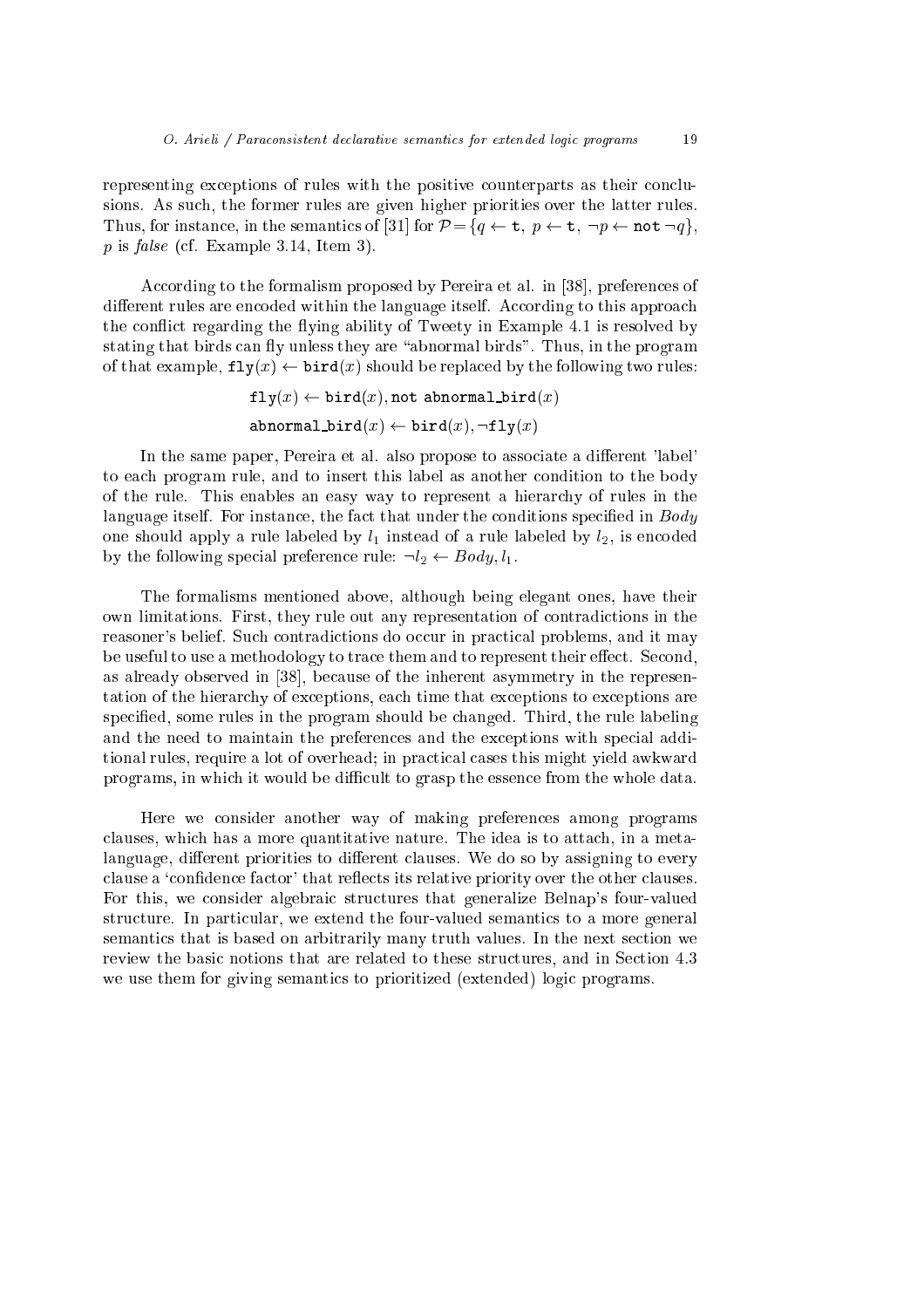#### $\Delta$ . 2. Bilattices and logical bilattices - An overview

**Definition 4.2** [28,29]. A *bilattice* is a structure  $\mathcal{B} = (B, \leq_t, \leq_k, \neg)$  such that B is a nonempty set containing at least two elements,  $(B, \leq_t)$  and  $(B, \leq_k)$  are complete lattices, and  $\neg$  is a unary operation on B that has the following properties: (i) if  $x \leq_t y$  then  $\neg x \geq_t \neg y$ , (ii) if  $x \leq_k y$  then  $\neg x \leq_k \neg y$ , (iii)  $\neg\neg x = x$ .

The original motivation of Ginsberg [29] for using bilattices was to provide a uniform approach for a diversity of applications in artificial intelligence. In particular, he treated first order theories and their consequences, truth maintenance systems, and formalisms for default reasoning. The algebraic structure of bilattices has been further investigated by Fitting  $[21,24]$  and Avron [9]. In a series of paper Fitting has also shown that bilatti
es are very useful tools for providing semantics for logic programs. He proposed an extension of Smullyan's tableauxstyle proof method to bilatti
e-valued programs, and showed that this method is sound and omplete with respe
t to a natural generalization of van-Emden and Kowalski's operator [20,22]. Fitting also introduced a multi-valued fixpoint operator for providing bilatti
e-based stable models and well-founded semanti
s for logic programs [23]. A well-founded semantics for logic programs that is based on a specific bilattice (denote here by *NINE*, see Figure 2 below) is also considered in  $[16]$ . Bilattices have also been found useful for model-based diagnostics [29], computational linguistics [36], reasoning with inconsistent knowledge-bases  $[5,44]$ , and processing of distributed knowledge  $[35]$ .

As in the four-valued case, we shall continue to denote by  $\wedge$ ,  $\vee$ ,  $\neg$  the meet, join, and the involution operations w.r.t. t, and by ; the meet and the join operations w.r.t.  $\leq_k$ . The  $\leq_t$ -maximal (respectively,  $\leq_t$ -minimal) element is denoted by t (respectively, f), and the  $\leq_k$ -maximal (respectively,  $\leq_k$ -minimal) element is denoted by  $\top$  (respectively,  $\bot$ ).

**Definition 4.3** [5]. Let  $\mathcal{B} = (B, \leq_t, \leq_k, \neg)$  be a bilattice.

- a) A *bifilter* of B is a nonempty proper subset  $D \subset B$ , such that: (ii)  $x^{2}$  is the sum of  $x^{2}$  in the sum of  $x^{2}$  is the sum of  $x^{2}$  in the sum of  $x^{2}$
- b) A bifilter  $D$  is called *prime*, if it also satisfies the following conditions: (i)  $x \vee y \in \mathcal{D}$  iff  $x \in \mathcal{D}$  or  $y \in \mathcal{D}$ , (ii)  $x \oplus y \in \mathcal{D}$  iff  $x \in \mathcal{D}$  or  $y \in \mathcal{D}$ .

Clearly, for every prime bifilter D we have that  $t, \top \in \mathcal{D}$ , while  $f, \bot \notin \mathcal{D}$ .

**Definition 4.4** [5]. A *logical bilattice* is a pair  $(\mathcal{B}, \mathcal{D})$ , in which  $\mathcal{B}$  is a bilattice and  $\mathcal D$  is a prime bifilter of  $\mathcal B$ .

The basic semantical notions of the four-valued case can easily be extended to the bilattice-valued case. For instance, given a logical bilattice  $(B, D)$ , the no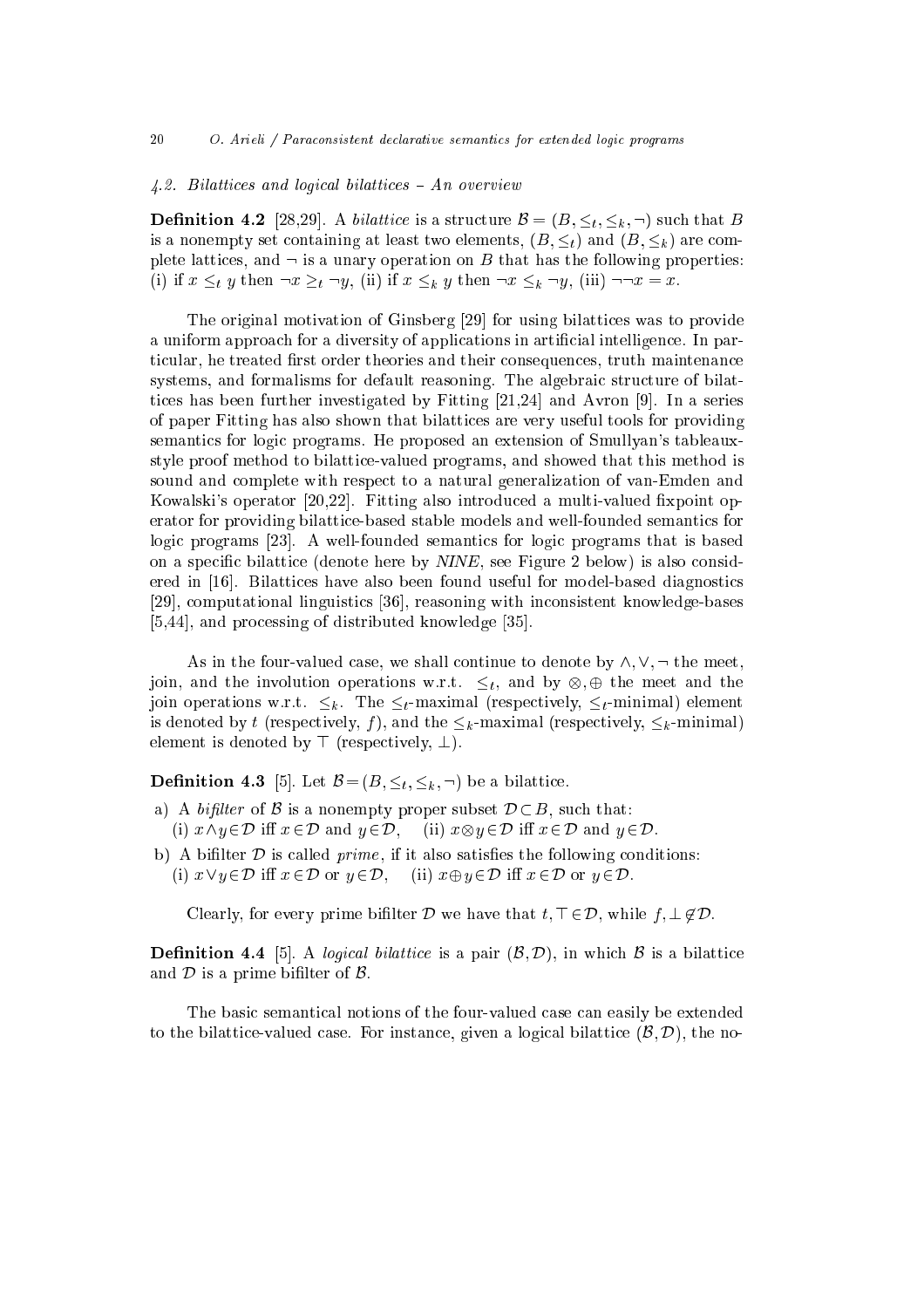tions of valuations, models, et
. are the same as in the four-valued ase. The definition of the implication connective  $\leftarrow$  also remains the same: for every  $x, y \in B$ the value of  $x \leftarrow y$  is x if  $y \in \mathcal{D}$ , and it is t otherwise. The only difference is that instead of taking  $\mathcal{D} = \{t, \top\}$  as the set of the designated values, we now allow that any prime bifilter in  $B$  would be the set of the designated values.

The minimal logical bilattice is  $\mathcal{F}OUR$  with  $\mathcal{D} = \{t, \top\}$ . Next we describe a general way of onstru
ting logi
al bilatti
es with arbitrarily many elements:

**Definition 4.5** [29]. Let  $(L, \leq_L)$  be a complete lattice. The structure  $L \odot L =$  $\lambda$  , and the contract of the contract  $\lambda$  is defined as follows:

- (x1; y1) t (x2; y2) <sup>i</sup> x1 L x2 and y1 L y2,
- $(17.71, 71)$  and  $(27.72, 72)$  in the state  $(27.72, 72)$  in the state  $(31.72, 72)$
- :(x; y) = (y; x).

A pair  $(x, y) \in L \odot L$  may intuitively be understood so that x represents the amount of belief for some assertion, and y is the amount of belief against it.

**Definition 4.6.** Let  $(x, y) \in L \odot L$ . Denote:  $[(x, y)]_T = x$  and  $[(x, y)]_F = y$ .

**Example 4.7.** Let  $TWO = (\{0, 1\}, 0 < 1\})$  be the classical (two-valued) lattice. Then in the notations of Definition 4.5, Belnap's bilattice  $FOUR$  is isomorphic to  $T W O \odot T W O$  by the following isomorphism: t corresponds to (1,0), f corresponds to  $(0, 1)$ ,  $\perp$  corresponds to  $(0, 0)$ , and  $\top$  corresponds to  $(1, 1)$ .

**Proposition 4.8** [20,29]. For every complete lattice  $(L, \leq_L)$ , the structure  $L \odot L$ is a bilatti
e.

 $Proof.$ (Outlines) Given a lattice L with a meet operation  $\sqcap$  and a join operation  $\sqcup$ , the bilattice operators are defined as follows:

$$
(x_1, y_1) \vee (x_2, y_2) = (x_1 \sqcup x_2, y_1 \sqcap y_2), \qquad (x_1, y_1) \wedge (x_2, y_2) = (x_1 \sqcap x_2, y_1 \sqcup y_2),
$$
  
\n
$$
(x_1, y_1) \oplus (x_2, y_2) = (x_1 \sqcup x_2, y_1 \sqcup y_2), \qquad (x_1, y_1) \otimes (x_2, y_2) = (x_1 \sqcap x_2, y_1 \sqcap y_2),
$$
  
\n
$$
\neg(x, y) = (y, x).
$$

It is easy to verify that for every two elements x; y;2 L-L, <sup>x</sup> \_ <sup>y</sup> (respe
tively,  $x \wedge y$  is the least upper bound (respectively, the greatest lower bound) of x and y w.r.t. the  $\lt_t$ -partial order (Definition 4.5). Similarly,  $x \oplus y$  (respectively, <sup>x</sup> y) is the least upper bound (respe
tively, the greatest lower bound) of <sup>x</sup> and y w.r.t. the  $\leq_k$ -partial order (Definition 4.5), and  $\neg$  satisfies all the properties of a negation operator (Definition 4.2).  $\Box$ 

**Proposition 4.9** [5]. Let  $(L, \leq_L)$  be a complete lattice with a maximal element,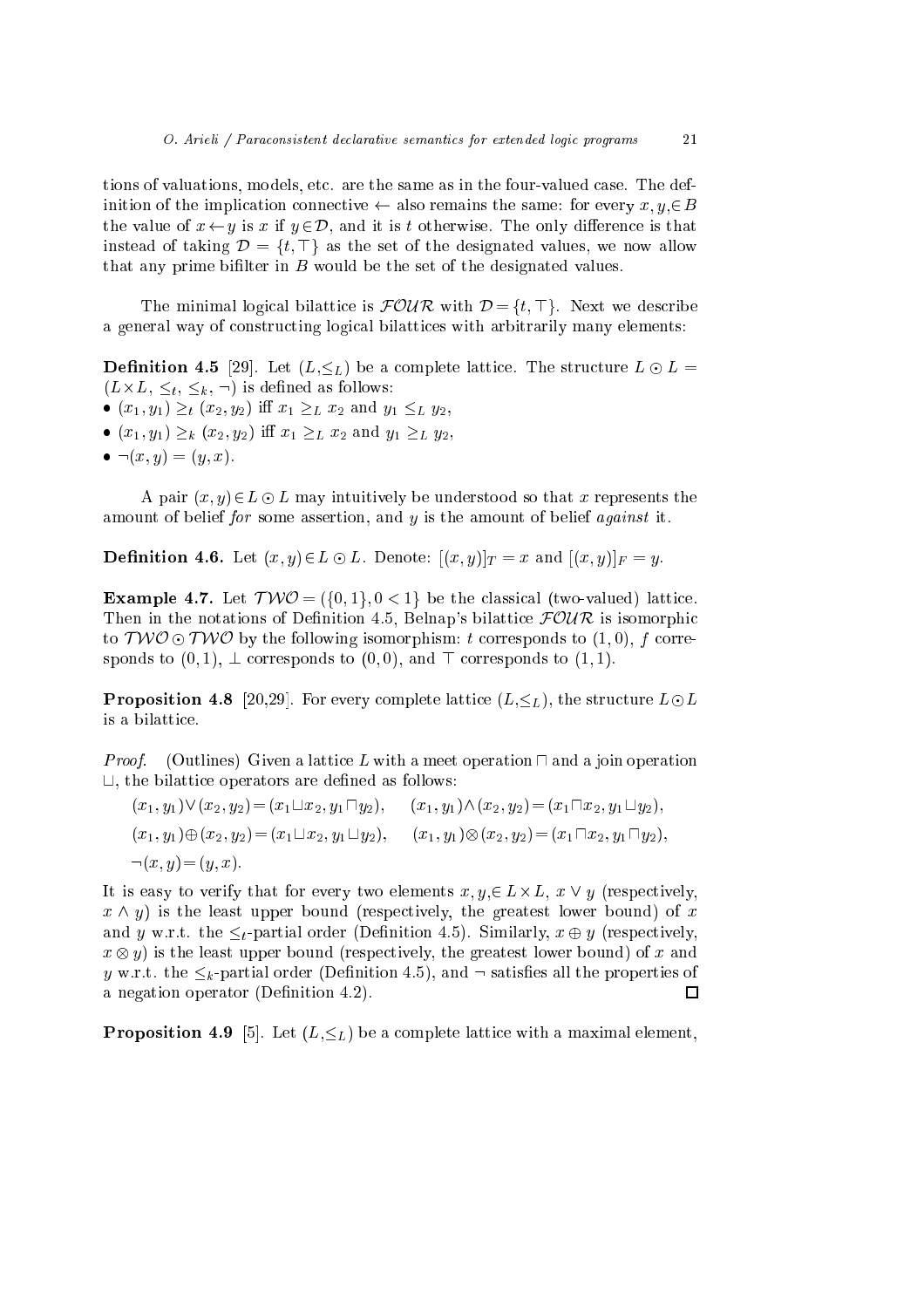m. Then the smallest<sup>24</sup> (prime) bifilter in  $L \odot L$  is of the form  $\{(m, x) \mid x \in L\}$ . We shall denote this bifilter by  $\mathcal{D}_{L\odot L}$ .

# **Corollary 4.10.** Let  $(L, \leq_L)$  be a complete bounded lattice. Then

- a)  $(L \odot L, \mathcal{D}_{L \odot L})$  is a logical bilattice.
- b) Every complete bounded lattice induces a logical bilattice.

Proof. Part (a) follows from Propositions 4.8 and 4.9. Part (b) follows from part (a).  $\Box$ 

# 4.3. Bilatti
e-based semanti
s for prioritized logi programs

For giving semantics to prioritized logic programs, we have found it useful to concentrate on bilattices of the form  $\{0, 1, \ldots, m\} \odot \{0, 1, \ldots, m\}$ . We shall denote these bilattices by  $\bm{\mathcal{D}}$  .

As in the non-prioritized case, we start by considering a semantics for prioritized programs without negation-as-failure, and then onsider the general ase.

**Definition 4.11.** An *m-prioritized general logic program* is a set of quantitative general clauses, i.e., a set of formulae of the form  $l \leftarrow Body$ , where l is a literal, Body is a conjunction of literals, and n is a number between 1 and m.

The quantitative values of the clauses (the  $n$ 's) may be intuitively understood as representing "confidence factors" or "threshold values" of (the belief in) the orresponding lauses. The idea is that a head of a quantitative lause is evaluated only if there is a "sufficient" evidence in favor of the clause's body, and the eviden
e for the omplement of the lause head does not ex
eed the lause's threshold value. Next we formalize this intuition:

**Definition 4.12.** Given a logical bilattice  $(\mathcal{D}^m, \mathcal{D})$  and an m-prioritized general logic program  $P$ , consider for every literal l and  $i>1$  the following functions:

$$
\nu_0^{\mathcal{P}}(l) = \text{val}_0^{\mathcal{P}}(l) = \bot.
$$
  
threshold <sup>$\mathcal{P}}_i(l) = lub_{\leq k} \{ \nu_{i-1}^{\mathcal{P}}(Body) \mid l \stackrel{n}{\leftarrow} Body \in \mathcal{P} \}.$ <sup>25</sup>  
belief <sup>$\mathcal{P}}_i(l) = lub_{\leq k} \{ \nu_{i-1}^{\mathcal{P}}(Body) \mid l \stackrel{n}{\leftarrow} Body \in \mathcal{P}, \text{ [threshold}_i^{\mathcal{P}}(\overline{l})]_T \leq n \}.$ <sup>26</sup>  
val <sup>$\mathcal{P}}_i(l) = lub_{\leq k} (\text{val}_{i-1}^{\mathcal{P}}(l), \text{belief}_i^{\mathcal{P}}(l)).$</sup></sup></sup> 

 $\sim$  With respect to set inclusion.

<sup>25</sup> If there is no clause of the form  $l \leftarrow Body$  in P, define threshold $_l^r(l) = \perp$ .

<sup>26</sup> If no clause of the form  $l \leftarrow Body$  appears in P, or [threshold $\int_l^{\infty} (l)|_T > \max\{n \mid l \leftarrow Body \in \mathcal{P}\}\$ , define belief  $\chi_l(t) = \bot$ .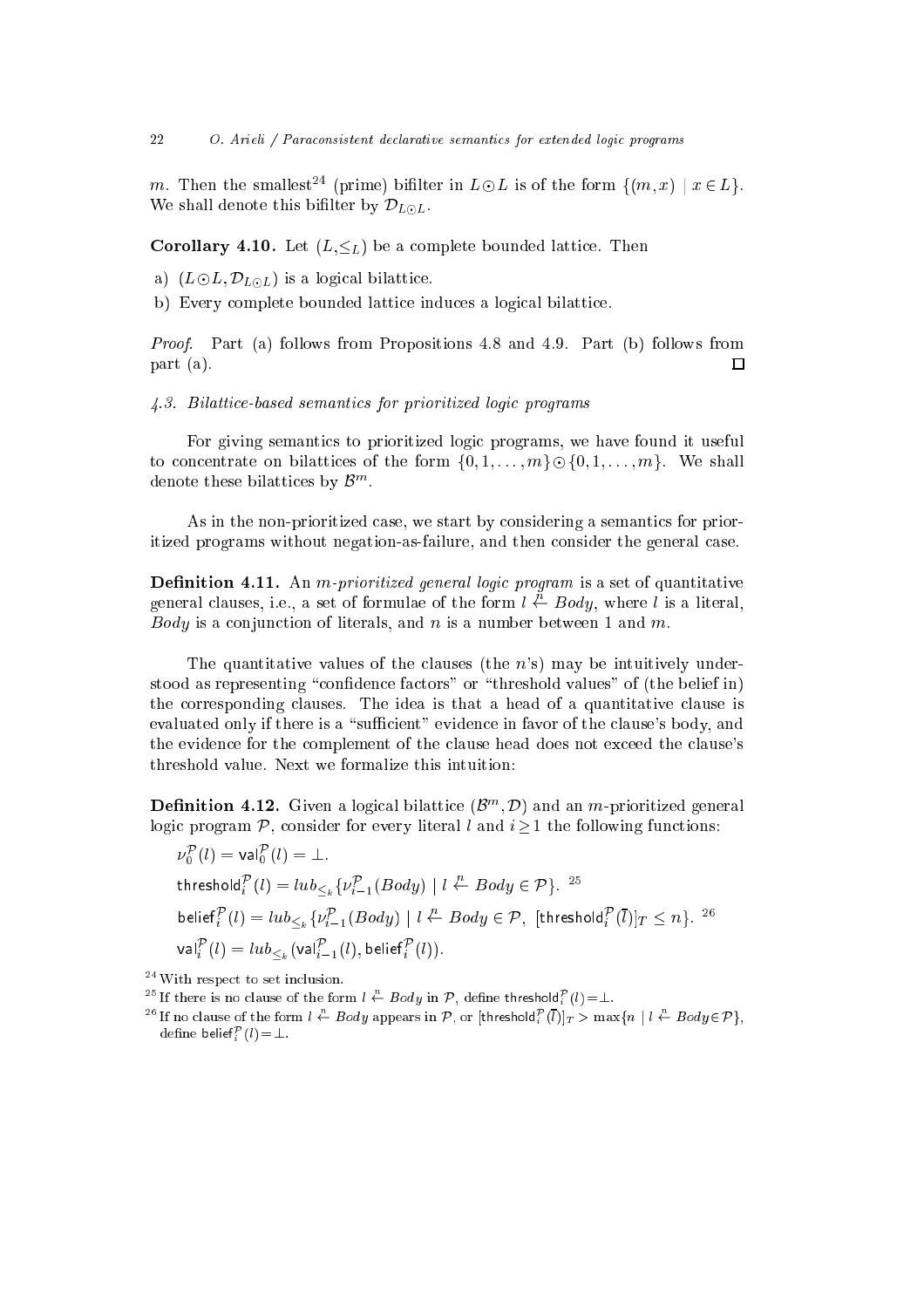$$
\nu_i^{\mathcal{P}}(l) = ([\mathsf{val}_i^{\mathcal{P}}(l)]_T, [\mathsf{val}_i^{\mathcal{P}}(\overline{l})]_T).
$$

For a limit ordinal  $\lambda$  we define:

$$
\begin{aligned}\n\text{threshold}_{\lambda}^{P}(l) &= lub_{\leq k} \{\text{threshold}_{\alpha}^{P}(l) \mid \alpha < \lambda\}. \\
\text{belief}_{\lambda}^{P}(l) &= lub_{\leq k} \{\text{belief}_{\alpha}^{P}(l) \mid \alpha < \lambda\}. \\
\text{val}_{\lambda}^{P}(l) &= lub_{\leq k} \{\text{val}_{\alpha}^{P}(l) \mid \alpha < \lambda\}. \\
\nu_{\lambda}^{P}(l) &= ([\text{val}_{\lambda}^{P}(l)]_{T}, [\text{val}_{\lambda}^{P}(\bar{l})]_{T}).\n\end{aligned}
$$

Again, for every propositional constant **x** that corresponds to an element  $x \in \mathcal{B}^m$ we define, for every  $i \geq 0, \, \nu_i$  (x)  $=$  val<sub>i</sub> (x)  $= x$ .

In each iteration we therefore compute, for each literal, its 'threshold value', which is the least upper bound (w.r.t.  $\equiv$   $\frac{1}{n}$  ) of the values attribution at the value of the values clause poqies at the previous iteration.<sup>27</sup> Then we compute the amount of the 'belief' in a certain literal l during the current iteration. Again, the required value is obtained by onsidering the relevant lause bodies, but this time we take into account only those clauses with a 'sufficiently high' confidence factor, i.e., those clauses with  $l$  as their head, and with a confidence value that is not smaller than the threshold value of *l*'s complement. Now,  $\text{val}_i^{\nu}(\cdot)$  is a  $\leq_k$ -monotonic function that is based on these belief values, and finally  $-$  as in the four-valued case  $$ we use val<sub>i</sub> ( $\cdot$ ) for constructing the  $\leq_k$ -monotonic sequence of valuations  $\nu_i$  that yields, eventually, the fixpoint semantics for  $P$ .

**Remark** 4.13. As in the four-valued case, for every i and i,  $\nu_i$  (i)  $= \neg \nu_i$  (i).

As the next proposition shows, the semantics for non-prioritized programs (Definition 3.1) is a particular case of the semantics for prioritized programs (Definition 4.12).

**Proposition 4.14.** Let  $P$  be a general logic program, and let  $P$  be the 1prioritized logic program obtained from  $P$  by assigning the quantitative factor  $n=1$  to every general clause in P. Then, for every i,  $\nu_i$  (defined in 3.1) is the same as  $\nu_i^{\ \nu}$  (defined in 4.12).

Proof. See Appendix A.

 $\Box$ 

as in the four-valued four-valued  $\mu$  and the partial  $\mu$  and  $\mu$  and  $\mu$  and  $\mu$  and  $\mu$  and  $\mu$ a partial order on the set  $V^-$  of the D-valued valuations: a valuation  $\nu_1 \in V^-$  is

 $2^{\prime}$  This value may be intuitively understood as an 'a priori' belief in the literal under consideration, since the confidence factors of the clauses are not taken into account in the calculation of this value.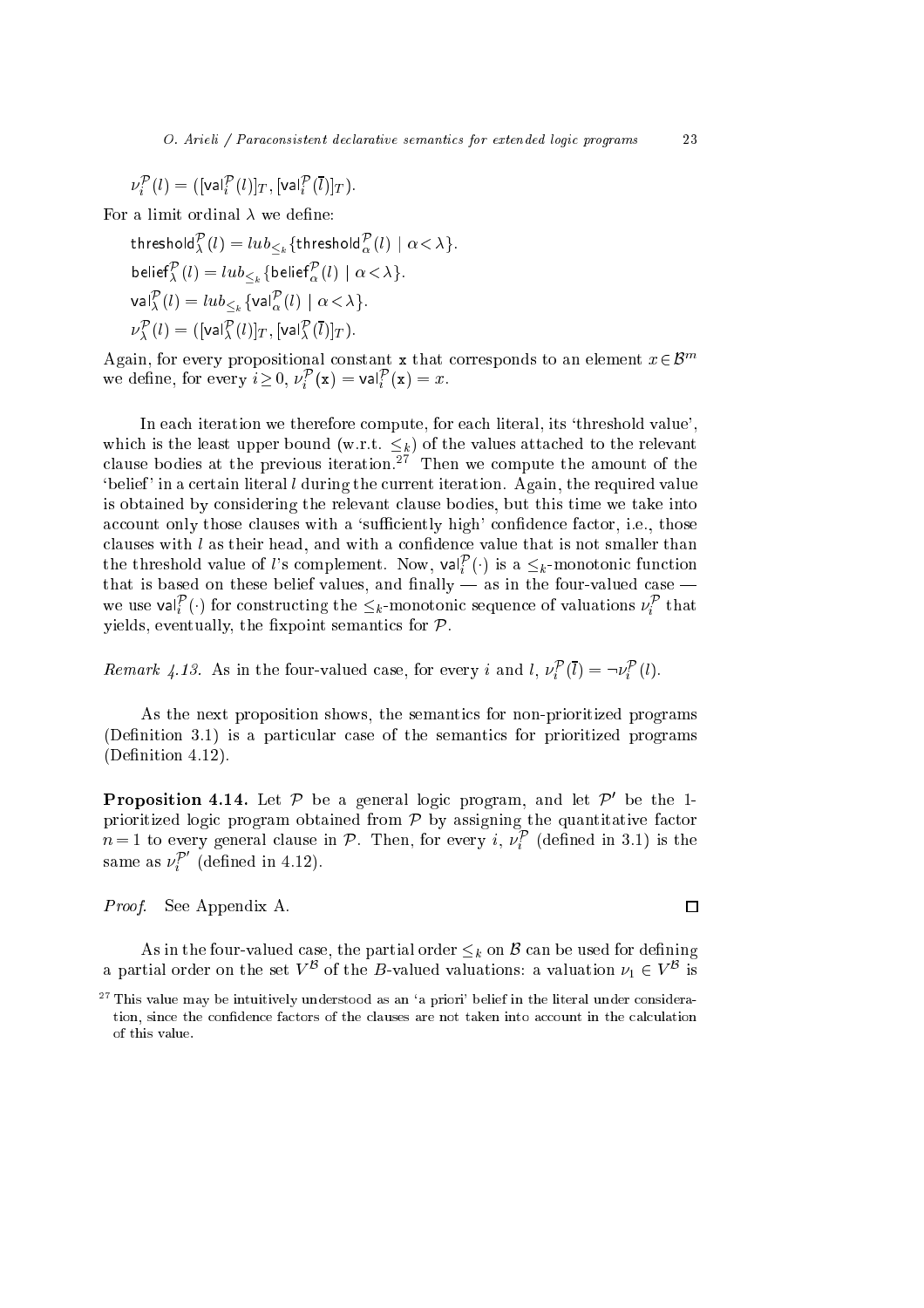*k*-smaler than another valuation  $\nu_2 \in V$  (notation:  $\nu_1 < k \nu_2$ ) if  $\nu_1(p) \leq k \nu_2(p)$ for every atom p. The pair  $V^* \equiv (V^*, \leq_k)$  is clearly a lattice. Moreover,

**Proposition 4.15.** Let  $\mathcal{P}$  be an *m*-prioritized general logic program, and let  $\mathcal{D} = \{0, 1, \ldots, m\} \cup \{0, 1, \ldots, m\}$ . The sequence  $\nu_0^*, \nu_1^*, \nu_2^*, \ldots$  is  $\leq_k$ -monotonic  $\mathop{\mathrm{III}}\nolimits$   $V$  .

*Proof.* By Definition 4.12, for every  $\alpha > \beta$  and every literal *t*, val<sub>a</sub> (*t*)  $\geq$ <sub>k</sub> val<sub>b</sub> (*t*). I mus  $\nu_{\alpha}(t) \geq k \nu_{\beta}(t)$ , and so  $\nu_{\alpha} \geq k \nu_{\beta}$ .

Again, by Knaster-Tarski theorem [45], it follows that  $\{\nu_i^*\}$  has a  $\leq_k$ -least  $\max \mathop{\mathrm{pdim}}\nolimits$  . We denote it by  $\nu^*$  .

The following result is an immediate onsequen
e of Proposition 4.14.

**Proposition 4.16.** Let  $P$  be a general logic program, and let  $P'$  be the 1prioritized program obtained from P by setting n = 1 as the program of the quantitative factor of the program of every general clause in P. Then  $\nu^*$  (the  $\leq_k$ -least fixpoint of the  $\nu_i^{\mathcal{P}'}$ -sequence, defined in 3.1) is the same as  $\nu^{\mathcal{P}'}$  (the  $\leq_k$ -least fixpoint of the  $\nu_i^{\mathcal{P}'}$ -sequence, defined in  $4.12$ ).

We now generalize our formalism to  $m$ -prioritized *extended* logic programs. We do so in a way which is completely analogous to the way we generalized the fixpoint semantics for non-prioritized general logic programs to non-prioritized extended logic programs. I.e., we use a transformation like that of the wellfounded semanti
s to eliminate the negation-as-failure operators from the lause bodies. What remains are  $m$ -prioritized general logic programs, to which we give semantics in the way described above. The following definitions formalize this pro
ess.

**Definition 4.17.** An *m-prioritized extended logic program* is a set of quantitative extended clauses, i.e.: a set of formulae of the form  $l \leftarrow Body$ , where l is a literal, Body is a conjunction of extended literals, and n is a number between 1 and m.

**Definition 4.18.** Let  $P$  be an *m*-prioritized extended logic program.

- a) A valuation  $\mu \in V^{\pm}$  is a *plausible model* of P, if it coinclues with the fixpoint semantics of the *m*-prioritized general logic program, obtained by reducing  $\mathcal{P}$ w.r.t. the set that is associated with  $\mu$ . i.e.,  $\mu = \nu^{\gamma}$  ...
- b) An *adequate model* of P is a  $\leq_k$ -maximal plausible model of P.

By Proposition 4.14 and Definition 4.18 we have the following result: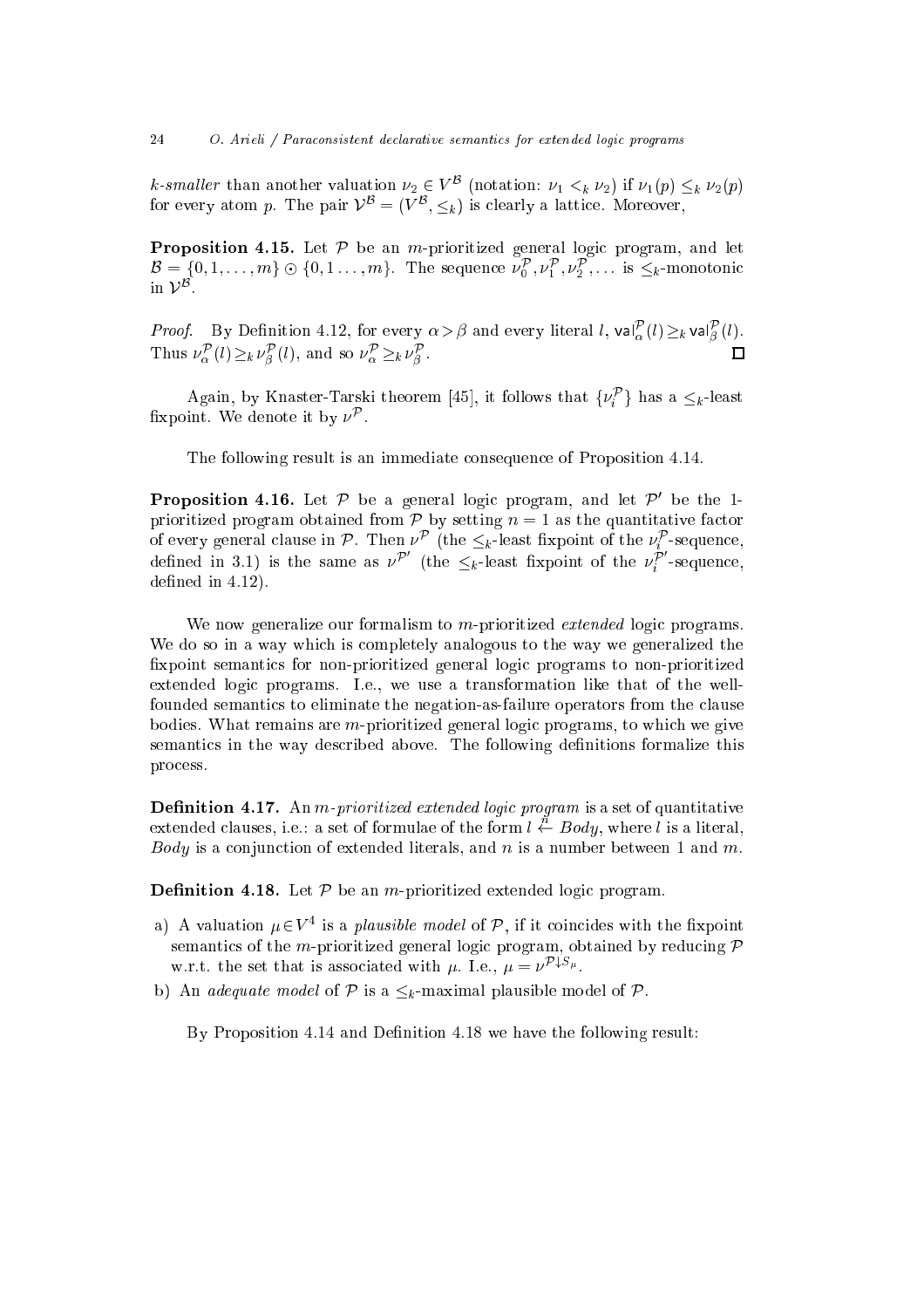**Proposition 4.19.** Let  $P$  be an extended logic program, and let  $P$  be the 1prioritized extended logic program obtained from  $P$  by assigning the quantitative factor  $n=1$  to every extended clause in  $\mathcal{P}$ . Then:

- a)  $\mu$  is a plausible model of  $\mathcal P$  (according to Definition 3.10) iff it is a plausible model of  $P$  (according to Definition 4.18).
- b)  $\mu$  is an adequate model of P in it is an adequate model of P.

### 4.4. Tweety dilemma, revisited

Consider again the logic program for Tweety dilemma, given in Example 4.1. The orresponding 1-prioritized program is the following:

$$
\mathcal{P}_1 = \left\{\begin{array}{cl}\mathtt{fly}(x) \overset{1}{\leftarrow} \mathtt{bird}(x) & \neg \mathtt{reptide}(x) \overset{1}{\leftarrow} \mathtt{bird}(x) \\ \mathtt{bird}(x) \overset{1}{\leftarrow} \mathtt{penguin}(x) & \neg \mathtt{fly}(x) \overset{1}{\leftarrow} \mathtt{penguin}(x) \\ \mathtt{bird}(\mathtt{Treety}) \overset{1}{\leftarrow} \mathtt{t} & \mathtt{penguin}(\mathtt{Treety}) \overset{1}{\leftarrow} \mathtt{t}\end{array}\right.\right\}
$$

Since  $P_1$  is a "flat" program (each clause is assigned the same priority), then by Proposition 4.16 its fixpoint semantics coincides with that of the non-prioritized case. In particular, we still have that  $\nu^+$  (TIV(Tweety))  $=$  1. However, now it is possible to give different priorities to different clauses. As we have noted during the previous discussion on this example, the clause  $fly(x) \leftarrow \text{bird}(x)$  describes only a default property of birds, while the other clauses of the program describe rules that do not have exceptions. We therefore attach to  $f(x) \leftarrow \text{bird}(x)$  a lower priority (confidence factor) than the other assertions. The logic program that is obtained is the following:

$$
\mathcal{P}_2 = \left\{ \begin{array}{ll} \texttt{fly}(x) \overset{1}{\leftarrow} \texttt{bird}(x) & \neg \texttt{reptide}(x) \overset{2}{\leftarrow} \texttt{bird}(x) \\ \texttt{bird}(x) \overset{2}{\leftarrow} \texttt{penguin}(x) & \neg \texttt{fly}(x) \overset{2}{\leftarrow} \texttt{penguin}(x) \\ \texttt{bird(Tweety)} \overset{2}{\leftarrow} \texttt{t} & \texttt{penguin(Tweety)} \overset{2}{\leftarrow} \texttt{t} \end{array} \right. \right.
$$

The corresponding bilattice,  $NINE = \{0, 1, 2\} \odot \{0, 1, 2\}$  is displayed in Figure 2 (see also  $[5,6,44]$ ). We abbreviate its elements by the following notations:

$$
\bot = (0,0) \qquad df = (0,1) \qquad dt = (1,0) \qquad f = (0,2) \qquad t = (2,0) \nd\top = (1,1) \qquad of = (1,2) \qquad ot = (2,1) \qquad \top = (2,2)
$$

Note that *NINE* has two prime bifilters:  $\mathcal{D}_t = \{x \mid x \geq_k t\}$  and  $\mathcal{D}_{dt} =$  $\{x \mid x \geq_k dt\}.$  Consequently, two corresponding logical bilattices may be considered:  $NTNE_t = (NINE, \mathcal{D}_t)$  and  $NTNE_{dt} = (NINE, \mathcal{D}_{dt})$ . As  $\mathcal{D}_t \subset \mathcal{D}_{dt}$ , the former logical bilattice may be used for a more skeptical reasoning process, while the latter one provides a more liberal approa
h for a query evaluation (we shall

99. Only 1.  $\perp$ 

 $\perp$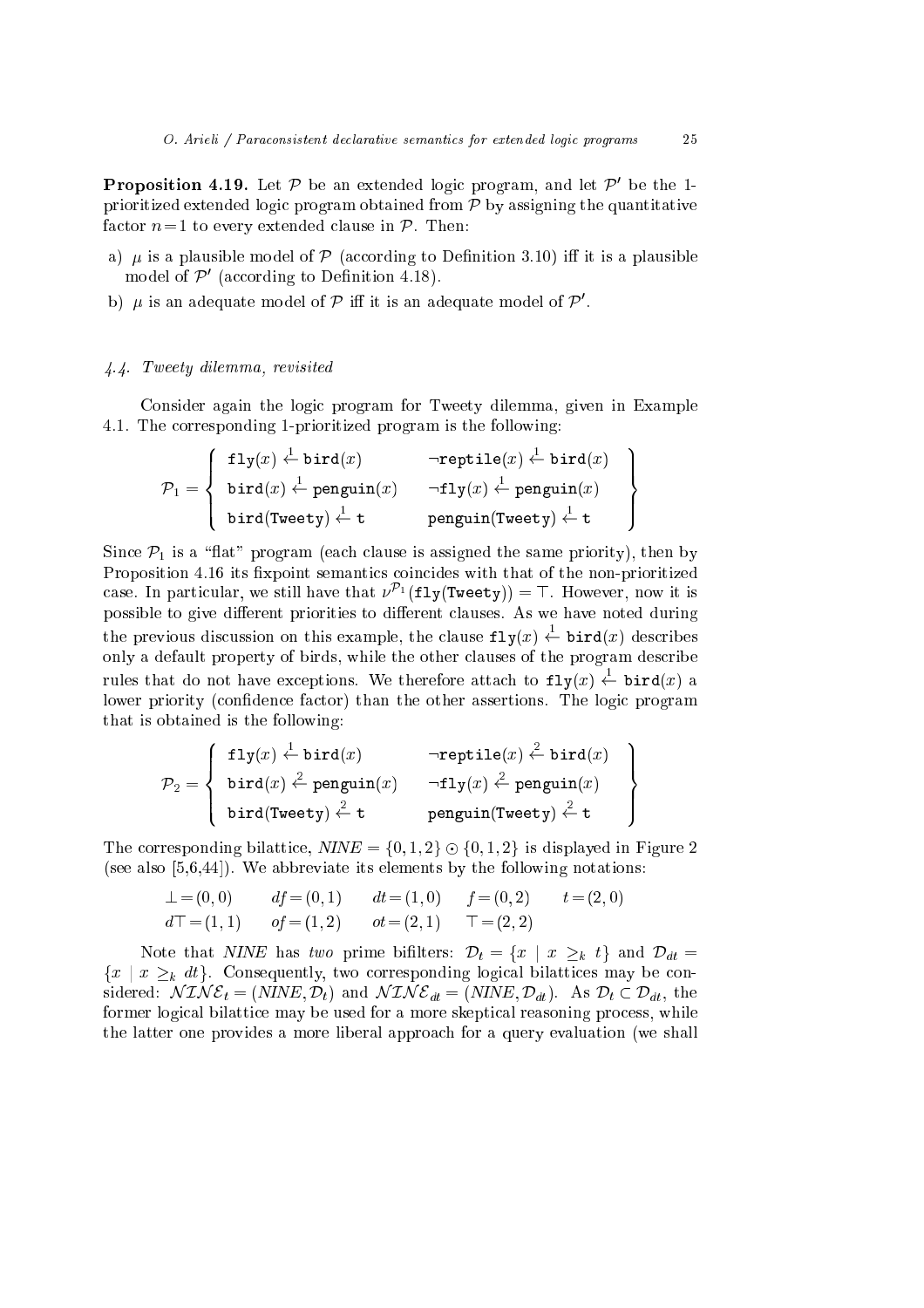

Figure 2. NINE

demonstrate this distin
tion in what follows).

Table 1 presents the process of constructing  $\nu^2$ .

Table 1 iterative construction of  $\nu^{\mathcal{P}_2}$ 

| function               | bird | $\neg$ bird | penguin | $\neg$ penguin | fly | $\neg$ fly | reptile | $\neg$ reptile |
|------------------------|------|-------------|---------|----------------|-----|------------|---------|----------------|
| threshold $_1$         | t    |             |         |                |     |            |         |                |
| $b$ elief <sub>1</sub> | ŧ.   |             |         |                |     |            |         |                |
| $val_1$                |      |             |         |                |     |            |         |                |
| $\nu_1$                | t    |             |         |                |     |            |         |                |
| threshold $_2$         | ŧ    |             |         |                |     |            |         |                |
| belief <sub>2</sub>    | t    |             |         |                |     |            |         |                |
| val <sub>2</sub>       |      |             |         |                |     |            |         |                |
| $\nu_2$                |      |             |         |                |     | ı          |         |                |

It is easy to see that for every  $i \geq 2$ ,  $\nu_{i+1}^* = \nu_i^*$  , thus the  $\leq_k$ -least fixpoint of P2 is the following:

$$
\nu^{\mathcal{P}_2}(\texttt{bird}(\texttt{Tweety})) = t, \qquad \nu^{\mathcal{P}_2}(\texttt{penguin}(\texttt{Tweety})) = t, \\ \nu^{\mathcal{P}_2}(\texttt{reptide}(\texttt{Tweety})) = f, \quad \nu^{\mathcal{P}_2}(\texttt{has\_features}(\texttt{Tweety})) = \bot, \\ \nu^{\mathcal{P}_2}(\texttt{fly}(\texttt{Tweety})) = f.
$$

So the intuitive conclusion regarding the flying ability of Tweety is obtained, and the other literal conclusions remain as in the non-prioritized case, as expected.

It is interesting to note that our approach supports a very flexible process of belief revision. To see this, suppose that another datum arrives, and we are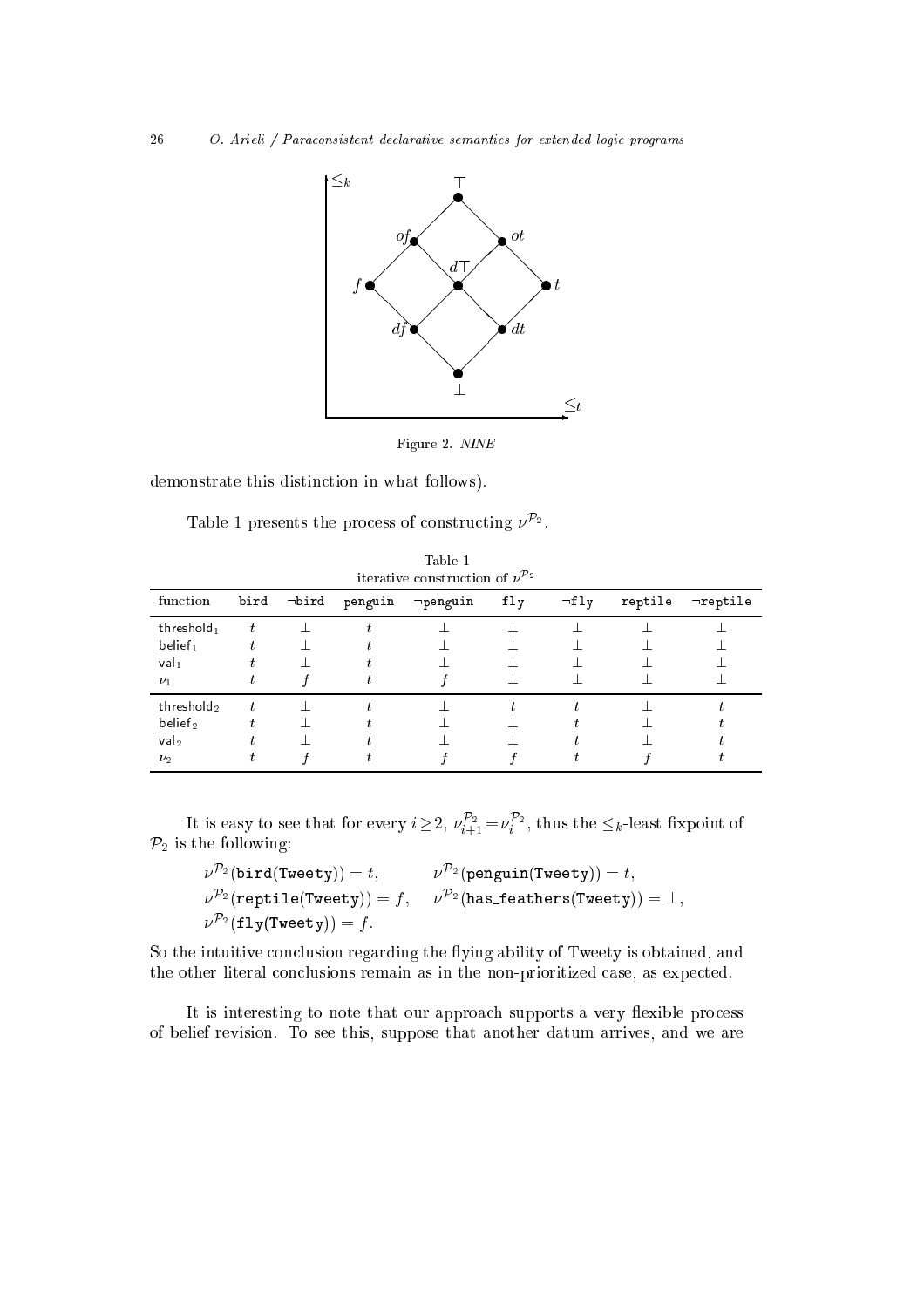informed that Tweety might fly after all. Suppose further that our resource is not so sure about this information, or that this resour
e is not a reliable one. There are two options to express this un
ertainty in our program: one way is to attach to the new information a low priority. Alternatively, we can put an attenuation fa
tor in the lause body. The impa
t of the former option is that in case of conflicts we prefer the complementary information and ignore the new data altogether, while the effect of the latter option is that we always consider the new data, but give it a lower weight when we draw our conclusions. According to the second option, the modified program may be the following:  $28$ 

$$
\mathcal{P}_3 = \mathcal{P}_2 \cup \{ \text{ fly(Tweety)} \overset{2}{\leftarrow} \text{dt} \}
$$

Table 2 describes the iterative construction of  $\nu^{\circ}$ .

| iterative construction of $\nu^{rs}$ |      |             |         |                |            |            |         |                |  |  |  |
|--------------------------------------|------|-------------|---------|----------------|------------|------------|---------|----------------|--|--|--|
| function                             | bird | $\neg$ bird | penguin | $\neg$ penguin | fly        | $\neg$ fly | reptile | $\neg$ reptile |  |  |  |
| threshold $_1$                       | t    |             |         |                | dt         |            |         |                |  |  |  |
| belief $_1$                          |      |             |         |                | dt         |            |         |                |  |  |  |
| $val_1$                              |      |             |         |                | dt         |            |         |                |  |  |  |
| $\nu_1$                              |      |             |         |                | dt         | df         |         |                |  |  |  |
| threshold $_2$                       | t    |             |         |                |            |            |         |                |  |  |  |
| belief <sub>2</sub>                  |      |             |         |                | dt         |            |         |                |  |  |  |
| val <sub>2</sub>                     |      |             |         |                | dt         |            |         |                |  |  |  |
| $\nu_2$                              |      |             |         |                | $\sigma f$ | ot         |         |                |  |  |  |

Table 2

Again, after two iterations we reach a fixpoint, in which  $\nu^{\gamma}$  (fly(Tweety))  $=$ of. The interpretation of this result depends on the logical bilattice under consideration (i.e., the choice of the prime bifilter in NINE):

- In N IN EOT TO LATE THE POST OF FLOW THE THE STATE OF INTERFERING THE STATE OF STATE AND OF THE STATE OF THE B designated. This means that the new datum, although being somewhat unreliable, causes an inconsistent belief regarding the flying ability of Tweety. Nevertheless, the fact that  $fly(Tweety)$  is assigned of rather than  $\top$  reflects the fact that  $\mathcal{P}_3$  contains more evidence in favour of  $\neg \texttt{fly}(\texttt{Treety})$  rather than in favour of fly(Tweety).
- In the state of  $\mu$  is the spontaneous contract of  $\mu$  , while the spontaneous contract is designed the space value of fly(Tweety) is not. This means that despite the new datum we actually still believe that Tweety cannot fly. However, because of the new information, we are less certain than before (thus  $\text{fly(Tweetv)}$ ) is assigned of rather than  $f$ ).

 $^{-1}$  W here dt is a propositional constant that corresponds to the truth value  $at$  in NINE (intuitively understood as "true by default").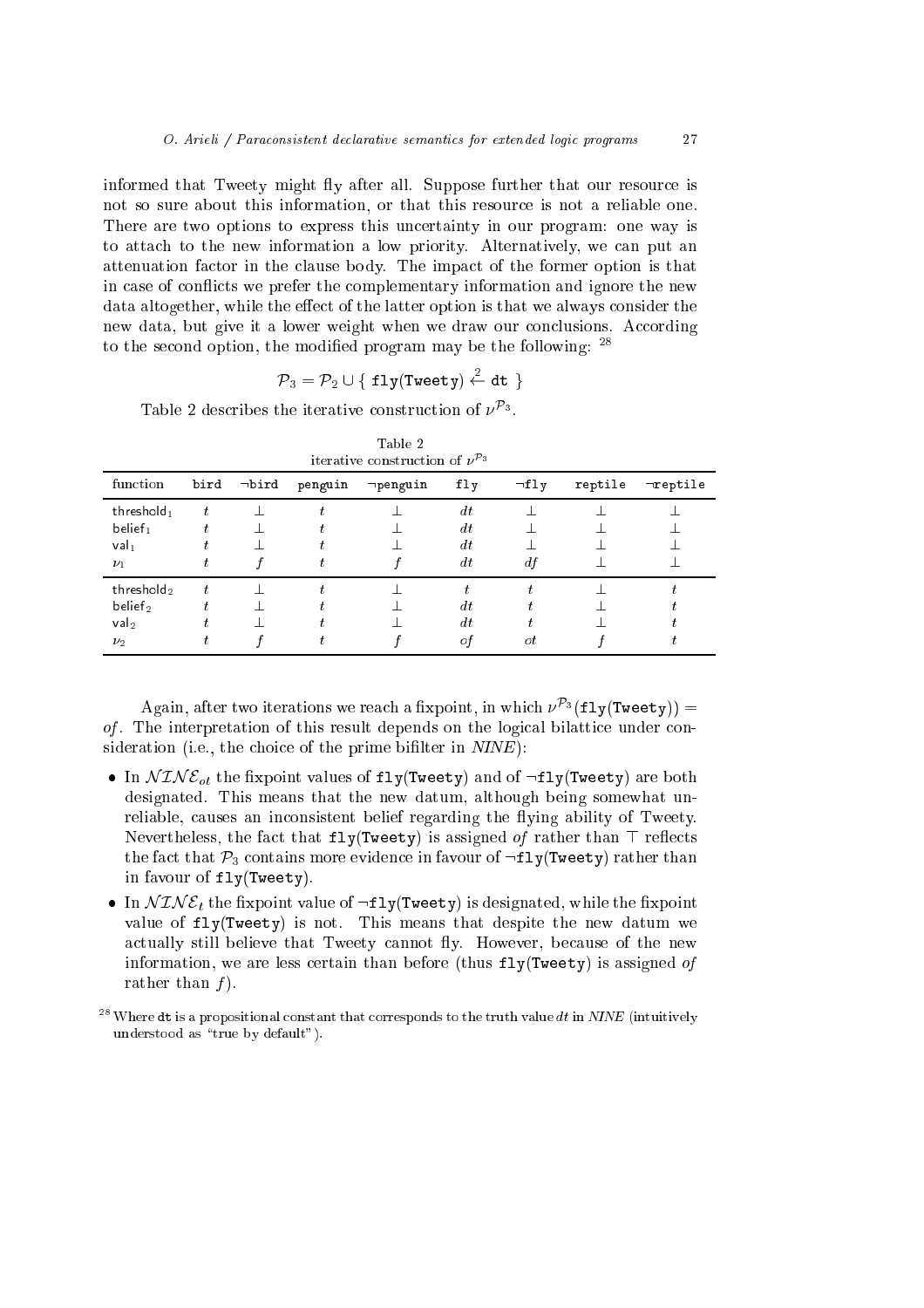#### 5. Some on
luding remarks

We conclude with a summary of the main properties of the formalisms considered here, and some further remarks regarding related semantics.

# Reasoning with incomplete and inconsistent data

One of the main drawbacks of some of the fixpoint semantics for extended logic program (like those of  $[27]$  and  $[37]$ ) is that they are reduced to triviality in the presen
e of ontradi
tions. As su
h, these formalisms inherit one of the well-known shortcomings of classical logic. We do believe that since inconsistent knowledge can and may be represented by extended logic programs, a plausible semantics for such programs should be able to handle inconsistent situations in a non-trivial way. That is, one should be able to draw meaningful conclusions (and reject others) despite the inconsistency. The fixpoint semantics considered here has such capabilities: it pinpoints the inconsistent and the incomplete parts of the data, and regards the rest of the information as lassi
ally onsistent.

Consider, for instance, the following program, which is an extended variant of the program onsidered in Example 1.3 (see also item 3 of Example 3.14):

)

$$
\mathcal{P} = \begin{cases} p \leftarrow t & q \leftarrow \texttt{not } q & \neg p \leftarrow \texttt{not } \neg r_1 \\ r_1 \leftarrow t & r_2 \leftarrow \texttt{not } \neg r_1 & \neg r_3 \leftarrow r_1, r_2 \end{cases}
$$

This program provides a omplete information regarding the truth or the falsity of  $r_i$ ,  $i = 1, 2, 3$ . Moreover, the information regarding these atoms is not affected by either p, q, or their negations. The fact that the data regarding q is incomplete and the data regarding  $p$  is inconsistent should be *localized* (i.e., restricted only to those literals whose definitions depend on p or q), and it should not affect the values of the  $r_i$ 's. Thus, the inconsistent data in  $\mathcal P$  should not spoil the whole piece of information that is represented by this program. The fixpoint semantics that was onsidered here follows these guidelines; the unique plausible model for P (and so its adequate model) is the following:

$$
\nu^{\mathcal{P}} = \{ p: \top, q: \bot, r_1: t, r_2: t, r_3: f \}.
$$

It follows that the complete information in  $P$  (the one that concerns with  $r_i$ ,  $i= 1, 2, 3$  is preserved. In addition, the reasoner may realize that the data about  $p$  is contradictory, and the data about  $q$  is incomplete.

#### Relating negative data to its positive counterpart

Another major difference between the semantics introduced here and some other semantics for extended logic programs (e.g,  $[25,27,31,42]$ ) concerns with the way a negative data is related to its positive ounterpart. While the formalisms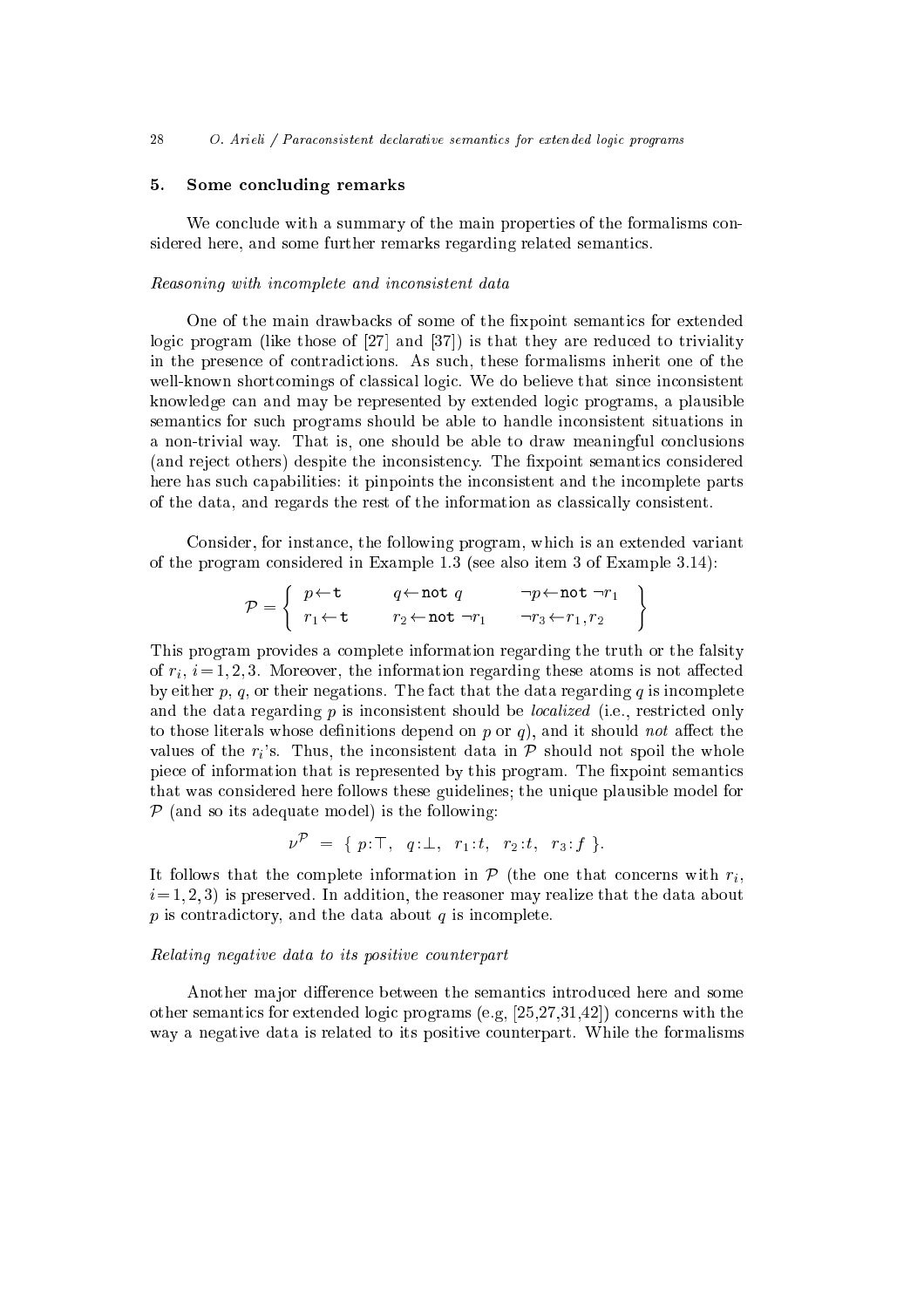of [25,27,31,42] treat p and  $\neg p$  as two different *atomic formulae*, we preserve the relation between an atomi formula and its negated atom. To see the importan
e of this, consider the following program (also considered in  $[10, \text{Example } 3.3.6]$ ) and  $[37, \mathrm{Example} 1]$ :

$$
\mathcal{P} = \{ p \leftarrow \text{not } q \quad q \leftarrow \text{not } p \quad \neg p \leftarrow \text{ } \text{ } \text{ } \}
$$

According to the approaches that treat  $\neg p$  as (a strange way of writing) an atomic formula, the well-founded semantics would assign here t to  $\neg p$ ,  $\perp$  to p, and  $\perp$ to q. So even though  $P$  is classically consistent, the distinction between  $p$  and  $\neg p$  causes a counter-intuitive result here. In contrast, our approach yields a semantics that seems to reflect the intuitive expectation in this case: the adequate model of  $P$  (which is also the only plausible model of  $P$  is this case) assigns f to  $p$  and  $t$  to  $q$ .

For another example, consider the following logic program [37, Example 6]:

$$
\mathcal{P} = \{ r \leftarrow \texttt{not } q \quad q \leftarrow \texttt{not } p \quad p \leftarrow \texttt{not } p \quad \neg q \leftarrow \texttt{t } \}
$$

The unique plausible model of  $P$  (and so its adequate model) is  $\{p : \bot, q : f, r : t\}$ (which is the same as the one that is obtained in [37]). By considering  $\neg q$  as a new atom, this program would have a single extended stable model, in which  $\neg q$ is true and all the other atomic formulae  $(p, q, r)$  are unknown. This seems to be a ounter-intuitive result in this ase, sin
e one expe
ts here that <sup>r</sup> would follow from P.

#### Paraconsistent and coherent approaches to inconsistency

The formalisms that we have des
ribed here for giving semanti
s to extended logic programs are paraconsistent in nature. I.e., they accept contradictions within the theory and try to cope with them. Another common approach to handle contradictions (sometimes called *coherent* or *conservative* [13,48]) first detects and eliminates the inconsistent part of the theory. Then, when consistency is restored, some lassi
al formalism is used for drawing plausible on
lusions from the "recovered" data. In  $[31]$ , for instance, clauses with negative literals in their heads are getting higher priorities than lauses with positive literals in their head. The latter ones are ignored in case of contradictions with their negated ounterparts. This approa
h assures a ontradi
tions-free semanti
s [31, Theorem 2. In [38] contradictions are excluded already in the level of knowledge representation, since clauses for default rules have the form  $l \leftarrow Body, \text{not } \overline{l}$ . Thus, in order to derive l, one has to verify first that its complement,  $\overline{l}$ , is not provable. Other oherent formalisms for managing in
onsistent information are considered, e.g., in  $[2-4,7,13,18]$ .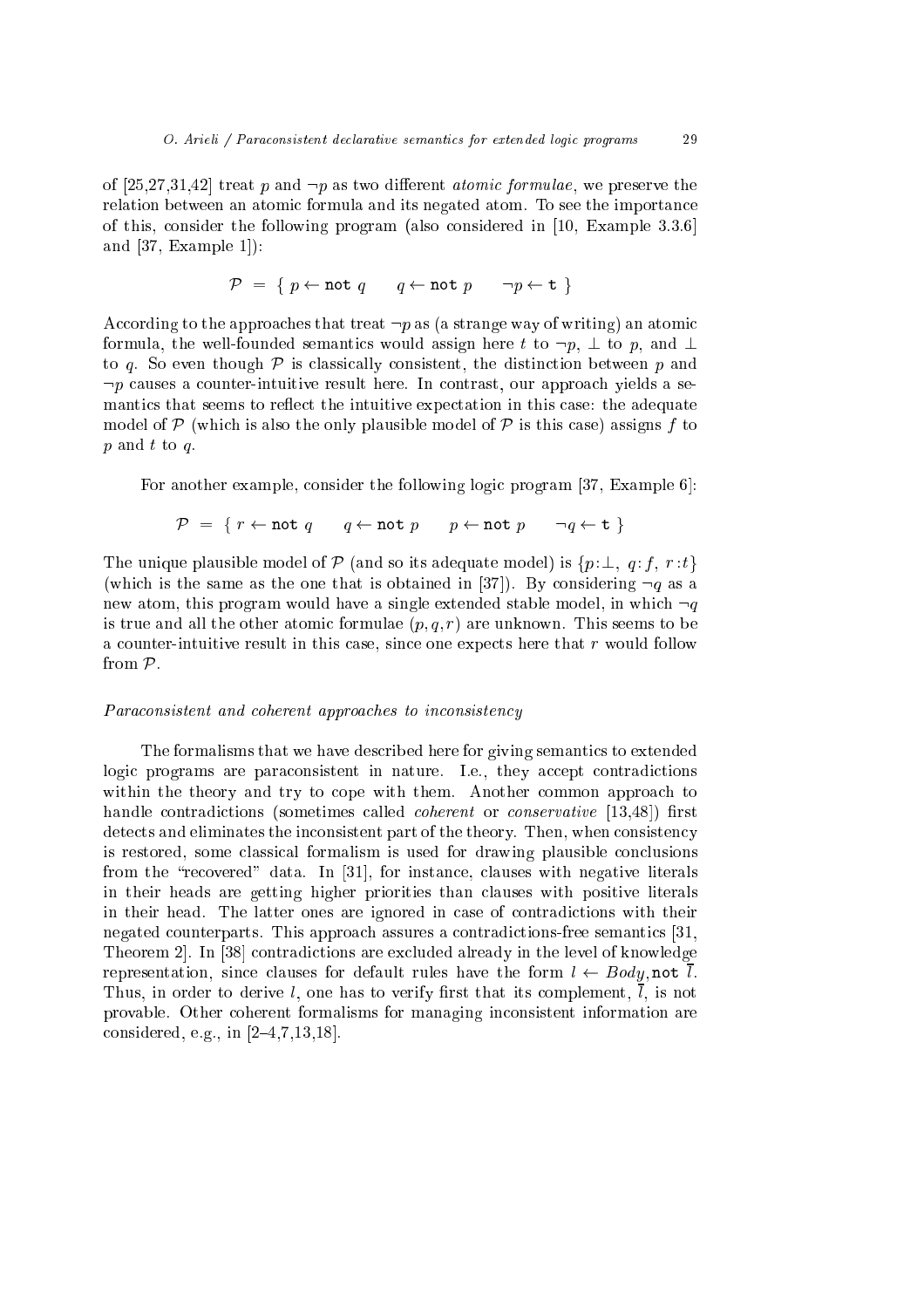#### 30 O. Arieli / Paraconsistent declarative semantics for extended logic programs

#### Belief revision

The need to alter the set of conclusions according to an input that is frequently modied is not an unusual phenomenon in ommon-sense reasoning in general and logic programming in particular. Thus, the plausibility of different formalisms in these areas is often determined by the way they handle revised information. To see that onsider, e.g., the following example (anonymous author):

"A man fell from a plane. Fortunately, he was wearing a parachute. Unfortunately, the para
hute didn't open. Fortunately, he fell from the plane at a low altitude over a large haystack. Unfortunately, there was a pitchfork in the haystack. Fortunately, he missed the pitchfork. Unfortunately, he missed the haystack ...".

After each sentence in this example there is a tendency to jump back and forth between opposite on
lusions regarding the ultimate fate of the skydriver. In Tweety dilemma, considered in Section 4.4, we faced the same phenomenon when we had to change our mind several times regarding Tweety's ability to fly in light of the new data that had arrived. Indeed, in the notations used in that se
tion,

- $\bullet$  fly(Tweety) follows from  $\mathcal{P}_2 \setminus \{ \texttt{penguin}(\texttt{Tweety}) \leftarrow \texttt{t} \},$
- fly(Tweety) does not follow from P2,
- fly(Tweety) does not follow from  $\mathcal{P}_2 \cup \{\texttt{fly(Tweety)} \leftarrow \texttt{dt}\}$  when the underlying semantics is induced by  $\mathcal{NINE}_t$  (i.e., by a skeptical reasoning), but it does follow from  $\mathcal{P}_2 \cup \{\mathtt{fly}(\mathtt{Tweety}) \leftarrow \mathtt{dt}\}$  when the underlying semantics is induced by  $\mathcal{NINE}_{ot}$  (i.e., by a more liberal reasoning).

As demonstrated in Section 4.4, the flexibility of the process for belief revision in our case is reflected both on the semantical level (different choices of logical bilattices yield different conclusions), and on the syntactical level (by enhancing the expressive power of the logic programs under consideration, thus allowing various ways to represent knowledge, either in the program language itself, or in a meta-language that reflects the reasoner's preferences).

# **Acknowledgements**

I would like to thank Mauri
e Bruynooghe, Mar Dene
ker, and the anonymous reviewers for their helpful omments. This work was supported by the visiting postdo
toral fellowship FWO Flanders.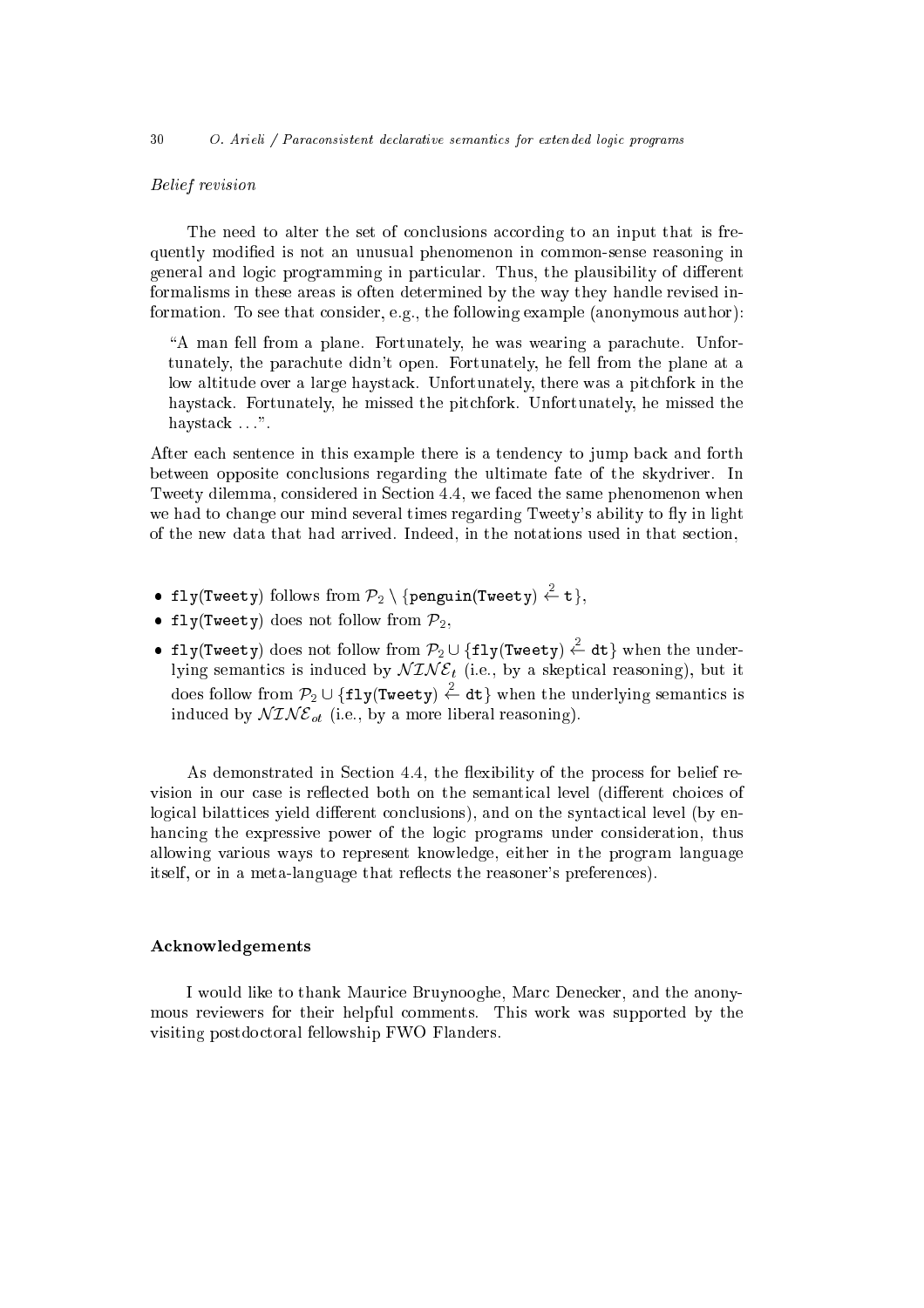# Appendix

# A. Proofs

**Proposition 3.3**. Let P be a general logic program. Then  $\nu^+$  is the  $\kappa$ -minimal four-valued model of  $P$ . Moreover, it is at least as consistent as any other model of  $P$ , and the consequence relation induced by it is paraconsistent.

*Proof.* This proposition contains several claims. We divide the proof accordingly.

1.  $\nu$  is a model of  $\nu$ :

Suppose not. Then there is a clause  $l \leftarrow B \textit{o}ay$  in P s.t. P ( $B \textit{o}ay \in D$  while  $\nu^{\gamma}$  (*i*)  $\notin$   $\nu$ . In particular, there is an  $\alpha$  s.t. for every  $\rho \geq \alpha$ ,  $\nu_{\beta}$  (*Body*)  $\in \nu$ while  $\mathcal{V}_{\beta}(t) \notin \mathcal{D}$ . But since  $\mathcal{V}_{\alpha}$  (Body) $\in \mathcal{D}$ , for every  $\beta > \alpha$ , val $\beta(t) = t$ , which implies that  $\nu_{\beta}(t) \geq k t$ , and so  $\nu_{\beta}(t) \in D$ . This contradicts the assumption that  $\nu_{\beta}$  (*t*)  $\nu$   $\nu$ .

- z. v unauces a paraconsistent consequence retation: Consider, e.g.,  $P = \{p \leftarrow \tau, \neg p \leftarrow \tau\}$ . Here  $P^+(p) = \bot$  while  $P^+(q) = \bot$  for every atom  $q \neq p$ . Thus  $\mathcal{P} \not\vdash_{\nu} q$  for every atom  $q \neq p$ , which means that trivial reasoning from an in
onsistent set of premises is not allowed.
- $\mathcal{S}$ .  $\nu$  is  $\leq_k$ -smaller than any other model of P: For a valuation of the state  $\mathcal{L}$  , and  $\mathcal{L}$  (i.e. i.e.  $\mathcal{L}$  , and the the the theoretical ordinal ordinal  $\mathcal{L}$ of  $\nu^{\prime}$  (i.e., the minimal  $\epsilon$  s.t.  $\nu_{\beta'} = \nu_{\beta}$  for every  $\rho \geq \rho \geq \epsilon$ ). We show that for every model *M* of P,  $\text{Sat}(\nu_{\alpha}) \subseteq \text{Sat}(M)$ . This immediately implies that  $\nu^p \leq_k M$ , since in this case, for every atom p, we have that
	- If  $\nu^{\prime}$  (p)  $=$  1, then since  $\alpha$  is the fixpoint ordinal of  $\nu^{\prime}$ ,  $\nu_{\alpha}$  $\alpha \vee r$  , we have  $\alpha$  $p, \neg p \in \mathsf{Sat}(\nu_\alpha)$ . By our assumption this implies that  $p, \neg p \in \mathsf{Sat}(M)$ , and so  $M(p) = \top$  as well.
	- If  $\nu^{\prime}$  ( $p$ )  $\equiv$   $i$ , then again by the definition of  $\alpha, p \in$  Sat( $\nu_{\alpha}^{\prime}$ ), and so  $p \in$ Sat(M). Thus  $M(p) \in \{i, +\}$ , which implies that  $M(p) \geq k \nu$  (p).
	- If  $\nu^{\prime}$  (p)  $=$  f, then  $\nu_{\alpha}^{\prime}$  (p)  $=$  f and since  $\nu_{\alpha}^{\prime}$  ( $\nu$ p)  $=$   $\nu_{\alpha}^{\prime}$  (p), we have that  $\neg p \in$  Sat( $\nu_{\alpha}$ ). By our assumption, then,  $\neg p \in$  Sat(M), thus M( $\neg p \in \{i, +\}$ . It follows that  $M(p) = \neg M(\neg p) \in \{f, \bot\}$  and so  $M(p) \geq_k \nu^{\perp}(p)$ .
	- If  $\nu^{\scriptscriptstyle\vee}$  (p)  $\equiv$   $\pm$  then crearly  $M(p) \geq k \nu^{\scriptscriptstyle\vee}$  (p).

It remains to show, therefore, that for every model M of P, Sat( $\nu_{\alpha}^{\prime}$ )  $\subseteq$  Sat(M). We show this by a transfinite induction on  $\alpha$ .

 $\tilde{\ }$  for successor ordinals this follows from the definition of valget), and for limit ordinals this follows from the fact that for every  $\iota$  ,  $\mathsf{val}_\beta(\iota\,)\in\{t,\bot\}$ .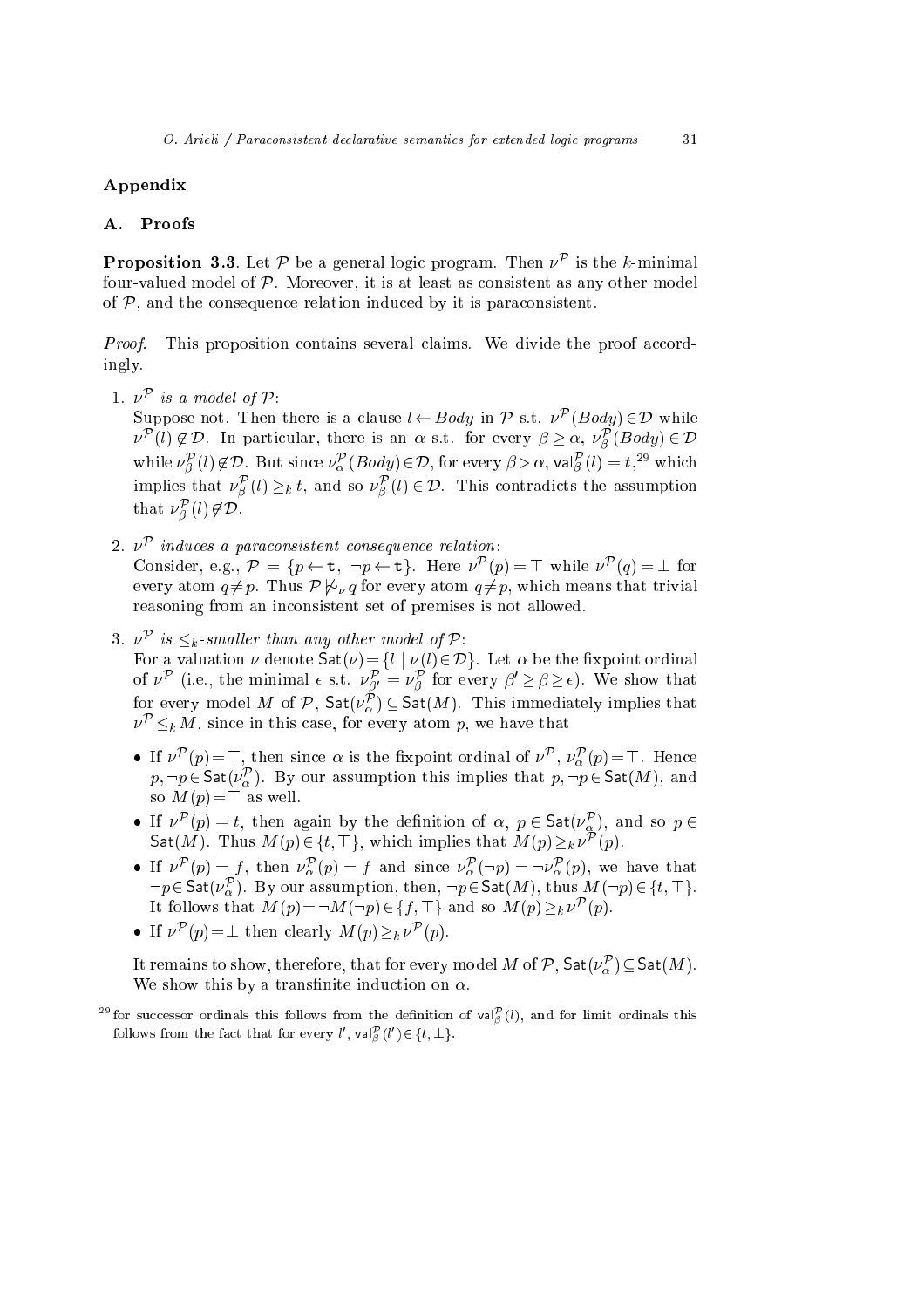The case  $\alpha = 0$  is obvious, since  $\text{Sat}(\nu_0) = {\tau, \tau}$ ,  $\tau$ , For a successor ordinal  $\alpha > 0$ , let  $l \in$  Sat $(\nu_{\alpha}')$ . Then  $\nu_{\alpha}'(l) \in \{l, +\}$ , and so val<sub>a</sub> $(l) \oplus \neg$ val<sub>a</sub> $(l) \in$  $\{t, +\}$ . This means that either val<sub>a</sub> $\{t\} \in \{t, +\}$ , or  $\neg \text{Val}_\alpha(t) \in \{t, +\}$  (i.e., val<sub>a</sub>  $(i) \in \{j, +\}$ ). But since for every literal  $i$ , val<sub>a</sub>  $(i') \in \{t, \perp\}$ , this means that in our case necessarily val<sub> $\alpha$ </sub> (*l*)  $=t$ . Hence, there is a general clause of the form  $l \leftarrow B o a y$ , for which  $\nu_{\alpha-1}(B o a y) \in \{l, l\}$ . Thus, for every  $l_i \in B o a y$ ,  $i_i \in \text{Sat}(\nu_{\alpha-1}).$  By the induction hypothesis, for every  $i_i \in Douy, i_i \in \text{Sat}(M),$ and so  $M(Body) \in \{t, \top\}$  as well. But M is a model of P, and so necessarily  $M(l) \in \{t, \top\}, \text{ i.e. } l \in \textsf{Sat}(M).$ 

If  $\alpha$  is a limit ordinal and  $\iota \in$  Sat( $\nu_{\alpha}^{\vee}$  ), then by the same arguments as above, val $\alpha_l$  ( $l$ ) = t. This implies that there exists an ordinal  $\rho < \alpha$ , for which valg ( $l$ ) = t as well. Thus  $t \in$  Sat( $\nu_{\beta}$ ), and by the induction hypothesis we are done.

4. <sup>P</sup> is at least as onsistent as any other model of P: Denote again by  $\alpha$  the fixpoint ordinal of  $\nu^{\mathcal{P}}$ , and let  $\mathsf{Sat}(\nu) = \{l \mid \nu(l) \in \mathcal{D}\}.$ , and it is stated to part of the state of  $\alpha$ Suppose that  $P^+(p) = \perp$  for some atom p. Then  $p, \neg p \in \mathsf{Sat}(P^+)$ , and so  $p, \neg p \in \mathsf{sat}(\nu_\alpha)$ . By the proof of the previous field, for every model M of P, Sat( $\nu_{\alpha}$ )  $\subseteq$  Sat(*M*). Thus  $p, \neg p \in$  Sat(*M*), and so *M*( $p$ ) =  $\vdash$  as well.

 $\Box$ 

- **Proposition 3.7.** Let  $P$  be a positive logic program, and let  $P'$  be the positive program obtained from  $P$  by replacing every implication connective by a material implication. Denote by  $\nu_{f/}$  the valuation that is obtained from  $\nu^*$  by changing the  $\perp$ -assignments to f-assignments. Then:
- 1.  $\nu$  and  $\nu$  have the same classical models (and thus the same least Herbrand model), and
- 2.  $\nu_{f/\perp}^{\nu}$  is the (unique) 2-valued minimal Herbrand model of  ${\cal P}$  and  ${\cal P}'$ .

*Proof.* The first claim simply follows from the fact that the implication connective of Definition 2.4 is the same as the material implication on  $\{t, f\}$ . Regarding the other part, note rst that sin
e only atomi formulae appear in the lauses heads, for every atom p and for every  $i$  we have that val<sub>i</sub>  $(\neg p)=\bot,$  and therefore  $\nu_i^+(p) = \text{val}_i^+(p) \in \{t, \perp\}$ . It follows that  $\nu^+$  assigns only values in  $\{t, \perp\}$  to the atomic formulae (and so, for every literal  $l, \; l' \;$   $(l) \in \{l, \; l, \perp\}$ ). Now, let  $p \leftarrow \textit{Doay}$ be a clause in P. Since P is positive, then  $\nu^+($   $\Delta \omega y) = t$  in all the atoms in *Body* are assigned t by  $\nu^*$ , in all the atoms in *Body* are assigned t by  $\nu^*_{f/\downarrow}$ , in  $\mathcal{P}_{f/\perp}($  body) = t. Similarly,  $\nu^{\prime}$  (body)  $\in \{J, \perp\}$  in there is an atomic formula in *Body* that is assigned either  $\perp$  or f by  $\nu$ , in there is an atomic formula in *Body* 

 $\, \tilde{}\,$  Recall that t and c are the propositional constants that are associated with  $t$  and  $\,$  , respectively (and so they are elements of  $Sat(\nu)$  for every  $\nu$ ).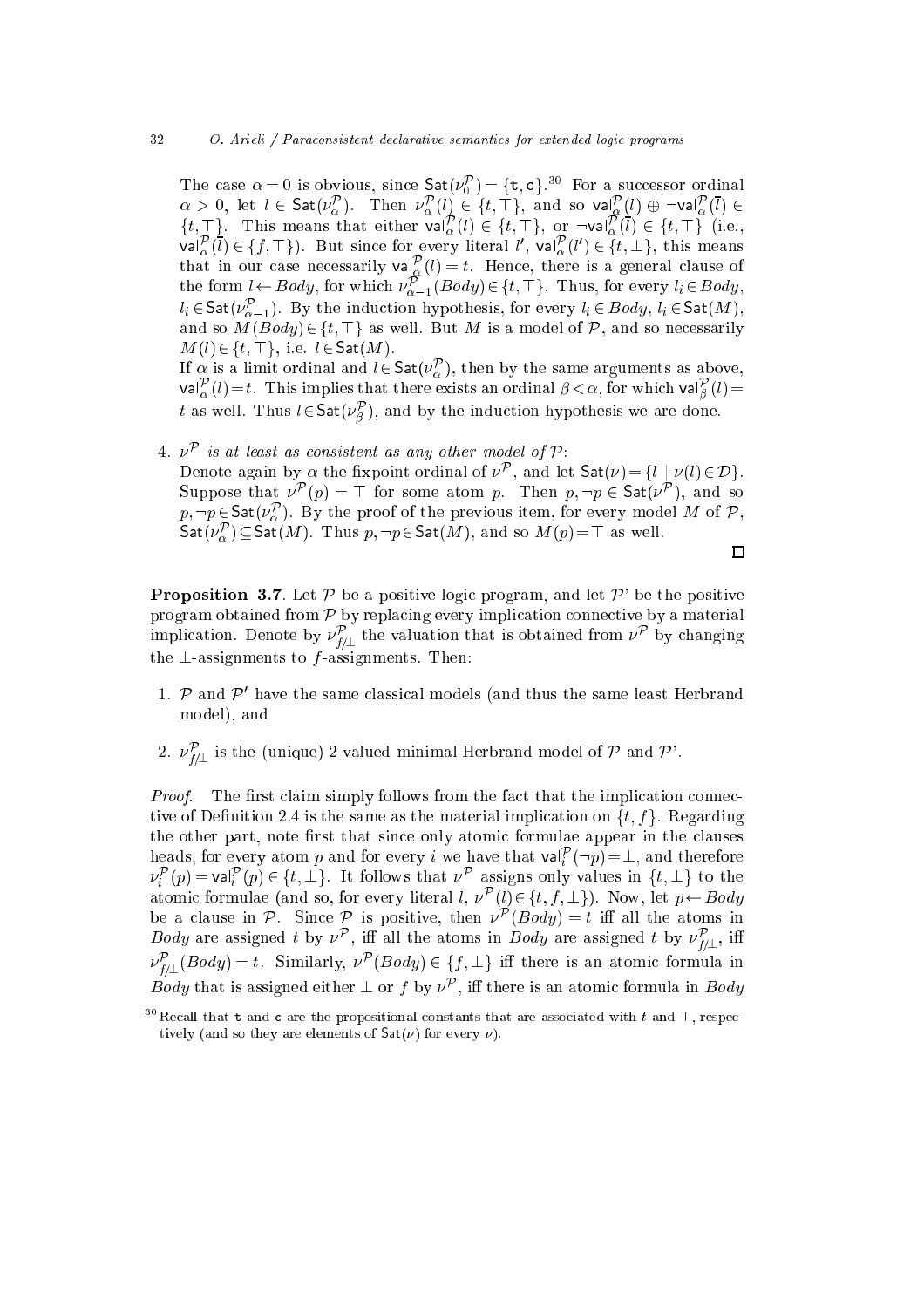that is assigned f by  $\nu_{f/\vert}$ , in  $\nu_{f/\vert}$  (*Boay*) = f. It follows that for every clause C in P,  $\nu^{\prime}$  (C)  $\in$  D in  $\nu_{f/\perp}^{\prime}$  (C)  $\in$  D. Thus  $\nu_{f/\perp}^{\prime}$  is a 2-valued model of P.

It remains to snow that  $\nu_{f/\perp}^*$  is  $\leq_t$ -minimal among the classical models of P. Indeed, this follows from the fact that  $\nu^+$  is  $\leq_k$ -smaller than any other model of  $P$  (Proposition 3.3), and so the set of atomic formulae that are assigned t by  $\nu^{\gamma}$  abes not properly contain any corresponding set of a classical model of  $P.$   $\bar{\gamma}$ Thus, the set of atomic formulae that are assigned t by  $\mathcal{V}_{f/\perp}^*$  does not properly contain any corresponding set of a classical model of  $\digamma$  either, and so  $\nu^{\epsilon}_{f/\parallel}$  is a  $\leq_t$ minimal model among the classical models of  $P$ . Since  $P$  has the same classical models as those of P $\,$  (item 1 of this proposition), we conclude that  $\nu_{f/\!\perp}$  is also a  $\leq_t$ -minimal model among the classical models of P'. But being positive, P' has only one  $\leq_t$ -minimal classical model (which is its least Herbrand model), and so  $\Box$  $\nu_{f/\perp}$  coincides with this model.

**Proposition 4.14.** Let  $P$  be a general logic program, and let  $P$  be the 1prioritized logic program obtained from  $P$  by assigning the quantitative factor  $n=1$  to every general clause in P. Then, for every i,  $\nu_i$  (defined in 3.1) is the same as  $\nu_i^P$  (defined in 4.12).

*Proof.* First, as noted in Example 4.7, the bilattice  $\mathcal{B} = \{0, 1\} \odot \{0, 1\}$  that gives semantics to the 1-prioritized program  $P$  is isomorphic to the bilattice  $\mathcal{F}\mathcal{O}\mathcal{U}\mathcal{K}$ used in Section 2 to give semantics to the "flat" (non-prioritized) program  $P$ . In what follows we shall use both representations to denote the same elements.

By the definition of the  $\leq_t$ -operations and the  $\leq_k$ -operations in the bilattice  $\{0, 1\} \circ \{0, 1\}$ , we have that  $\frac{32}{2}$ 

$$
\begin{aligned} \nu_i^{\mathcal{P}}(l) &= \mathsf{val}_i^{\mathcal{P}}(l) \oplus \neg \mathsf{val}_i^{\mathcal{P}}(\bar{l}) = ([\mathsf{val}_i^{\mathcal{P}}(l)]_T, [\mathsf{val}_i^{\mathcal{P}}(l)]_F) \oplus ([\mathsf{val}_i^{\mathcal{P}}(\bar{l})]_F, [\mathsf{val}_i^{\mathcal{P}}(\bar{l})]_T) \\ &= (max([\mathsf{val}_i^{\mathcal{P}}(l)]_T, [\mathsf{val}_i^{\mathcal{P}}(\bar{l})]_F), \ max([\mathsf{val}_i^{\mathcal{P}}(l)]_F, [\mathsf{val}_i^{\mathcal{P}}(\bar{l})]_T)). \end{aligned}
$$

But since val<sub>i</sub>  $(\cdot) \in \{t, \perp\} = \{(1, 0), (0, 0)\}$ , we have that  $|\text{Val}_i(\cdot)|_F = 0$ , thus

$$
\nu_i^{\mathcal{P}}(l) = ([\mathsf{val}_i^{\mathcal{P}}(l)]_T, [\mathsf{val}_i^{\mathcal{P}}(\overline{l})]_T).
$$

Since  $\nu_l^{\mathcal{F}}(l) = (|\mathsf{val}_l^{\mathcal{F}}(l)|_T, |\mathsf{val}_l^{\mathcal{F}}(l)|_T)$ , it remains to show that for every i and l,  $[\text{val}_i^r(l)]_T = [\text{val}_i^r(l)]_T$ . We shall consider here the case in which i is a successor ordinal, leaving the other ase to the reader.

Indeed, recall that all the clauses in  $\nu$  are assigned the maximal conndence factor (which is 1 in our case), and so for every  $i$  and  $i$ , [threshold;  $(i)$ ] $T \leq 1$ . It follows, then, that

 $\lq\lq$  Indeed, if M is a classical model of P and p is an atom s.t.  $\nu^+(p) = t$  while  $M(p) \neq t$ , then  $M(p) = f$ , and so  $\nu^{\prime} \nless k M$ .

 $\tilde{\ }$  see the proof of Proposition 4.8 for the definitions of the relevant operations.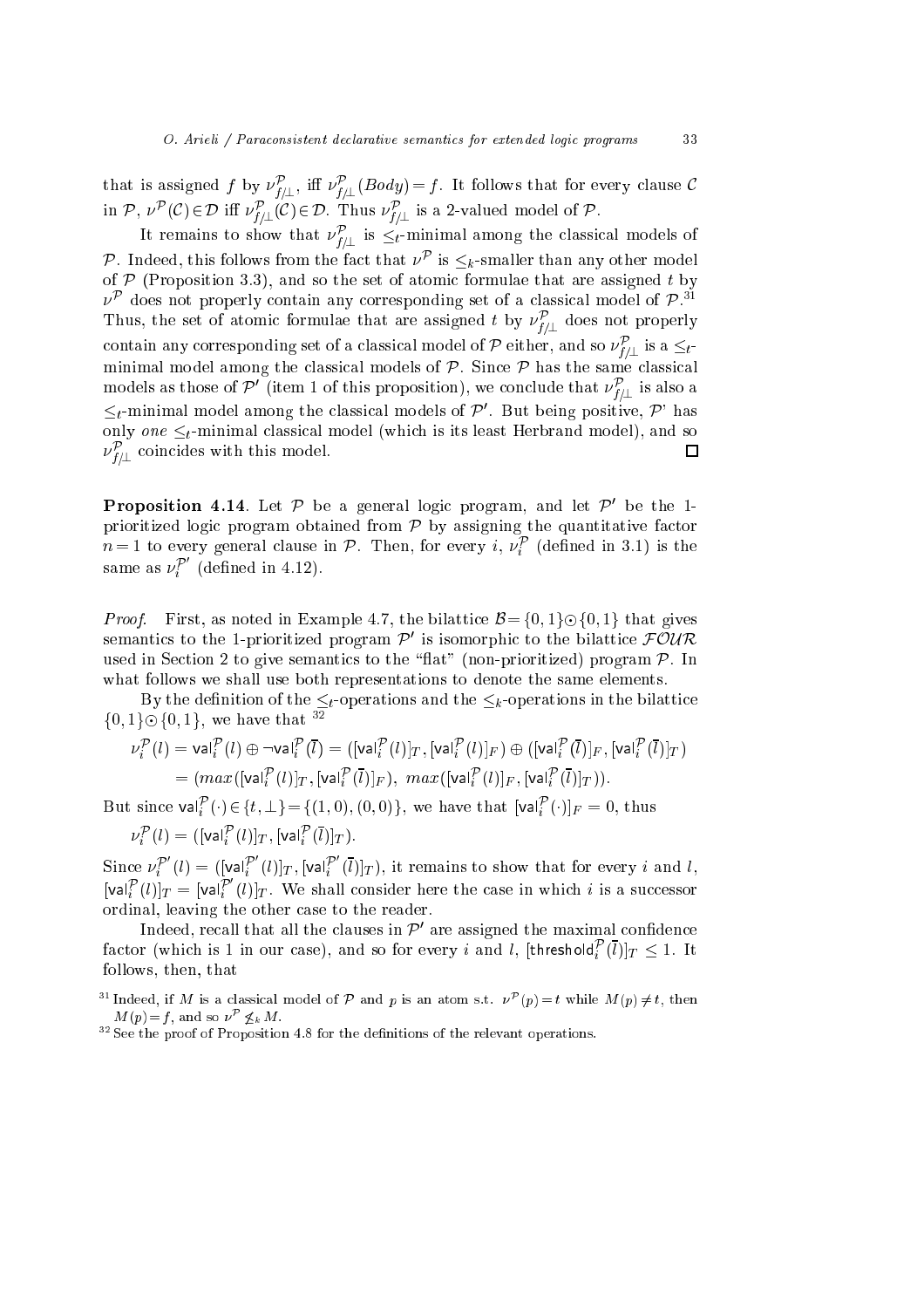34 O. Arieli / Paraconsistent declarative semantics for extended logic programs

val $_l^{\nu}\left(l\right)=lub_{\leq k}$ (val $_{i=1}^{\nu}(l),\,$  belief $_l^{\nu}\left(l\right)$ )  $= lub_{\leq k}(\mathsf{val}_{i-1}^P(l), \; lub_{\leq k} \{\nu_{i-1}^P(Body_j) \mid l \leftarrow Body_j \in \mathcal{P}'\}).$ 

Using again the fact that  $\nu_i^P(l) = (\lvert \mathsf{val}_i^P(l) \rvert_T, \lvert \mathsf{val}_i^P(l) \rvert_T)$ , we have that

$$
[\text{val}_i^{\mathcal{P}'}(l)]_T = \max([\text{val}_{i-1}^{\mathcal{P}'}(l)]_T, \ \max\{[\nu_{i-1}^{\mathcal{P}'}(Body_j)]_T \mid l \leftarrow Body_j \in \mathcal{P}'\}\) = \max([\nu_{i-1}^{\mathcal{P}'}(l)]_T, \ \max\{[\nu_{i-1}^{\mathcal{P}'}(Body_j)]_T \mid l \leftarrow Body_j \in \mathcal{P}'\} ).
$$

Since in our case  $\mathcal{B} = \{0, 1\} \odot \{0, 1\}$ , it follows that

$$
[\text{val}_i^{p'}(l)]_T = 1 \text{ if } \exists (l \stackrel{1}{\leftarrow} Body) \in \mathcal{P}' \text{ and } \nu_{i-1}^{p'}(Body) \in \mathcal{D}_{\{0,1\} \odot \{0,1\}},
$$

[val $_l^{\nu}(l)|_T = 0$  otherwise.

On the other hand, by the definition of vale,

[val<sub>i</sub>  $(i)$ ] $T = 1$  if val<sub>i</sub>  $(i) = i$ , if  $\exists (i \leftarrow \textit{Boay}) \in P$  and  $\nu_{i-1}(\textit{Boay}) \in \textit{Dfoux}$ , [val $_i$  (l)] $_T =$ u otherwise.

It follows, therefore, that  $|{\mathsf{val}}_i^{\varphi}(l)|_T = |{\mathsf{val}}_i^{\varphi}(l)|_T$ , as required.

 $\Box$ 

# B. Embedding in Fitting's semanti
s

In what follows we consider some cases in which our 4-valued semantics may be transformed into Fitting's 3-valued semanti
s.

**Definition B.1.** Given a normal logic program  $P$ , consider the following general logic program:

$$
\mathcal{P}^* = \mathcal{P} \cup \{ \neg p \leftarrow \overline{l} \mid p \leftarrow Body \in \mathcal{P}, \nu^{\mathcal{P}}(p) = \bot, \ l \in \mathcal{L}(Body) \} \cup \{ \neg p \leftarrow \mathbf{t} \mid p \leftarrow \mathbf{f} \in \mathcal{P}, \ \nu^{\mathcal{P}}(p) = \bot \}.
$$

Intuitively,  $\mu$  is obtained from  $\nu$  by adding rules that explicitly formalize what is implicitly assumed by Fitting's semantics. For instance, in Fitting's semantics the meaning of  $p \leftarrow f$  is that p is false. Here, since negations may also appear in the clause heads, we must also explicitly declare that we mean that  $\neg p$ should hold, and so we add the statement  $\neg p \leftarrow t$ .

**Proposition B.2.** Let  $P$  be a normal logic program in which each atomic formula appears at most on
e in a lause head. Let also P be Fitting xpoint semantics for P. Then  $\Psi^{\rho} = \nu^{\rho}$ .

#### Example B.3.

1. Let  $\mathcal{P} = \{p \leftarrow q\}$ . According to Fitting's semantics this is an abbreviation of  $\mathcal{P}' = \{p \leftarrow q, q \leftarrow f\}$  (an atom that occurs in P but does not appear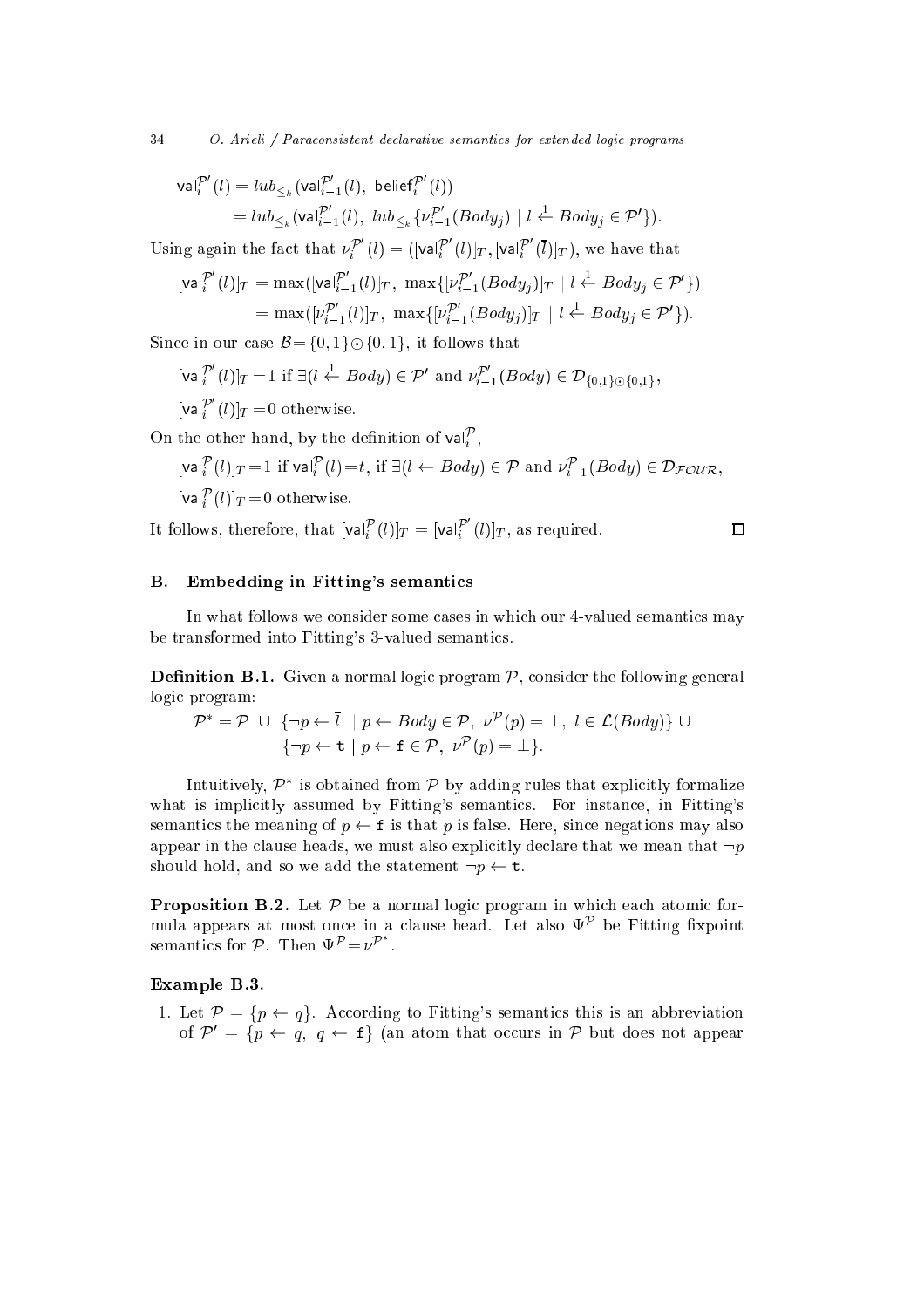in any clause head in  $P$  is considered as false, see [19, Section 5]). Fitting's ieast inxpoint semantics for  $\beta$  assigns f to p and q. Now, by Definition B.1,  $(P) = \{p \leftarrow q, q \leftarrow r, \neg p \leftarrow \neg q, \neg q \leftarrow r\}$ . It is easy to verify that our four-valued semantics for  $(P)$  also assigns f to both p and q.

- 2. Let  $\mathcal{P} = \{p \leftarrow p\}$ . Then  $\mathcal{P}^* = \{p \leftarrow p, \neg p \leftarrow \neg p\}$ . This is a natural extension of  $P$  to an extended logic program that states that both  $p$  and its negation depend only on themselves. Clearly, then,  $\Psi^{\mu} = \nu^{\mu} = \{p : \bot\}.$
- 3. Consider again the logic program  $P$  of Remark 3.6. By Definition B.1 we have that  $\mathcal{P}^* = \{p \leftarrow \neg q, \neg p \leftarrow q, q \leftarrow \mathbf{t}\}.$  By Proposition B.2, our four-valued semantics for  $\gamma$  is the same as that of Fitting 3-valued if xpoint operator for P. Both of them assign t to q and f to p.

Remark B.4. The requirement in Proposition B.2 that every atomic formula should not appear more than once in a clause head is indeed necessary. To see that onsider, e.g., the following program:

$$
\mathcal{P} = \{ q \leftarrow p, \ q \leftarrow \neg r, \ r \leftarrow \mathbf{t} \}.
$$

Then  $P = P \cup \{ \neg q \leftarrow \neg p, \neg q \leftarrow r \}$ , and while  $\Psi'(q) = \Psi'(p) \vee \Psi'(r) = \bot$ , we have that  $\nu^P$   $(q) = f$ .

Proof of Proposition B.2. By Definition B.1, 
$$
\mathcal{P}^* = \mathcal{P} \cup \mathcal{P}_-
$$
 where  
\n
$$
\mathcal{P}_- = \{ \neg p \leftarrow \overline{l} \mid p \leftarrow Body \in \mathcal{P}, \ \nu^{\mathcal{P}}(p) = \bot, \ l \in \mathcal{L}(Body) \} \ \cup
$$
\n
$$
\{ \neg p \leftarrow \mathbf{t} \mid p \leftarrow \mathbf{f} \in \mathcal{P}, \ \nu^{\mathcal{P}}(p) = \bot \}.
$$

• Suppose first that for some atom  $q, \Psi'(q) = t$ . We show that in this case  $\nu^{\gamma}$  (q)  $\equiv$  t as well. Assuming this, then by the definition of  $P_{\neg}$ ,  $\neg q$  cannot appear in the head of any clause of  $P_{\neg}$ , and so  $\neg q$  cannot appear in the head of any clause of  $\mathcal{P}^*$ . It follows, then, that for every  $\alpha$ ,  $\mathsf{val}^{\wedge}_{\alpha}(\neg q) = \bot$ , and so  $\nu^{\wedge}_{\alpha} (q) = \mathsf{val}^{\wedge}_{\alpha} (q) \in$  $\{t, \perp\}$ . Thus  $\nu^{\nu}$  (q)  $\in \{t, \perp\}$ . On the other hand, if  $\mathcal{P}_1 \subseteq \mathcal{P}_2$  then  $\nu^{\nu^2} \geq_k \nu^{\nu_1}$ ,<br>thus  $\nu^{\mathcal{P}^*}(q) \geq_k \nu^{\mathcal{P}}(q) = t$ . It follows, then, that  $\nu^{\mathcal{P}^*}(q) = t$ , and so  $\nu^{\mathcal{P}^*}(q$ in this ase.

To complete the proof for the first case it remains therefore to show that for every atom q, if  $\Psi^*(q) = t$  then  $\nu^*(q) = t$  as well. Let  $\{\Psi_0^*, \Psi_1^*, \ldots\}$  be the  $\leq_k$ monotonic iterative sequence of valuations used for constructing  $\Psi'$  . Since  $\neg q$ does not appear in any clause head in P, we have that for every  $\alpha$  val<sub> $\alpha$ </sub> ( $\neg q$ )  $\equiv$   $\pm$ , and so  $\nu_\alpha'(p) = \text{val}_\alpha(q) = t$ . Thus, for showing that if  $\Psi'(q) = t$  then  $\nu'(q) = t$ , it is sumertent to snow that for every  $\alpha$  and atom q s.t.  $\Psi_{\alpha}^{\vee}(q) = t$ , val $_{\alpha}^{\vee}(q) = t$ as well. We show this by a transfinite induction on  $\alpha$ . For  $\alpha = 0$  we have that  $\Psi_0^{\epsilon}(q) = \text{val}_{\alpha}(q) = \bot$ , so the condition is vacuously met. For  $\alpha = 1, \ \Psi_1^{\epsilon}(q) = t$  iff  $q \leftarrow$  t $\in$   $P$  in val $_1^{\tau}(q)$   $\!=$   $t.$  For a successor ordinal  $\alpha$   $\!>$  1,  $\,\Psi^{\,\prime}_{\alpha}\,(q)$   $\!=$   $t$  in there is a clause of the form  $q \leftarrow$  *Body* in P and  $\Psi_{\alpha-1}(B\text{ o }ay) = t$ , in  $\nabla i_i \in L(B\text{ o }ay)$   $\Psi_{\alpha-1}'(i_i) = t$ , in (induction hypothesis)  $\forall i_i \in L(\text{Body})$  val $_{\alpha=1}^{\infty}(i_i) = t$ . Thus val $_{\alpha=1}^{\infty}(B\text{ oay}) = t$ , which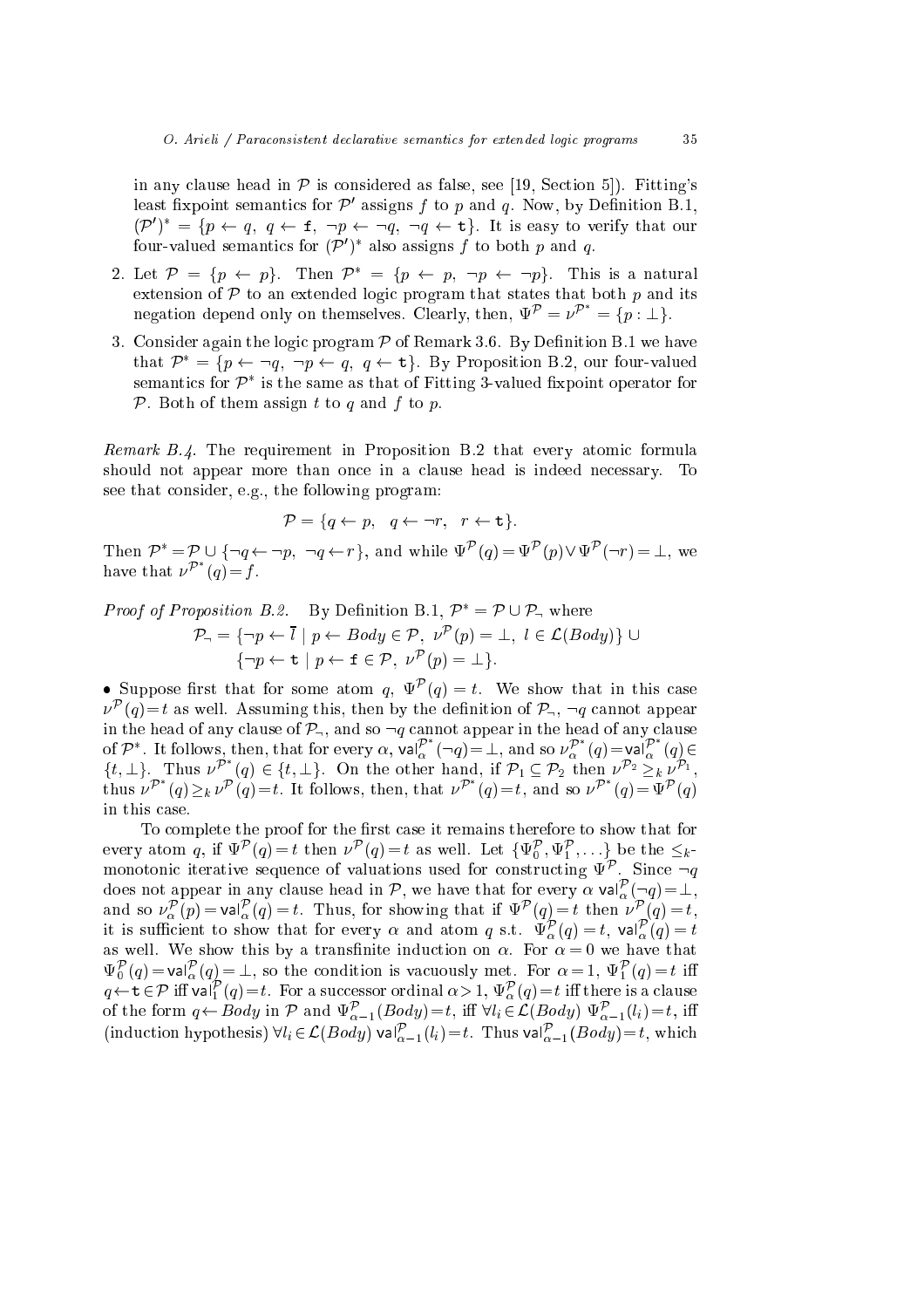implies that  $\nu_{\alpha-1}(Boay) \in D$ , and so  $\text{Val}_{\alpha}(q) = t$ . Finally, if  $\alpha$  is a limit ordinal,  $\Psi_\alpha(q) = max_{\preceq_k} \{\Psi_\beta(q) \mid \beta \leq \alpha\},\$  where  $\preceq_k$  is the three-valued analogue of  $\preceq_k$ . Thus, the assumption that  $\Psi_{\alpha}(q) = i$  implies that  $\Psi_{\beta}(q) = i$  for some  $\rho < \alpha$ . By the induction hypothesis, then,  $\mathsf{val}_\beta(q) = t$ . Thus  $\mathsf{val}_\alpha(q) = max_{\leq k} \{\mathsf{val}_\beta(u) \mid \beta \leq t\}$  $\alpha_i \in \{t, +\}$ . But we have shown that val<sub> $\alpha_i$ </sub>  $(q) \in \{t, \pm\}$ , thus val<sub> $\alpha_i$ </sub>  $(q) = t$ .

• Suppose now that  $\Psi^+(q) = j$ . Let  $\{\Psi_0^-, \Psi_1^+, \ldots\}$  be the  $\leq_k$ -monotonic relative sequence of valuations used for constructing  $\Psi'$  . We show that for every  $\alpha$  and literal l s.t.  $\Psi_{\alpha}^{\nu}(l) = f$ ,  $\mathsf{val}_{\alpha}^{\nu}(l) = t$ . Assuming this, we are able to show that  $\nu^{\nu}$  (q) =  $\Psi^{\nu}(q)$  in this case as well, since the fact that  $\Psi^{\nu}(q) = f$  implies that there exists some  $\epsilon$  s.t. for every  $\rho \geq \epsilon \ \Psi_{\beta}(q) = j$ , and so by our assumption, val<sub>2</sub>  $(\neg q)=t$ . Note also that by Proposition 3.3,  $\nu^{\nu}$  is the  $\leq_k$ -least model of P, thus, since  $\Psi^*$  is a model of P, and since  $f = \Psi^*(q) \leq k \nu^*(q) \in \{t, \pm\}$ , necessarily  $\nu^{\gamma}$  (q) =  $\bot$ . Thus, for every  $\alpha$ , val<sub>a</sub> (q) =  $\bot$ . Since q does not appear in the head of clauses in  $\mathcal{P}_\neg$ , this means that for every  $\alpha$ , val<sub> $\alpha$ </sub>  $(q) = \bot$  as well. It follows, then, that for every  $\beta \geq \epsilon \nu_{\beta}^{\mathcal{P}^*}(q) = \mathsf{val}_{\beta}^{\mathcal{P}^*}(q) \oplus \neg \mathsf{val}_{\beta}^{\mathcal{P}^*}(\neg q) = \bot \oplus \neg t = f$ . One thus concludes that  $\nu^P$  (q) =  $f = \Psi^P(q)$ .

For this case of the proof it remains, therefore, to show that for every  $\alpha$  and a literal l s.t.  $\Psi_{\alpha}^{\prime}(l) = f$ , val<sub> $\alpha$ </sub>  $(l) = t$ . We show it by a transfinite induction on  $\alpha$ . For  $\alpha = 0$  the condition is vacuously met, since  $\Psi_0^{\alpha}(t) = \bot$  for every *t*. For  $\alpha$  = 1, the fact that  $\Psi_1^*(t) = f$  entails that  $t \leftarrow$  appears in P. Since P is a normal program,  $l$  must be an atom in this case. Moreover, by our assumption on  $P$ , this is the only clause which contains t as its head, and so  $\nu^+(t) = \bot$ . Thus  $t \leftarrow \tau$ appears in  $\mathcal{P}_{\neg}$ , and so val<sup>p\*</sup> ( $\overline{l}$ ) = t. Suppose now that for some successor ordinal  $\mathbf{I} \in \mathcal{C}$  , the some suppose that for some such such such that for some such that  $\mathbf{I} \in \mathcal{C}$  $\alpha > 1$ ,  $\Psi_{\alpha}^{\alpha}(\iota) = j$ . By the construction of the  $\Psi_{j}^{\alpha}$ -s, and by our assumption on P, it follows that for the only clause of the form  $l \leftarrow Body$  that appears in P,  $\Psi'_{\alpha-1}(D\omega y) = j$ . This means that there is some  $i \in L(D\omega y)$  s.t.  $\Psi'_{\alpha-1}(i) = j$ . By induction hypothesis, then,  $\mathsf{val}_{\alpha-1}(\mathit{l}')=t$ . Now,  $\Psi^{\nu}(\mathit{l})\geq_k \Psi^{\nu}_{\alpha}(\mathit{l})=f$  thus  $\Psi'(t) = f$ . On the other-hand, using again the fact that  $\nu'$  is the  $\leq_k$ -least model of P and that  $\Psi'$  is a model of P,  $\Psi'$   $(i) \leq k^{p'}$   $(i) \in \{i, \pm\}$ . Hence  $\nu'$   $(i) = \pm$ . This means that  $l \leftarrow l'$  appears in  $\mathcal{P}_n$ . But val $_{\alpha=1}^{\infty}(l')=t$ , and so  $\nu_{\alpha=1}^{\infty}(l')$  is designated. Thus, val<sub> $\alpha$ </sub>  $(l) = t$ , as required. The proof for limit ordinals is the same as in the previous item.

**• r** many, suppose that  $\Psi \cdot (q) = \bot$ . Again, let  $\{\Psi_0, \Psi_1, \ldots\}$  be the  $\leq_k$ -monotonic iterative sequence of valuations used for constructing  $\Psi^*$  . This time we show that for every  $\alpha$  and literal l s.t.  $\Psi_{\alpha}^{\alpha}(l) = \perp$  we have that val<sub> $\alpha$ </sub>  $(l) = \perp$  as well. This implies that  $\nu^{\nu}(q) = \Psi^{\nu}(q)$  also in this case, since the fact that  $\Psi^{\nu}(q) = \bot$ implies that for every  $\alpha$ ,  $\Psi_{\alpha}(q) = \bot$ , and so by our assumption, for every  $\alpha$  we have that val<sub>a</sub>  $(\neg q) = \bot$ . Note also that since  $\bot = \Psi^{\nu}(q) \geq_k \nu^{\nu}(q)$ , necessarily  $\nu^{\gamma}$  (q) =  $\bot$ , and so val<sub>a</sub> (q) =  $\bot$  for every  $\alpha$ . Since q does not appear in the

 $\overline{a}$  i.e.,  $\nu_1 \prec_k \nu_2$  in for every atom p,  $\nu_1(p) \prec_k \nu_2(p)$ , where  $\bot \prec_k t$  and  $\bot \prec_k t$ .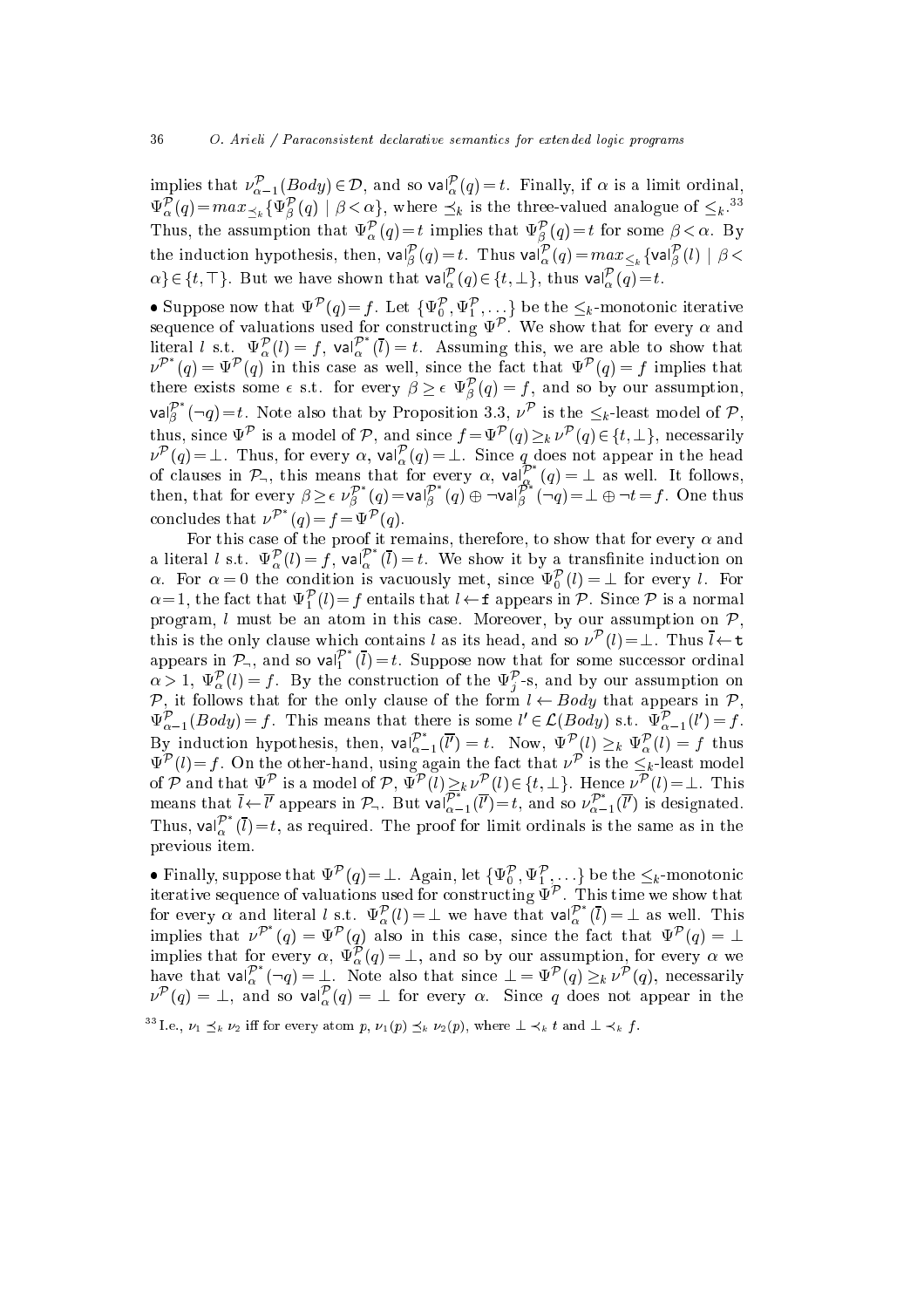head of clauses in  $\mathcal{P}_1$ , this means that for every  $\alpha$ ,  $\text{val}^{\rho}_{\alpha}(q) = \bot$  as well. Thus  $\nu^{\mathcal{P}^*}(q) = \text{val}^{\mathcal{P}^*}_{\alpha}(q) \oplus \neg \text{val}^{\mathcal{P}^*}_{\alpha}(\neg q) = \bot \oplus \neg \bot = \bot$ . It follows that  $\nu^{\mathcal{P}^*}(q) = \bot = \Psi^{\mathcal{P}}(q$ 

It remains to show that for every  $\alpha$  and a literal  $\iota$  s.t.  $\Psi^{\alpha}_{\alpha}(\iota) = \bot$ , we have that also val<sub>0</sub>  $(l) = \perp$ . Again, we show it by a transfinite induction on  $\alpha$ . For  $\alpha = 0$  this is obviously true, since by their definitions  $\Psi_0^{\rho}$  and val<sub>0</sub> are both identically  $\perp$ . For  $\alpha = 1$ ,  $\Psi_1^*(t) = \perp$  in  $\Psi_1^*(p) = \perp$  where p is the atomic part of  $t$ , iff either p does not appear in the head of any clause of P, or  $p \leftarrow Body \in \mathcal{P}$  and  $\mathcal{L}(Body) \neq \emptyset$ . In the first case neither l nor  $\overline{l}$  appear in the head of any clause of P, and in the second case if a clause of the form  $\ell \leftarrow$  Doay appears in P, then  $\mathcal{L}(Body) \neq \emptyset$ . In both cases, therefore, val<sub>1</sub><sup> $\{l\} = \perp$ . For a successor ordinal</sup>  $\alpha > 1$ ,  $\Psi_{\alpha}'(t) = \bot$  means again that  $\Psi_{\alpha}'(p) = \bot$ , where p is the atomic part of (which again implies that val $\overline{l}_{\rho}^{p*}(\overline{l}) = \bot$ , as in the basis of the induction), or else — by our assumption on  $P$  — there is a single clause in P of the form  $p \leftarrow Body$ and  $\Psi'_{\alpha-1}(B\text{ o}ay) = \bot$ . I his means that  $\nabla \ell \in \mathcal{L}(B\text{ o}ay)$   $\Psi'_{\alpha-1}(\ell) \in \{t, \bot\}$  (and  $\Box t_0 \in L(Douy)$  s.t.  $\Psi'_{\alpha-1}(t_0)$  $0$ ) and  $\overline{z}$  where we have shown in the this this term is the this proof (in case that  $\Psi_{\alpha-1}^*(t) = t$ ) and by the induction hypothesis (in case that  $\Psi_{\alpha-1}^{P}(l') = \bot$ , val $_{\alpha-1}^{P}(l') = \bot$  for every  $l' \in \mathcal{L}(Body)$ . Thus,  $\nu_{\alpha-1}^{P}(l') = \text{val}_{\alpha-1}^{P}(l') \in \{\bot, t\}$ . In other words,  $\nu_{\alpha-1}^{P^*}(\overline{l'}) \in \{\bot, f\}$  so  $\nu_{\alpha-1}^{P^*}(\overline{l'})$  is not designated. Since the only clauses in which  $\neg p$  may appear as their head are of the form  $\neg p \leftarrow \iota$ follows that  $\mathsf{val}_{\alpha}^{p^*}(\neg p) = \bot$ . Since p do not appear as a head of any clause in  $\mathcal{P}_{\neg}$ ,<br>we also have that  $\mathsf{val}_{\alpha}^{p^*} (p) = \mathsf{val}_{\alpha}^{p^*} (p) \leq_k \nu_{\alpha}^{p^*} (p) \leq_k \nu^{\mathcal{P}} (p) \leq_k \Psi^{\mathcal{P}} (p) = \bot$ . Hence,<br>both that val<sub> $\alpha$ </sub>  $(l) = \perp$ . The proof for limit ordinals is similar to the ones given in the previous items. П

#### Referen
es

- [1] J.J.Alferes, H.Herre, and L.M.Pereira, Partial models of extended generalized logic programs, in: Proc. 1st International Conference on Computational Logic (CL'2000), Lecture Notes in Artificial Intelligence 1861, eds. J.Lloyd et al., Springer-Verlag, 2000, pp. 149-163.
- [2] J.J.Alferes, J.A.Leite, L.M.Pereira, H.Przymusinska and T.C.Przymusinski, Dynamic updates of non-monotonic knowledge base, Journal of Logic Programming 45 (2000) 43-70.
- [3] O.Arieli, Four-valued logics for reasoning with uncertainty in prioritized data, in: Information, Uncertainty, Fusion, eds. B.Bouchon-Meunier, R.R.Yager and L.A.Zadeh, Kluwer Academic Publishers, 1999, pp. 293-304.
- [4] O.Arieli, An algorithmic approach to recover inconsistent knowledge-bases, *Proc. 7th Eu*ropean Workshop on Logics in Artificial Intelligence (JELIA'00), Lecture Notes in Artificial Intelligence 1919, eds. M.Ojeda-Aciego, I.P.de Guzman, G.Brewka and L.M.Pereira, Springer-Verlag, 2000, pp. 148-162.
- [5] O.Arieli and A.Avron, Reasoning with logical bilattices, Journal of Logic, Language, and Information  $5(1)$  (1996) 25-63.
- [6] O.Arieli and A.Avron, The value of the four values, Artificial Intelligence 102(1) (1998) 97-141.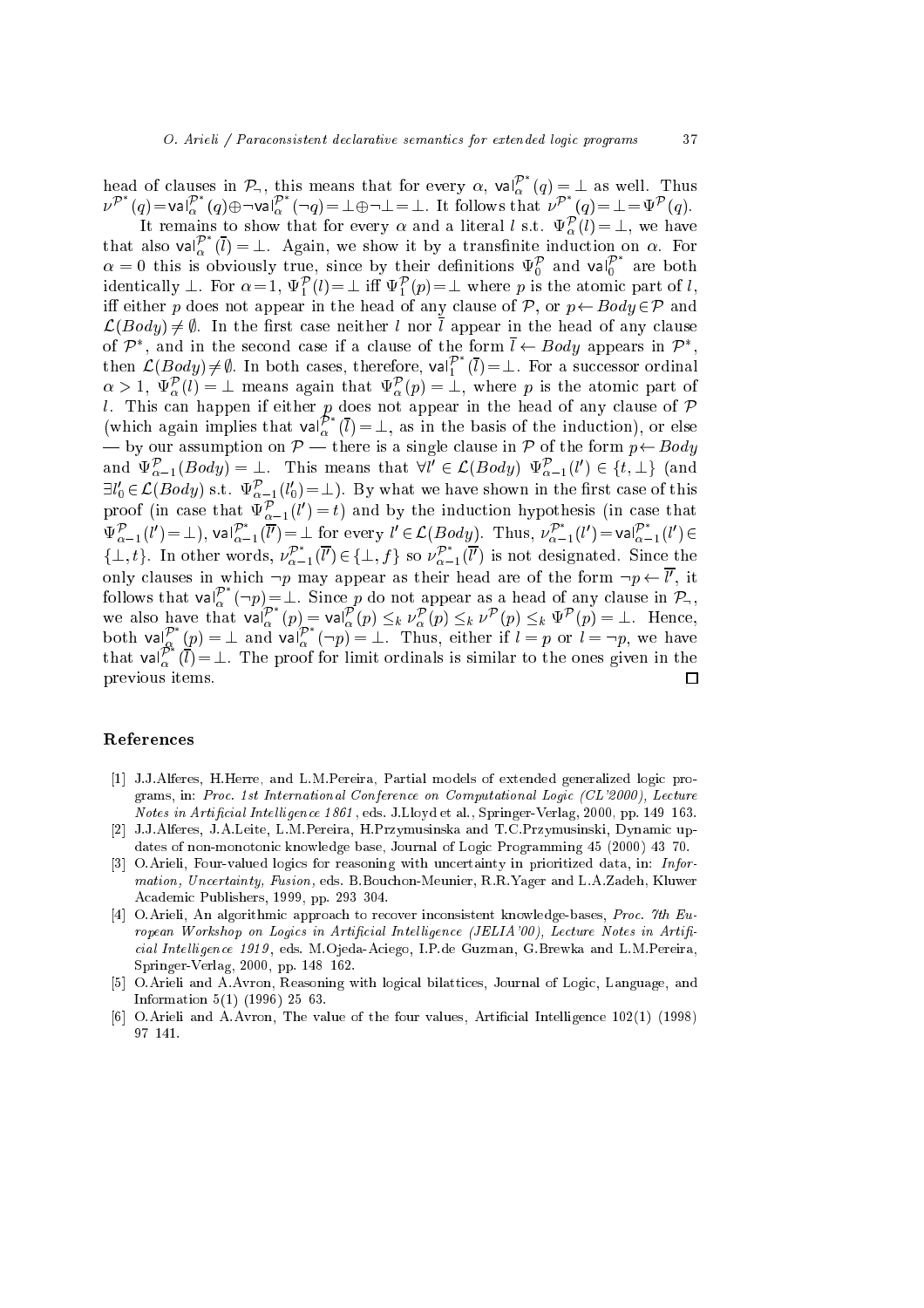#### 38 O. Arieli / Paraconsistent declarative semantics for extended logic programs

- [7] O.Arieli, B.Van Nuffelen, M.Denecker and M.Bruynooghe, Coherent composition of distributed knowledge-bases through abduction. Proc. 8th International Conference on Logic Programming, Artificial Intelligence and Reasoning (LPAR'01), Lecture Notes in Computer Science 2250 eds. A.Nieuwenhius and A.Voronokov, Springer-Verlag, 2001, pp. 620–635.
- A.Avron, Simple consequence relations, Information and Computation 92 (1991) 105-139.
- [9] A.Avron, The structure of interlaced bilattices, Mathematical Structures in Computer Science 6 (1996) 287-299.
- [10] C.Baral and M.Gelfond, Logic programming and knowledge representation, Journal of Logic Programming 19-20 (1994) 73-148.
- [11] N.D.Belnap, A useful four-valued logic, in: Modern Uses of Multiple-Valued Logic, eds. G.Epstein and J.M.Dunn, Reidel Publishing Company, 1977, pp. 7-37.
- [12] N.D.Belnap, How computer should think, in: Contemporary Aspects of Philosophy, ed. G.Ryle, Oriel Press,  $1977$ , pp.  $30-56$ .
- [13] S.Benferhat, D.Dubois and H.Prade, How to infer from inconsistent beliefs without revising? in: Proc. International Joint Conference on Artificial Intelligence (IJCAI'95), 1995, pp. 1449-1455.
- [14] K.L.Clark, Negation as failure, in: Logic and Databases, eds. H.Gallaire and J.Minker, Plenum Press, 1978, pp. 293-322.
- [15] N.C.A.da-Costa, On the theory of inconsistent formal systems, Notre Damm Journal of Formal Logic 15 (1974) 497-510.
- [16] C.V.Damásio and L.M.Pereira, A model theory for paraconsistent logic programming, in: Proc. 7th Portuguese Conference on Artificial Intelligence, Lecture Notes in Artificial Intelligence 990, Springer-Verlag, 1995, pp. 409-418,
- [17] M.Denecker, The well-founded semantics is the principle of inductive definitions, in: Proc. 6th European Workshop on Logic in Artificial Intelligence (JELIA'98), Lecture Notes in Artificial Intelligence 1498, eds. J.Dix, L.Fari nas del Cerro and U.Furbach, Springer-Verlag, 1998, pp. 1-16.
- [18] D.Dubios, J.Lang and H.Prade, Possibilistic logic, in: Handbook of Logic in Artificial Intelligence and Logic Programming eds. D.Gabbay, C.Hogger and J.Robinson, Oxford Science Publications, 1994, pp. 439-513.
- [19] M.Fitting, Kripke-Kleene semantics for logic programs, Journal of Logic Programming 2  $(1985)$  295-312.
- [20] M.Fitting, Bilattices in logic programming, in: Proc. 20th IEEE International Symposium on Multiple-valued Logics, ed. G.Epstein, IEEE Press, 1990, pp. 238-246.
- [21] M.Fitting, Kleene's logic, generalized, Logic and Computation 1 (1990) 797-810.
- [22] M.Fitting, Bilattices and the semantics of logic programming, Journal of Logic Programming  $11(2)$  (1991) 91-116.
- $123$ M.Fitting, The family of stable models, Journal of Logic Programming 17 (1993) 197-225.
- [24] M.Fitting, Kleene's three-valued logics and their children, Fundamenta Informaticae 20  $(1994)$  113-131.
- [25] A.J.García, G.R.Simari, and C.I.Chesnevar, An argumentative framework for reasoning with inconsistent and incomplete information, in: ECAI'98 Workshop on Practical Reasoning and Rationality, 1998.
- [26] M.Gelfond and V.Lifschitz, The stable model semantics for logic programming, in: Proc. 5th Logi Programming Symposium, eds. R.Kowalski and K.Bowen, MIT Press, 1988, pp. 1070-1080.
- [27] M.Gelfond and V.Lifschitz, Logic programs with classical negation, in: Proc. 7th International Conference on Logic Programming (ICLP'90), eds. D.Warren and P.Szeredi, 1990, pp. 579-597.